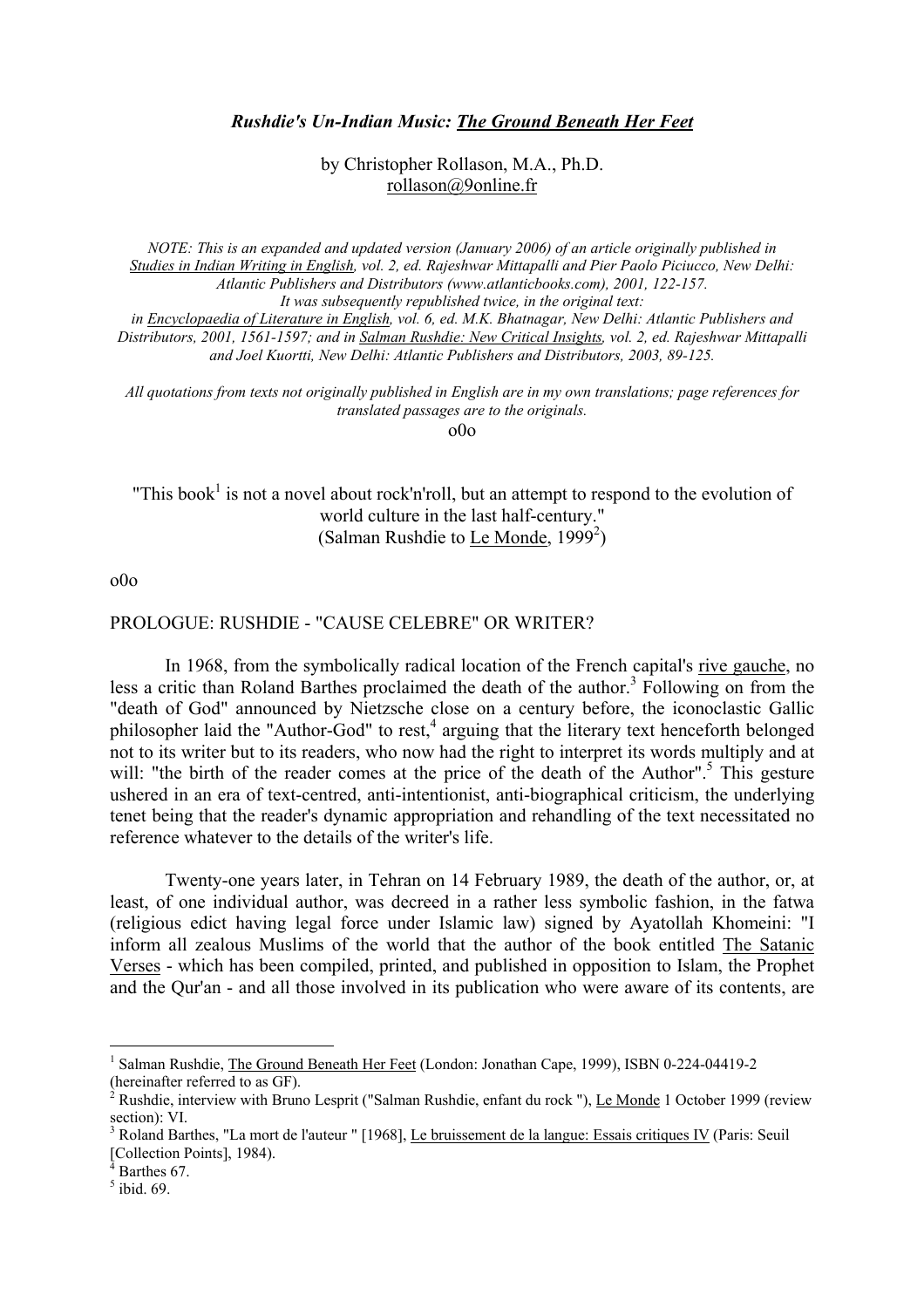sentenced to death".<sup>6</sup> Khomeini thus unwittingly countered Barthes' anarchic radicalism with a stern return to tradition. The English translation of his fatwa seems to imply that a text - in this case, Rushdie's novel - has only one meaning ("opposition to Islam") and is "compiled" by its author with a single intention that is totally consonant with that one meaning; and that the author bears full responsibility for his or her text - a responsibility that may light an unfortunate author all the way to dusty death. The Shi'ite cleric's edict unleashed a battle of the books - indeed, a war that involved not two but three texts - The Satanic Verses, the Koran, and his own fatwa. Few observers noticed a certain curious detail - the incontrovertible circumstance that the Ayatollah could not, when he made his ruling, possibly have read The Satanic Verses, a book which then existed only in English, a language in which he could not have handled a complex and allusive postmodernist novel. Similarly, only a minority of the neo-Zhdanovite, $\frac{7}{1}$  pro-censorship lobby in Britain who subsequently demanded the banning of Rushdie's novel had actually read it - though that small matter did not stop them calling for its suppression in the name of political correctness, in an epidemic of moral absolutism worthy of their Puritan forbears. It appeared that Roland Barthes' notion of an infinitely fecund text, permanently reinterpreted by its readers, was in serious danger of succumbing to a rigid, theocratic notion of a text which, imbued with a single, self-evident, and authorially signified "meaning", manifests itself in identical fashion to all, readers and non-readers alike.

 Another decade passed, and while Khomeini was now dead, Salman Rushdie was still alive. Political correctness had continued its advances in the West, but no OECD country, with the predictable exception of Turkey, had banned The Satanic Verses - not even Britain, despite the best efforts of certain politicians on the left.<sup>8</sup> In 1999, Rushdie published The Ground Beneath Her Feet, a novel in which he quite visibly revisited the theme of the death of the author - this time, by drinking from the wellsprings of Western culture, from the Greco-Roman tradition and the myth of Orpheus, the archetypal poet-musician. For that tale ends with the spilling of a poet's blood: Orpheus is killed by a vengeful band of would-be followers. Such is the mythical destiny around which Rushdie consciously wove his work of fiction, ten years on from the fatwa.

### 1 - THE GROUND BENEATH HER FEET AND RUSHDIE'S EARLIER WORK

 From this point on, I shall return to Barthes, as far as is still possible today, and endeavour to read and interpret The Ground Beneath Her Feet with only secondary or incidental reference to the fatwa or to Rushdie's personal life, although I shall take due account of certain of the author's opinions, as expressed in articles and interviews, as well as of his other literary works. As the French critic Guy Astic stressed in 1996, "the Indo-British writer is not an individual defined by a single work, nor is he just the face of a fatwa [...] we have to examine Salman Rushdie's work as a whole".<sup>9</sup> I shall take it as axiomatic that a literary text is to be read primarily as text - as a piece of writing that exists in dialogue with

<sup>&</sup>lt;sup>6</sup> Ayatollah Khomeini (quoted), Nicholas J. Karolides, Margaret Bald and Dawn B. Sova, 100 Banned Books: Censorship Histories of World Literature (New York: Checkmark Books, 1999) 254. For a slightly different translation of the fatwa text, see Malise Ruthven, A Satanic Affair: Salman Rushdie and the Rage of Islam (London: Chatto & Windus, 1990) 112.

<sup>&</sup>lt;sup>7</sup> For Zhdanov, see George Steiner, "Marxism and the Literary Critic", Language and Silence (1967; Harmondsworth: Penguin, 1969).

<sup>&</sup>lt;sup>8</sup> For the campaign against The Satanic Verses in Britain, see Ruthven 4; Karolides et al. 249-257; Nicolas Walter, Blasphemy Ancient & Modern (London: Rationalist Press Association, 1990) 82-87; Marc Porée and Alexis Massery, Salman Rushdie (Paris: Éditions du Seuil, 1996) 129-136. 9

Guy Astic, "Rushdie, écrivain laïc?", La Règle du Jeu 18 (January 1996) 60.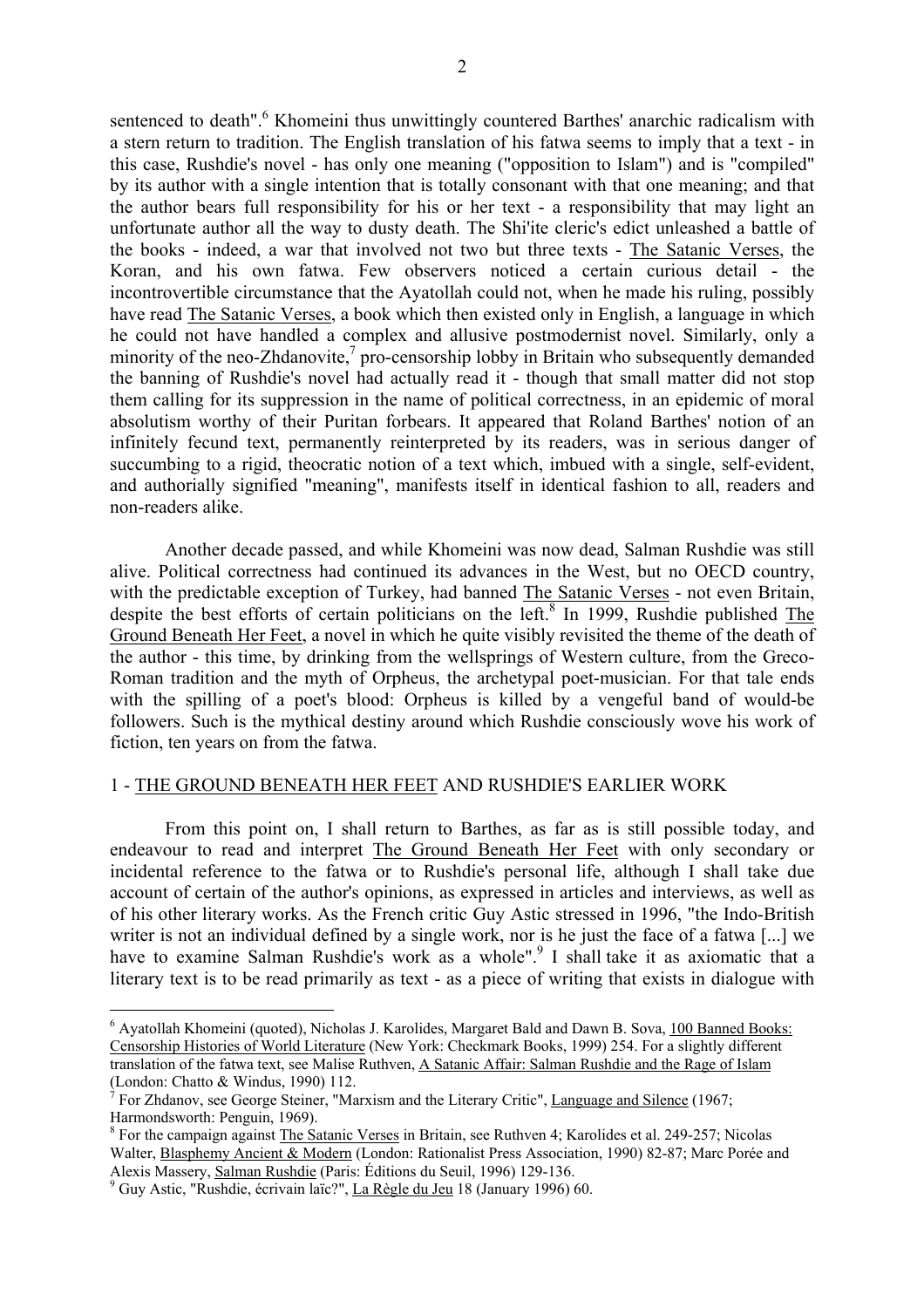other texts, as well as with the wider series of texts surrounding it that we know as history - a history that, obviously, does not exclude Khomeini's edict or the PC lobby's burn-it-and-ban-it campaign, but also ranges far deeper and wider in time and place, transcending all such narrow ideological concerns.

 The Ground Beneath Her Feet (hereinafter referred to as GF) is based on what might be called a literary-musical conceit: the reader is asked to suspend disbelief and accept the notion that - to quote Rushdie himself, from an interview with the Madrid daily El País - "the world's two most famous rock stars are both Indian".<sup>10</sup> Rushdie's two fictional stars are Ormus Cama, born into an old Bombayite Zoroastrian family in 1937, and Vina Apsara, born in the US in 1944 to an Indian father and a Greek-American mother, raised there till her parents die in 1956, and then sent "home" to India. She and Ormus, then aged nineteen, meet in a Bombay record shop. The two migrate in the 60s to London, where they form the group VTO (the reader never learns what those initials stand for) and achieve stellar success. Ormus writes the lyrics; both sing. The two megastars fall in and out of love, move to the US and go on notching up superplatinum sales worldwide through the 70s and most of the 80s, in VTO until the group breaks up and afterwards as solo artists. After Vina's death in 1989, in an earthquake in Mexico, Ormus carries on, despite increasing psychological instability, until one winter's morning when a crazed woman fan kills him in New York. The whole saga is narrated in the first person by another Bombayite, Rai Merchant, an internationally known photographer of secular Muslim origins who bears within himself a second, secret identity as Vina's occasional non-platonic confidant.

 One of the distorting effects of the Satanic Verses controversy has been to cast Rushdie as a writer defined essentially in relation to Islam. This is, in reality, only partially the case if we consider his fictional work as a whole. Shame, certainly, is a novel about Pakistan, and the protagonists of Midnight's Children (hereinafter MC) and The Satanic Verses (hereinafter SV), and, indeed, the narrator of GF, are of Muslim origin, albeit secularised to a greater or lesser degree. However, it is far more illuminative to view Rushdie less as a product of Islam than as the chronicler in fiction of the Indian subcontinent in the twentieth century - and of that subcontinent's relations with the wider world.

Rushdie's fictional production up to and including  $GF<sup>11</sup>$  may be roughly classified into two modes, magic-realist and fantastic, with the former predominating. His first novel, Grimus (1975), set in the imaginary location of Calf Island, is cast in the fantastic mode throughout, and he revisits that dimension in the central part of Haroun and the Sea of Stories (1990) and in the final section of The Moor's Last Sigh (1995; hereinafter "Moor"), whose nominal Spanish setting reads more like an arbitrary dream-world. For the rest, Rushdie's writing is magic-realist with the main emphasis on the realist component, located either wholly or mostly in the Indian subcontinent and with the explicit presence of real, if partially distorted historical events. This is the pattern established in MC (1981) and repeated in Shame (1983), SV (1988), and the first three-quarters of Moor. The subcontinent is narrated, not as a closed-in, autarkic universe, but in its dynamic interaction with the rest of the world - with the West and beyond - from the colonial period through Independence and Partition to the era of globalisation: MC, Shame and Moor all range in chronology from the Raj-era early twentieth century to the actual time of writing, a pattern which is repeated in GF. The action of MC takes in India, Pakistan and Bangladesh, and while not straying topographically outside the

<sup>&</sup>lt;sup>10</sup> Rushdie, interview with John Carlin ("El guardaespaldas de Rushdie"), El País Semanal 9 May 1999, <http://www.elpais.es>.

 $11$  For Rushdie's fictional production after that novel, see the Coda below.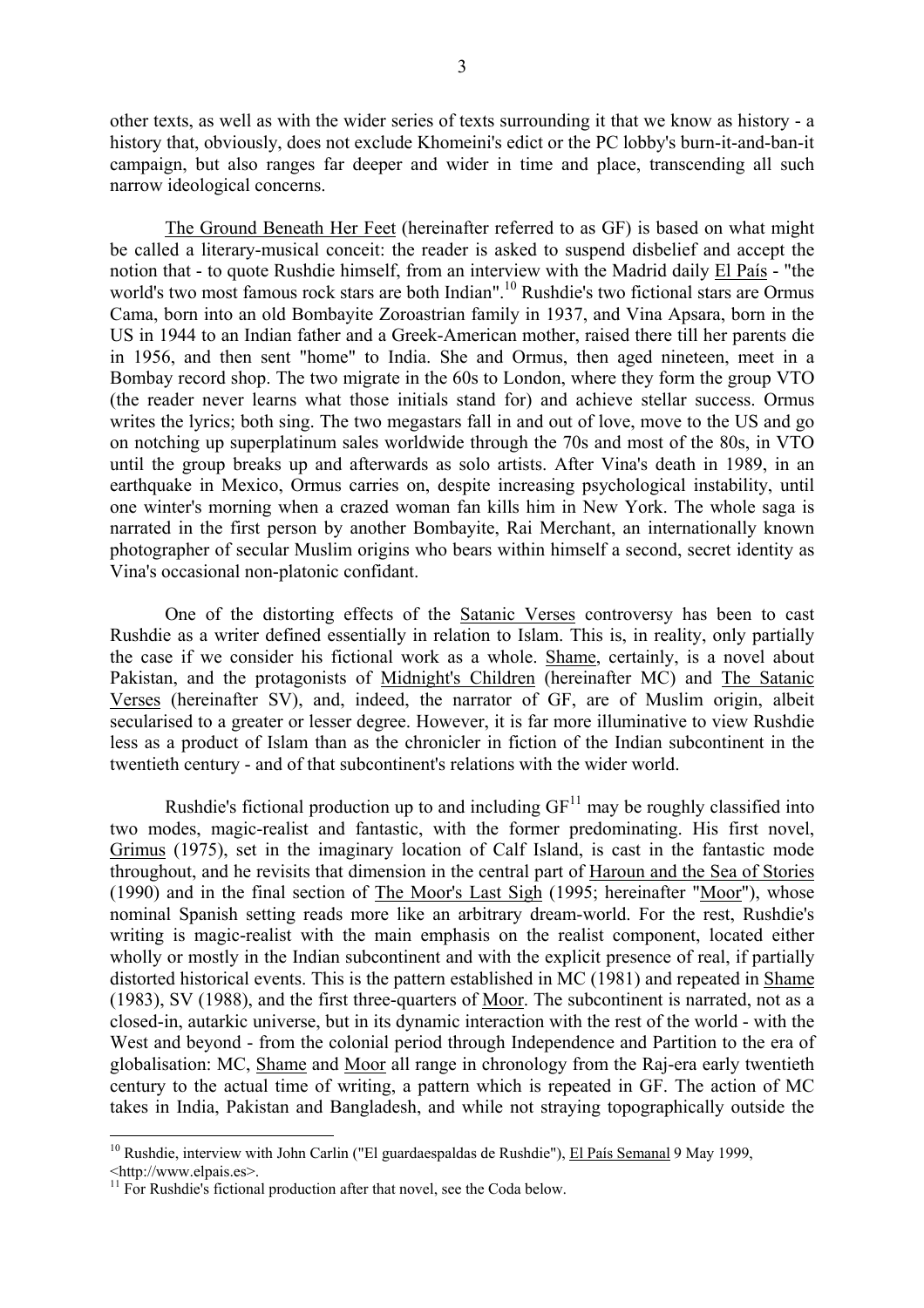subcontinent, introduces British and American colonials and expatriates; Shame focuses on Pakistan but includes episodes in Britain; Moor is set in its first three sections in India, again including turn-of-the-century colonials in its cast, before spiralling out at the end to an invented Spain. A somewhat different logic is followed in SV, which, based squarely in the contemporary world and centred on Indian characters, situates the bulk of its action in London, with forays to Bombay and, briefly, to Argentina, while also, crucially, featuring a series of dreams: some located in an Indian village, others - as, notoriously, even the book's non-readers know - set in a simulacrum of the Hejaz in the time of the Prophet; while the short stories collected in East, West (1994), read in order, take the reader from the subcontinent to an Asian émigrés' London. In all Rushdie's fictions other than Grimus and Haroun, invented characters coexist with historical figures; the latter appear either under their own names, or disguised and satirised but still clearly recognisable (the Gandhis in MC, the Bhuttos and Zia Ul-Haq in Shame, Bal Thackray in Moor). All in all, Rushdie's fictional production from MC up to Moor, taken as a whole, may be read as constituting an imaginative model of the Indian subcontinent within twentieth-century history, a latter-day Asian equivalent, albeit on a smaller scale, to what Honoré de Balzac did for nineteenthcentury France in his monumental Comédie Humaine.

 GF follows the pre-established pattern - up to a point, and with significant divergences. The two protagonists and the narrator are, as before, Indian, or at least half-Indian, while Rushdie pays obeisance to his own previous work by discreet use of the device (again harking back to Balzac) of recurring characters: the Englishman William Methwold, who plays a key part in GF, has walked in from MC, and Homi Catrack, also from that novel, and Aurora Zogoiby, from Moor, are resurrected for bit-parts. In terms of fictional chronology, GF begins, like its predecessors, in the Raj of the early twentieth century; in narrative sequence, however, it opens in 1989, in Guadalajara, Mexico, with the earthquake and Vina's dramatic disappearance, before shifting back, in reverse mode, to the characters' Indian past. The bulk of the novel does, however, approximately observe a linear chronology, with the notable circumstance, new in Rushdie, that halfway through the action moves definitively to the West - to Britain, then the US - with virtually no subsequent revisiting of the subcontinent (Vina, Beatles-like, spends a brief spell in a ashram;<sup>12</sup> a planned tour of India by Ormus falls victim to a government ban<sup>13</sup>). The East-West alternation model of SV is effectively ditched in GF, in favour of a sequential model: the reader watches East being replaced by West as the epicentre.

## 2 - THE MAP OF BOMBAY

 This change in spatial priorities is admitted by Rushdie himself, with specific reference to Bombay, the city which has been so important to his writing in the past. Bombay, or as we now have officially to call it, Mumbai (the recent, ideologically-motivated change of name was actually predicted by Rushdie himself, in his quasi-historical account of the Hinduparticularist "Mumbai's Axis" movement in Moor) has played a part in his work which may be compared to that of Paris in Balzac. MC opens with the narrator, Saleem Sinai, declaring: "I was born in the city of Bombay [...] in Doctor Narlikar's Nursing Home on August 15th, 1947";<sup>14</sup> SV ends with Saladin Chamcha's return to the Maharashtran metropolis: "He stood at the window of his childhood and looked out at the Arabian Sea";<sup>15</sup> the narrator of Moor,

<sup>&</sup>lt;sup>12</sup> Rushdie, GF 404-407.

<sup>&</sup>lt;sup>13</sup> ibid. 555-557.<br><sup>14</sup> Rushdie, <u>Midnight's Children</u> (1981; London: Picador, 1982) 9.

 $15$  Rushdie, The Satanic Verses (London: Viking, 1988) 546.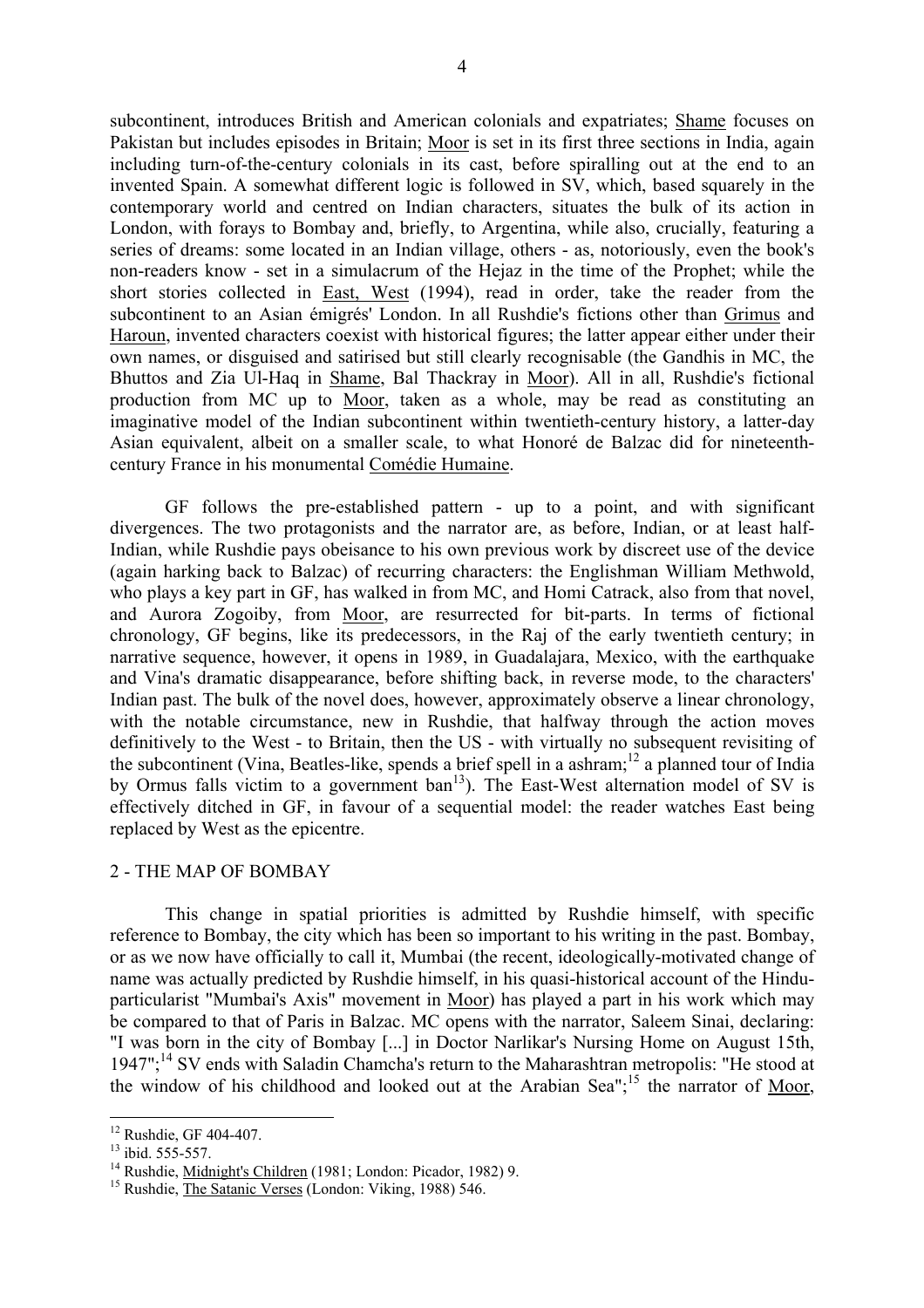Moraes Zogoiby, laments the decline of his once-latitudinarian home city into shallow sectarianism: "Bombay was central; had always been. [...] now barbarism was standing at our gates. O Bombay! Prima in Indis! Gateway to India! Star of the East with her face to the West!".<sup>16</sup> Of course, other contemporary Indian or "Indo-Anglian" writers as well as Rushdie have centred their fictional imaginings around Bombay-Mumbai: notable examples include Anita Desai's Baumgartner's Bombay (1988), Vikram Chandra's Love and Longing in Bombay (1997), and, indeed, the best-selling Shobha Dé's Bollywood saga Starry Nights (1991). However, the city returns in Rushdie's pages with a special insistence, as the symbol of a specifically Indian version of multiplicity, tolerance and (in the subcontinental sense) cosmopolitanism; as Roshan G. Shahani put it in 1994, "Bombay's infinite variety, its paradoxes and contradictions [...] mirror and account for the heterogeneous presence and the polyphonous voices of the 'Bombay writers'"17 - among whom Shahani highlights Rushdie, for whom the city "had encapsulated this country's multicultural diversity and its secular ideology ".<sup>18</sup> In GF, we find Rushdie re-treading the city's streets - indeed, Rai Merchant's father turns out to be an amateur Bombayologist: "Bombay. Don't ask. I could pass any exam you care to set [...] My father liked digging into place names, so allow me to inform you, just off the top of my head, that Chinchpokli is 'tamarind hollow' and Cumballa Hill is named after the lotus flower and Bhendhi Bazaar is situated where once the ladies'-fingers grew ".19 In the end, however, this evocation of Bombay comes over as a valediction, as the centre of gravity of Rushdie's world shifts (irrevocably?) to the US. Rushdie, indeed, has said as much, in an interview with Laura Miller in the on-line magazine  $Salon$ <sup>20</sup> "I think I really have said what I had to say about that city, and I don't want to repeat myself [...] I think I've done it ". Whether this apparent abandonment of his subcontinental roots for the glittering surfaces of globalisation makes for a real gain is an open question. Shahani states that "by writing about Bombay, writers like Rushdie have charted anew the cultural map of the world " $\cdot$ <sup>21</sup> it remains to be seen if those who cut loose from India can still keep their bearings, or read that global "cultural map" with their old acuity.

## 3 - RUSHDIE'S ROCK'N'ROLL UNIVERSE

 Throughout GF, Rushdie deploys his customary artillery of literary, historical and intellectual references, from Karl Marx and Charles Baudelaire through to William Faulkner and Jorge Luis Borges, but, at the same time, gives centre stage to a form of popular or mass culture, namely rock music. His reasons for choosing this theme are no doubt multiple. One is that as a long-standing rock'n'roll fan (from the moment when, as a Bombay adolescent, he bought a much-prized copy of Elvis Presley's 45 rpm record "Heartbreak Hotel"<sup>22</sup>), he has an expert's knowledge of the field. Another may be, as Carla Power hypothesised in Newsweek, the circumstance that Rushdie can himself be considered "a household name [...] literature's first global celebrity - as famous as a pop star".<sup>23</sup> In addition, there are partial precedents in his earlier work. Specifically subcontinental popular-cultural forms are present in MC, where

<sup>&</sup>lt;sup>16</sup> Rushdie, <u>The Moor's Last Sigh</u> (London: Jonathan Cape, 1995) 372.<br><sup>17</sup> Roshan G. Shahani, "Polyphonous Voices in the City: Bombay's Indian-English Fiction", Sujata Patel and Alice Thorner, eds., <u>Bombay: Mosaic of Modern Culture</u> (Bombay: Oxford University Press, 1995) 104-105.<br><sup>18</sup> Shahani 110.

 $19$  Rushdie, GF 60-61.

<sup>&</sup>lt;sup>20</sup> Rushdie, interview with Laura Miller ("A touch of vulgarity"), Salon 16 April 1999.

<sup>&</sup>lt;http://www.salonmag.com/books/int/1999/04/16/rushdie/index.html>.

 $21$  Shahani 112.

<sup>&</sup>lt;sup>22</sup> See Rushdie, Le Monde interview; Rushdie, interview with Antoine de Gaudemar ("Star Traque"), Libération 30 September 1999: 48.

<sup>&</sup>lt;sup>23</sup> Carla Power, "Rock'n'Roll Rushdie", rev. of GF, <u>Newsweek</u> (international edition) 19 April 1999: 71.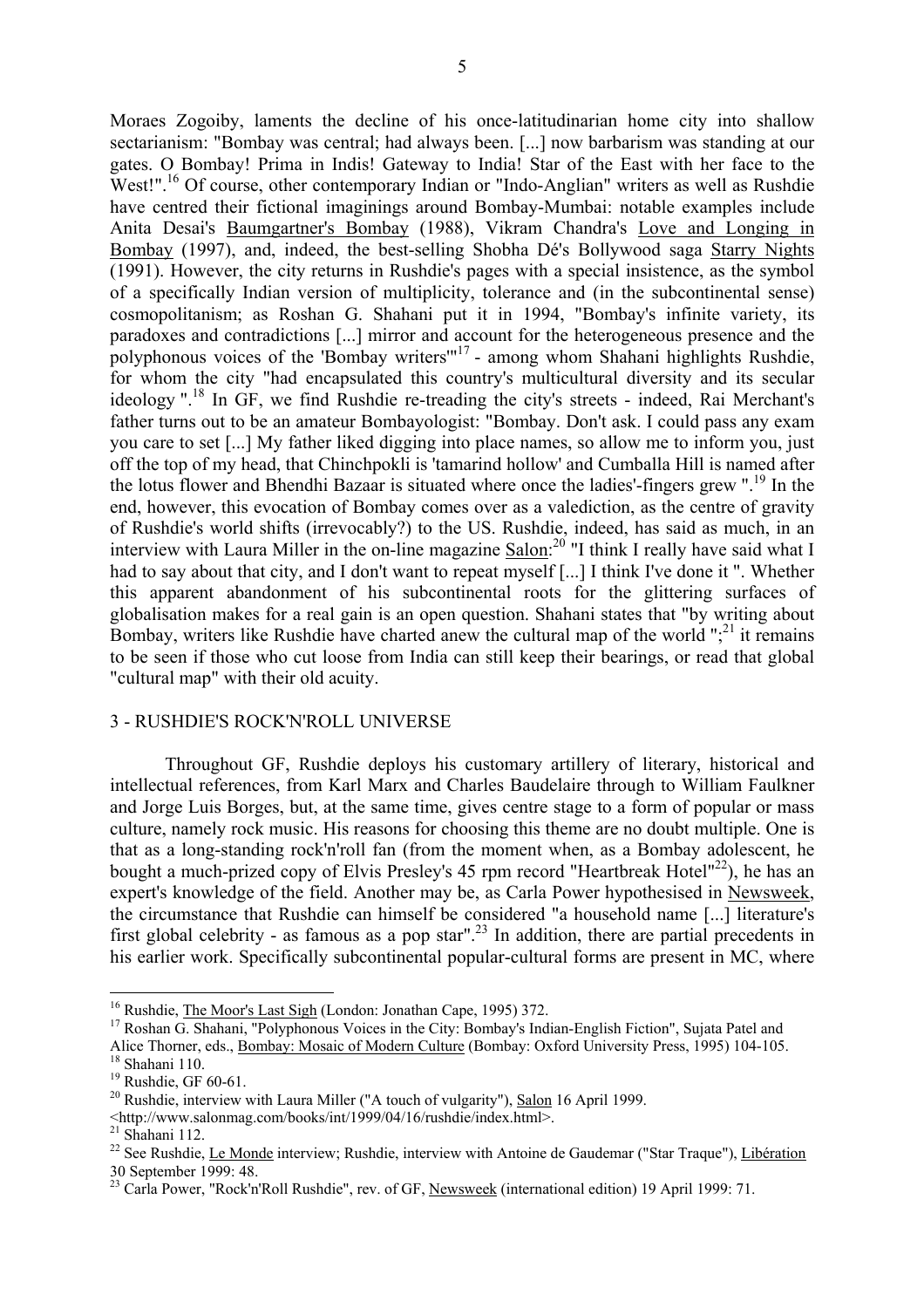Saleem's sister, the "Brass Monkey", becomes, as Jamila Singer, a highly-regarded popular vocalist in post-independence Pakistan, and another of Saleem's relatives works in the Bollywood film world; while in SV, Gibreel Farishta is one of India's greatest celluloid heartthrobs, and, indeed, the all-too-controversial dreams that haunt him when he undergoes psychiatric treatment have the unfortunate star imagining himself playing the lead role in a filmic reinterpretation of the founding years of Islam.

 If we step outside the subcontinental mass-cultural orbit and enter that of the West, we discover a fair number of rock-music allusions in Rushdie's writing prior to GF. In Grimus, one of the main characters is called Bird Dog, after an Everly Brothers hit from 1958: "When I was your age I went into the town, she said, and listened at a window outside an eatingplace. There was a singing machine there. It sang about a creature called a bird-dog, clever, fiendish.".<sup>24</sup> An article of 1990 on the novelist Thomas Pynchon (reprinted in the essay collection Imaginary Homelands) features the phrase "days of miracle and wonder", which comes from "The Boy in the Bubble", a song by Paul Simon from his Graceland album of 1986.<sup>25</sup> In "The Courter", the concluding story of East, West (1994), the narrator, an Indian adolescent growing up in London in the 60s, listens avidly to rock'n'roll on the radio, and, in a proleptically ironic detail, confesses: "London, W8 was Sam Cooke's country that summer. Another Saturday night [...] I was down with lonely Sam in the lower depths of the charts [...] How I wish I had someone to talk to,/I'm in an awful way."<sup>26</sup>; it so happens that Cooke's hit, "Another Saturday Night", returned to the charts in the 70s, in a cover version by Cat Stevens - a Anglo-Greek singer who later abandoned international stardom, converted to the Muslim religion, changed his name to Yusuf Islam and ... became a particularly virulent defender of Khomeini's fatwa.

 To mention Cat Stevens in this way is not purely anecdotal, for it is this kind of surprising connection that illuminates the globalised nature of culture today. Rushdie, as an émigré writer with a foot in both Eastern and Western worlds, is himself clearly both product and exponent of that globalisation; and that phenomenon affects, not only (and as is notorious) mass culture, but high culture too. If both high and mass culture now operate on a planetary scale, their inevitable interaction can only become more intricate and more complex. In this context, a prominent aspect of Rushdie's writing in GF is his endeavour, on the level of the text, to confer a degree of solidity and credibility on that rock music world which some olympian intellectuals would dismiss as, always and necessarily, innately trivial and insubstantial. Rushdie explained his position to Le Monde on 1 October 1999: "Most pop music is purely intended to make money and then disappear. [...] But if you take the other end of pop music, the best of the last forty years [...] you have to take it seriously";  $^{27}$  similarly, in the Salon interview he stated: "I wanted to take this [rock'n'roll] world and treat it seriously as a vehicle to examine our life and times ".<sup>28</sup> With this in view, he adopts two main strategies: the dignification of his subject through the Orpheus myth; and the incorporation of a rock'n'roll sensibility into the texture of his writing, via wholesale quotation from song lyrics.

### 4 - FROM SONG TEXT TO NOVEL TEXT

<sup>&</sup>lt;sup>24</sup> Rushdie, *Grimus* (1975; London: Paladin, 1989) 18-19.<br><sup>25</sup> Rushdie, "Thomas Pynchon" (1990), <u>Imaginary Homelands: Essays and Criticism 1981-1991</u> (1991; London: Granta, 1992) 352. A second Paul Simon reference occurs in the same essay (353): "Paul Simon's girl in New York City who calls herself the Human Trampoline, bouncing into Graceland" (this is a paraphrase of lines from "Graceland", the title song of Simon's 1986 album of the same name).

<sup>&</sup>lt;sup>26</sup> Rushdie, "The Courter", <u>East, West</u> (1994; London: Vintage, 1995) 196-197.<br><sup>27</sup> Rushdie, <u>Le Monde</u> interview: VI.<br><sup>28</sup> Rushdie, Salon interview.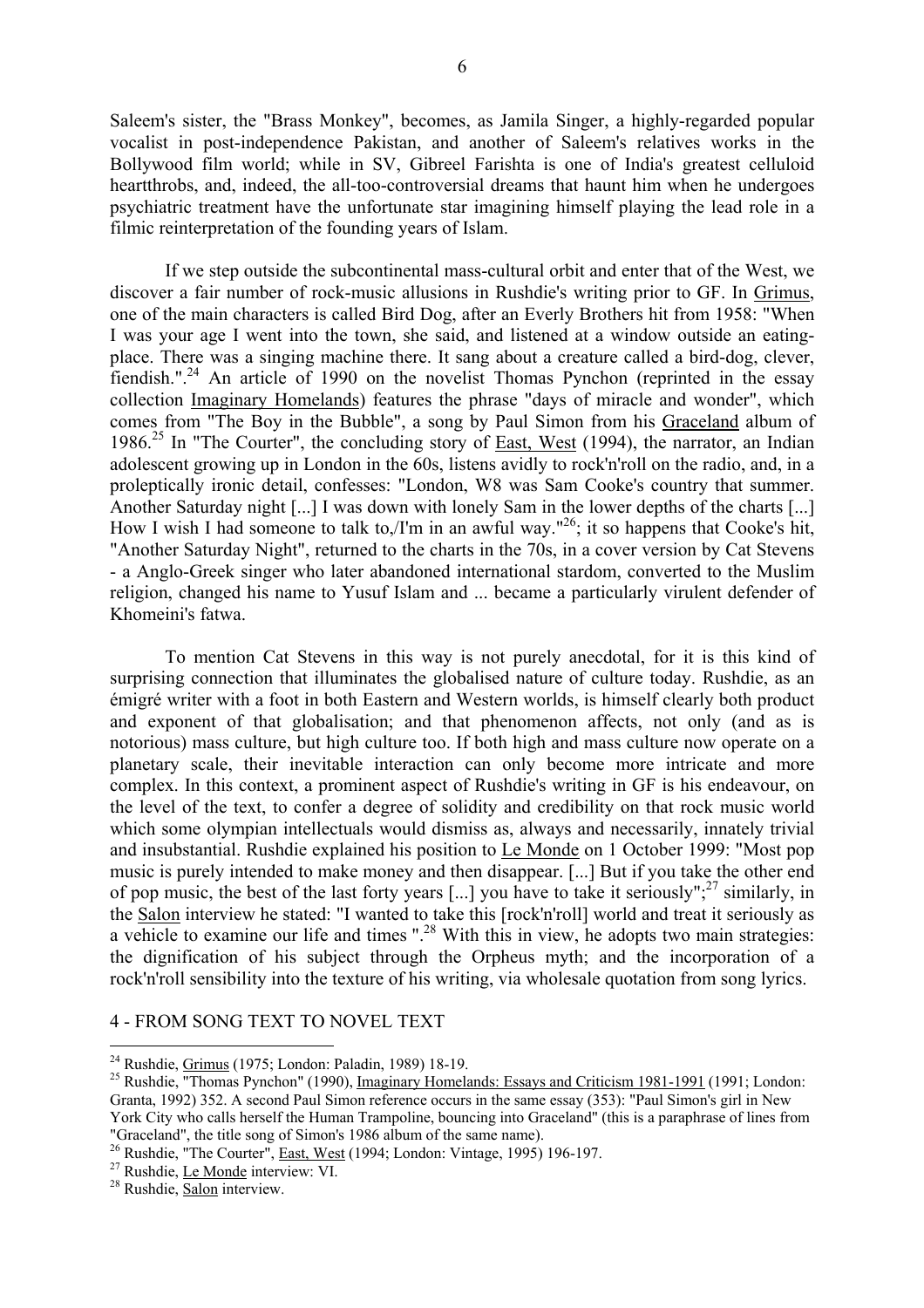To take the second-named strategy first, a close reading of Rushdie's text reveals a remarkable density of song references. Song titles, album titles, individual lines and phrases from songs: all abound in this book's pages. Some are quoted *au pied de la lettre*, others are reshaped; some are attributed to their historical authors, some are deliberately misattributed, others still are left unflagged. To these real or modified-real song texts should be added the imaginary lyrics of Ormus Cama's songs, extracts from which are "quoted" at length. The heterogeneous nature of these quotations and allusions fits in with Rushdie's general method in GF: throughout, literary texts and authors, historical events, etc, are alluded to with a magpie eclecticism that by no means always recognises the dictatorship of fact. In Rushdie's reordered universe, John and Robert Kennedy are killed together by the same Palestinian gunman;<sup>29</sup> Britain's Labour government sends troops out to Vietnam;<sup>30</sup> and The Garden of Forking Paths is not an imaginary novel existing only in Borges' story of that name, but a real book, Vina's "favourite nineteenth-century novel".<sup>31</sup> The same rewriting of history applies to the novel's rock'n'roll world. The song "Feelin' Groovy" is attributed not to the real Paul Simon and Art (Arthur) Garfunkel, but, allusively and absurdly, to an invented duo uniting the real (but female) Carly Simon and the non-existent Guinevere Garfunkel.<sup>32</sup> Again, we are told that in a series of "solidarity concerts" held circa 1974 to protest Ormus' threatened deportation from the US, "Dylan, Lennon, [Janis] Joplin, Joni [Mitchell], Country Joe and the Fish turn up to sing for Ormus",<sup>33</sup>although, even had Ormus Cama really existed, one of those artists, Ms Joplin, could hardly have turned up, as she had died of an overdose in 1970.

 The song micro-texts that are embedded in Rushdie's macro-text, wherever they stand on the real-to-imaginary spectrum, are clearly offered as an integral part of this novel's global textual project - and, as such, call for detailed elucidation. Their presence is already announced in the book's chapter-headings: chapter 10, " Season of the Witch ", takes its title from a 60s song by Donovan, and the title of chapter 13, "Transformer", is also the name of a Lou Reed album from 1972. The rock-generation singer-songwriters whose words or titles are quoted, straight or askew, across Rushdie's text include Paul Simon, Joni Mitchell, Carole King, Randy Newman, Tom Waits and, notably, Bob Dylan (in view of the central issues it raises, I shall consider Rushdie's use of Dylan in a separate section<sup>34</sup>). To cite examples, the phrase "the hissing of summer lawns"<sup>35</sup> is the title of a 1975 album (and song) by Joni Mitchell, while "I feel the earth move under my feet"<sup>36</sup> quotes the title and first line of a 1972 song by Carole King. At one moment, Vina and Ormus (accurately) quote, paraphrase and dissect Randy Newman's song "Sail Away", also from 1972.<sup>37</sup> At another, Vina puts on a disc: "This is the CD she plays: Raindogs, the honky-tonk blues as reinvented and growled out by Lee Baby Simms. She starts singing along with Simms, long and slow, and the hair rises on my neck. Will I see you again/on a downtown train.".<sup>38</sup> Here, rock fact and fiction intertwine: the lines Vina sings are slightly misquoted from "Downtown Train", a song which

- $32$  ibid. 267.
- 33 ibid. 402.
- $34$  see section 7 below.
- <sup>35</sup> Rushdie, GF 492.
- 36 ibid. 349.
- 37 ibid. 330-331.
- $38$  ibid. 459

 $29$  Rushdie, GF 225.

 $30$  ibid. 266.

<sup>31</sup> ibid. 351.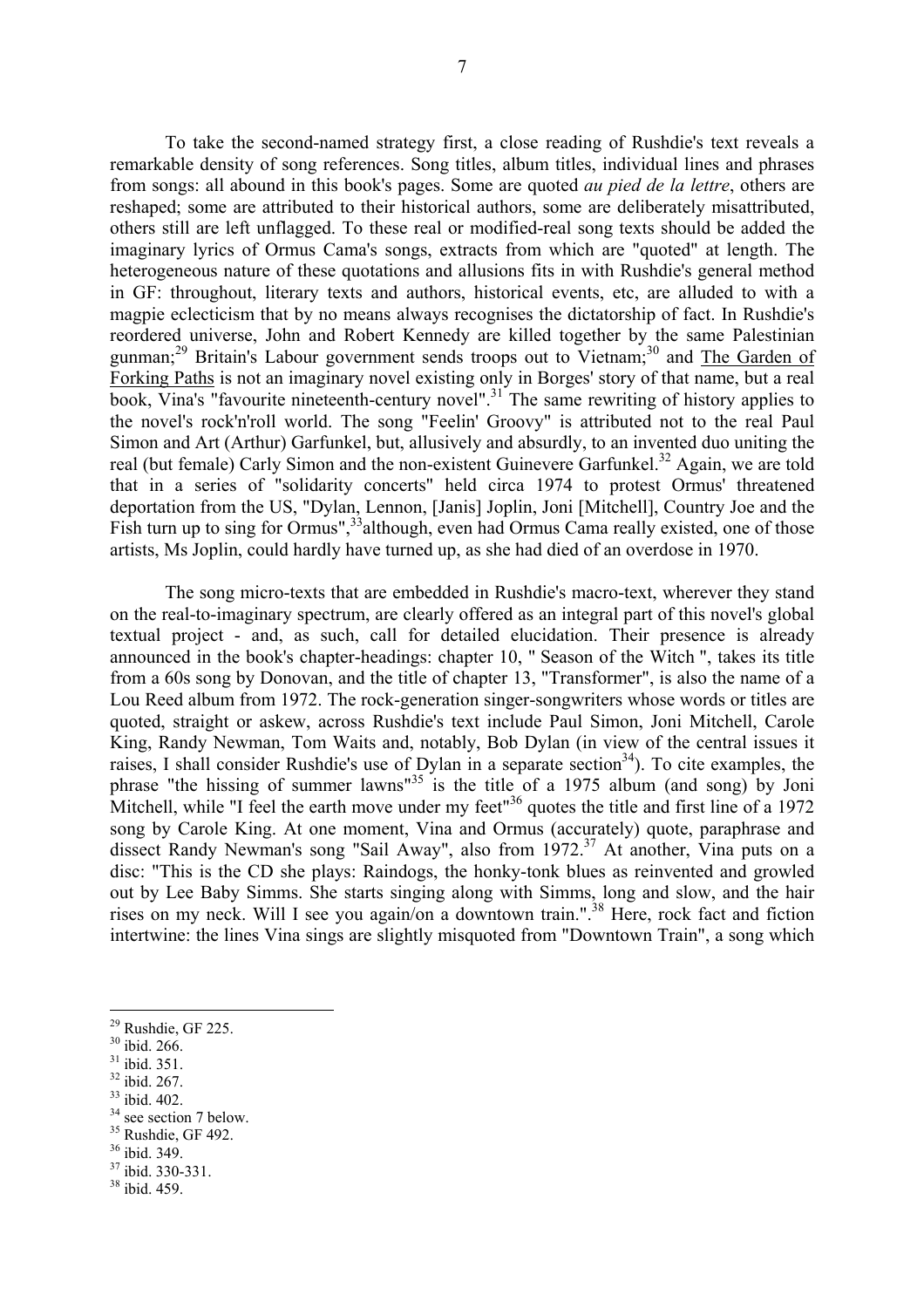indeed appears on an album called Rain Dogs (spelt thus), released in 1985 not by "Lee Baby Simms", but by Tom Waits $^{39}$ .

 On occasion, Rushdie steps back in time to raid older songwriting traditions. Vina recalls the blues singer Ma Rainey ("I go back a century to ugly Ma Rainey preaching Trust No Man"40) - but gets her chronology wrong, since the historical Rainey flourished in the 1920s; and when Ormus declares: "Like a mole in the ground I will root this mountain down", his words are virtually a direct quotation from the traditional song "I Wish I Was A Mole in the Ground", recorded in 1928 by an obscure Appalachian folk-blues singer, Bascom Lamar Lunsford.41 The text even once quotes from the repertoire of French-language *chanson*, with a pun ("she was predictably called the pornographer of the phonograph"<sup>42</sup>) which must have come from Georges Brassens' song of 1958 "Le Pornographe" ("J'suis l'pornographe/Du phonographe/Le polisson/De la chanson" - "I am the pornographer of the phonograph, the rascal of song"). Despite these instances, however, the great majority of Rushdie's song quotations and references are to Anglo-American lyrics of the 60s and 70s.

### 5 - ORPHEUS REDUX

 Nonetheless, if Rushdie's musical vision is largely bound to a particular time, place and genre, he still wishes to claim universality for it: and here his reanimation of the Orpheus myth comes into action. The reader may not object to being reminded of the story, in the refined form which it eventually assumed in the ancient world and which has provided the "Orpheus template" for later generations in the West. Orpheus is the archetypal poet and musician of the Greco-Roman world, begotten by the god Apollo, himself famed for his prowess on the lyre, on Calliope, the Muse of epic poetry. Orpheus' haunting voice and plangent lyre had the power to subjugate nature: as Shakespeare put it centuries later, he "made trees/And the mountains that did freeze/Bow themselves when he did sing".<sup>43</sup> Soon after the poet's marriage to Eurydice, his young bride died from a snake-bite as she was fleeing the unwanted advances of Aristaeus, a bee-keeper. The inconsolable Orpheus went down into Hell to get her back, and charmed the powers of the underworld into accepting his outrageous demand, subject to one condition: he must walk out of Hell ahead of her, and must not look back till both of them were safely within the sunlight. He looked back at the very last minute, and lost her forever. Inconsolably mourning his twice-lost bride, he vowed never to touch a woman again. This incurred the wrath of the Maenads, the crazed women devotees of the god Dionysus, and one day, feeling provoked beyond endurance, a band of them seized on the recalcitrant poet and tore him to pieces. They cast his limbs and head into the river; and yet the severed head went on singing. The Muses gathered his remains and buried him; the gods placed his lyre in the stars as a constellation. The martyred poet lived on posthumously into recorded history, as the inspirer of a devotional cult, whose initiates were called the Orphics; at some point in the sixth to fourth centuries BC, there emerged from their circles the "Orphic hymns", a set of panegyrics to the gods which remain extant today.

<sup>&</sup>lt;sup>39</sup> "Lee Baby Simms" is in fact the name of a late-night disc-jockey played by Tom Waits in Jim Jarmusch's 1986 film <u>Down By Law</u> (my thanks to Mark Neumann for this clarification).<br><sup>40</sup> Rushdie, GF 336.

<sup>41</sup> ibid. 375.

<sup>42</sup> ibid. 385.

<sup>43</sup> Shakespeare, Henry VIII, III-I, 3.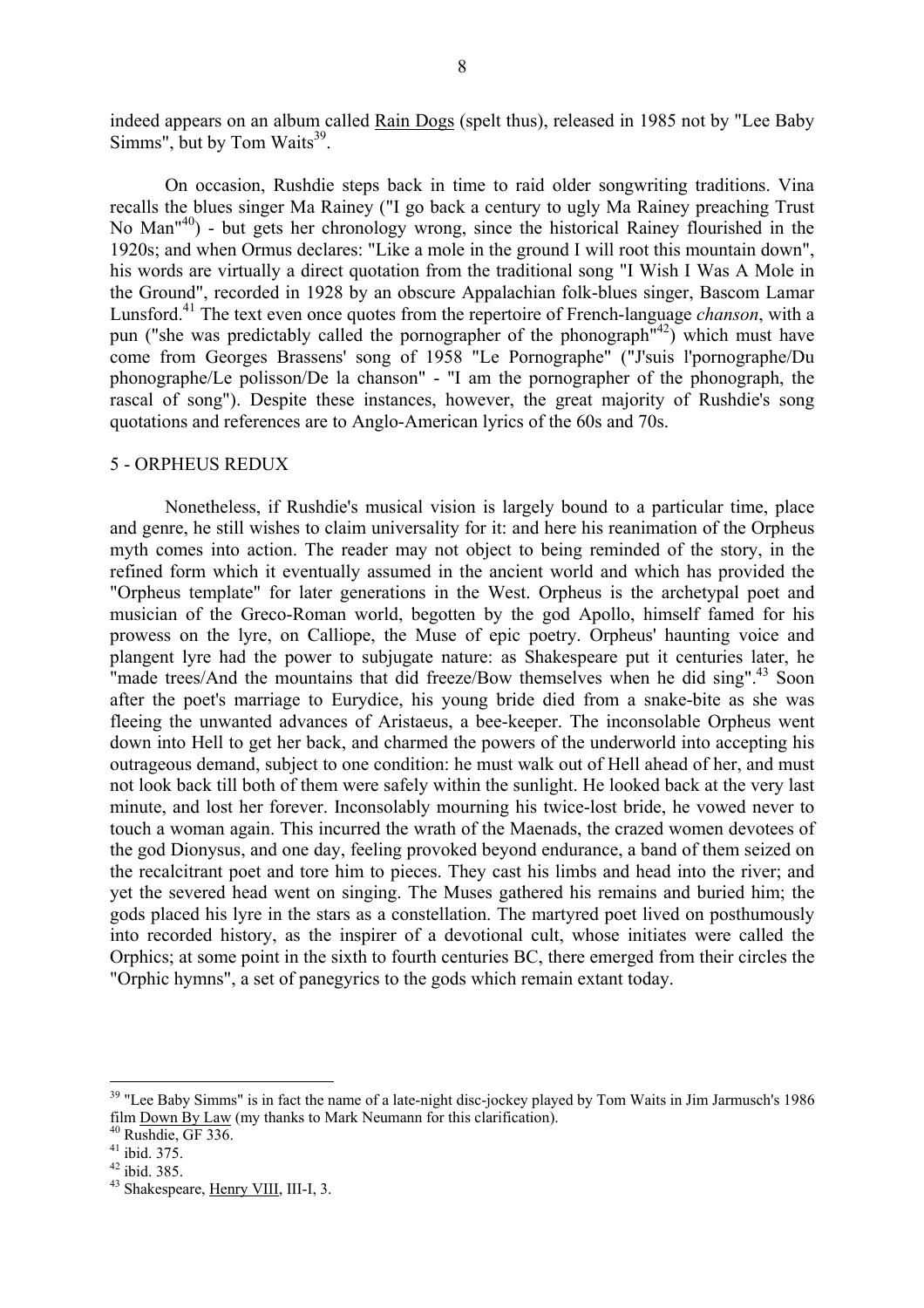9

 Only two full versions of this legend have come down to us from the ancient world, both by Roman poets - Virgil in the Georgics (29 BC; Book Four),<sup>44</sup> and, later, Ovid in the Metamorphoses  $(8 \text{ AD}; \text{Books Ten} \text{ and } \text{Eleven})$ <sup>45</sup> There is a very clear latter-day summary by the American Thomas Bulfinch, in The Age of Fable<sup>46</sup> (1855), and a more speculative modern synthesis, with analytic commentary, by Robert Graves in The Greek Myths $47$  (1955). I shall use Virgil's version - the one essentially followed by Rushdie - as my reference point. Although Orpheus is most certainly a figure of Greek origin, associated with Thrace, no complete account of his story by an ancient Greek writer has survived; passing references appear in, for instance, Euripides' Alcestis (438 BC)<sup>48</sup> and Plato's Symposium (c. 370 BC).<sup>49</sup> Euripides speaks of "the Thracian inscriptions/Written down from the voice of Orpheus";<sup>50</sup> a handful of these have survived, as have eighty-seven Orphic hymns. This material, all written in Greek, has recently been collected in a French translation, carefully edited by Jacques Lacarrière; only one of the hymns, however, actually mentions the legendary poet's name (as a putative "signature" in the last  $\text{line}^{51}$ ), and none tells his story. Graves, while underlining Orpheus' status for the ancients as "the most famous poet and musician who ever lived", notes that "Eurydice's death by snake-bite and Orpheus's subsequent failure to bring her back into the sunlight figure only in late myth".<sup>52</sup> This view is confirmed by Lacarrière, who calls the Eurydice episode as it stands in the Georgics (with Aristaeus and the serpent) a "fable invented by Virgil", adding that "the name of Eurydice, as Orpheus' wife, appears only very late in ancient literature" and noting that "Plato and Euripides knew the myth of Orpheus' descent into hell in search of his wife, but did not name her<sup>".53</sup> Virgil's canonic version of the story seems even to be an afterthought - a bypath from the main highway of the Georgics (essentially a poetic treatise on agriculture), an interpolation into a digression which may have been dictated less by literary choices than by political events in the Rome of Augustus.<sup>54</sup>

 The Orpheus-Eurydice story, with its long history of reverberation across Western culture, seems then, ironically, to have appeared in its now-familiar form almost by chance.

<sup>&</sup>lt;sup>44</sup> Virgil, Georgics [29 BC], trans. into English prose by H. P. Fairclough, Virgil, Eclogues. Georgics. Aeneid 1-6 (Cambridge, Mass.: Harvard U. P. [Loeb Classical Library], 1916; rev. ed. 1999); Géorgiques, trans. into French verse by Jacques Delille [1769], Virgil, Bucoliques. Géorgiques, ed. Florence Dupont (bilingual

French/Latin edition) (Paris: Gallimard [Folio], 1997).<br><sup>45</sup> Ovid, Metamorphoses [8 AD], trans. into English prose by Mary M. Innes (Harmondsworth: Penguin, 1955) 225-227, 246-248.

<sup>&</sup>lt;sup>46</sup> Thomas Bulfinch, <u>The Age of Fable</u> [1855] (London: Dent [Everyman's Library], 1912; repr. 1948) 190-199.<br><sup>47</sup> Robert Graves, <u>The Greek Myths</u> (1955; rev. ed., 2 vols., Harmondsworth: Penguin, 1960), vol. 1, 111-115

see also Simon Hornblower and Antony Spawforth, eds., The Oxford Companion to Classical Civilization (Oxford: OUP, 1998) 504-505.

<sup>&</sup>lt;sup>48</sup> Euripides, Alcestis [438 BC], trans. Philip Vellacott, Alcestis/Hippolytus/Iphigenia in Tauris (Harmondsworth: Penguin, 1953; new ed. 1974), lines 357-362.

<sup>&</sup>lt;sup>49</sup> Plato, <u>The Symposium</u> [c. 370 BC)], trans. as The Banquet of Plato by Percy Bysshe Shelley [1818], Shelley, Selected Poetry, Prose and Letters (London: Nonesuch Press, 1951) 821-880 (for Orpheus, see 831).<br><sup>50</sup> Euripides, lines 968-969.

<sup>&</sup>lt;sup>51</sup> Jacques Lacarrière, ed. and trans., Orphée: Hymnes. Discours sacrés (bilingual French/Greek edition) (Paris: Imprimerie nationale, 1995). Hymn 59 in this volume ("Aux Moires" / "To the Fates") concludes with the line: "Thus ends this ode to the Fates, composed by Orpheus".

 $52$  Graves 111, 115.

<sup>53</sup> Lacarrière, introduction, 17, 18.

<sup>&</sup>lt;sup>54</sup> According to Florence Dupont in her 1997 preface, the second half of the fourth book of the Georgics originally consisted of a panegyric to the general Caius Cornelius Gallus. However, between Virgil's first and second editions, Gallus had committed suicide after falling out of favour with Augustus, and therefore, says Dupont, "Virgil did not hesitate to replace Gallus by Orpheus" (19). This version of the poem's history is, however, disputed by other modern scholars.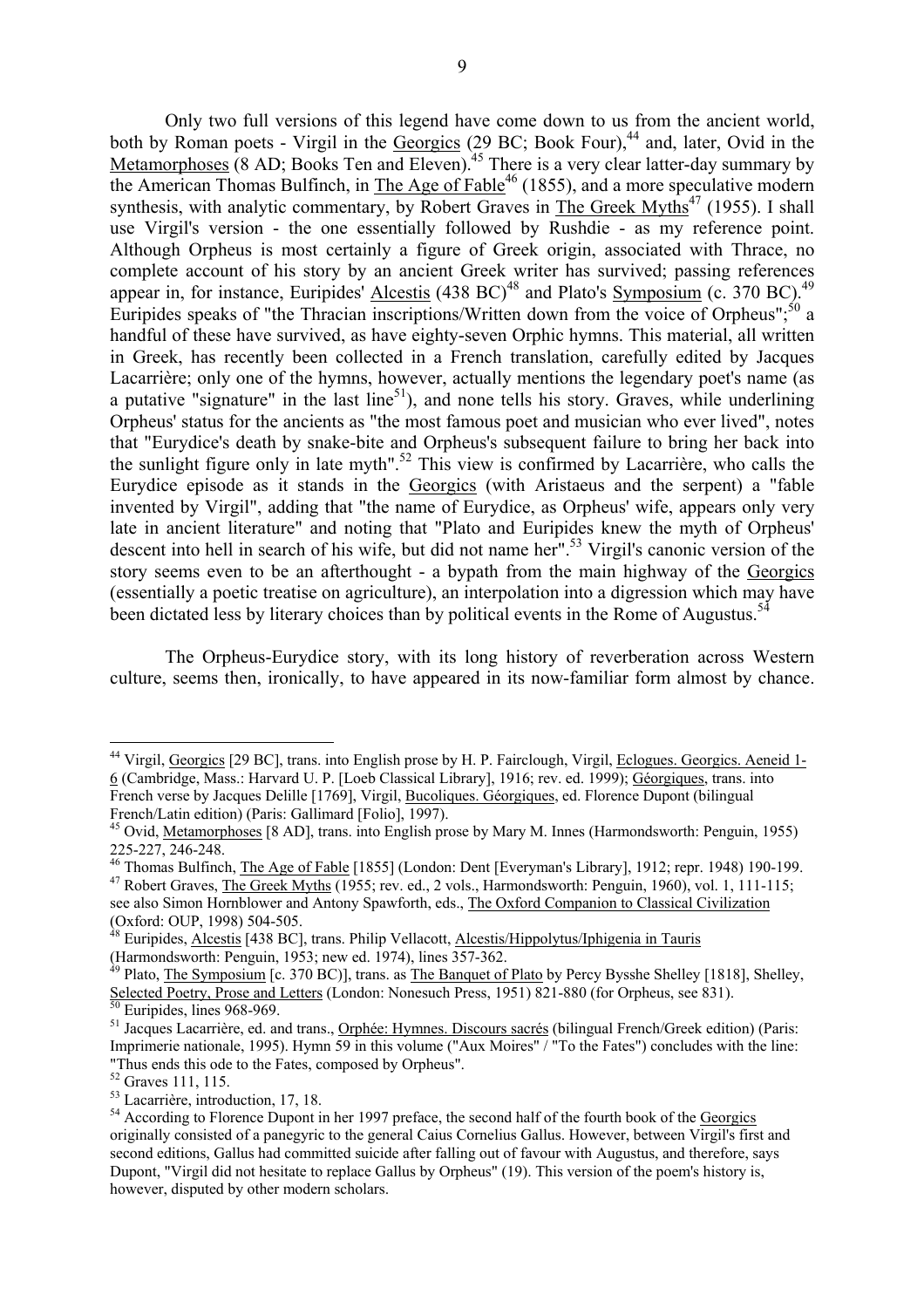Lacarrière does, however, stress Orpheus' key importance to the ancients as the archetype of the artist as initiate, a human in intimate contact with the forces of death and darkness:

What assured Orpheus his glory and eternity in Greece (and later in the West) was [...] the power he was believed to have of exorcising death by his songs, the power that allowed him to descend alive into hell and then return. Having been able to confront and conquer the darkness, he came to symbolise the initiate, the master of the beyond, the messenger of immortality [...] the poems, the music, the message of Orpheus [had the role of] awakening humans, revealing their true selves by opening up before them the path to immortality.<sup>55</sup>

 Across Rushdie's text, references to the Orpheus myth come thick and fast, starting with the novel's very title (which suggests the ground trembling beneath Eurydice's feet as she descends into hell) and the holographic lyre on the front dust-jacket of the British edition. Rushdie appears to see his musician protagonists as manifestations of the Orphic principle of the indestructibility of music; in the El País interview, he declares: "the myth of Orpheus tells us that you can kill the singer, but not the song".<sup>56</sup> The Ormus-Vina saga is preceded by an epigraph from Rainer Maria Rilke's Sonnets to Orpheus (1923) - "Once and for all/it's Orpheus when there's singing";<sup>57</sup> Virgil's "extraordinary" version of the myth is summarised;<sup>58</sup> Plato's commentary, too, is parapahrased, with Orpheus seen by Rai Merchant as "the singer with the lyre or, let's say, guitarist - the trickster who uses his music and wiles to cross boundaries";59 on stage, after Vina's death, Ormus impersonates Orpheus as part of his act;<sup>60</sup>even his recording studio in New York is baptised "the Orpheum".<sup>61</sup>

 Unfortunately, it may be seriously doubted whether very much is achieved by these and the numerous other textual references to the Virgilian myth. The analogy between the Ormus-Vina and Orpheus-Eurydice pairs proves, on closer inspection, to be at best rather forced, and at worst downright vague. Ormus is, certainly, a celebrated musician like Orpheus, but Vina too is a musician - a role which Eurydice is not known to have filled. Vina's earthquake death, however spectacular, scarcely resembles Eurydice's: on her last night in Mexico, she dreams, it is true, of a serpent, but it is the god Quetzalcoatl, "the plumed serpent", $62$  and Raúl Páramo, the ephemeral partner with whom she spends that night, is no Aristaeus-like unwanted admirer, as the relationship, if superficial, is clearly consensual ("she had surrendered herself to this nobody ... had selected him more or less at random from the backstage throng"63), and her intimacy with Ormus is by then over. Ormus, does, for a long time after Vina's decease, do his utmost to deny it, but his refusal to accept reality comes over as a near-pathological delusion, not a hero's endeavour to reverse nature's law ("they could see how hard he was trying to get there, maybe some world through a gash in the air, some variant dimension where Vina was still alive"64). His denial of death takes on, with this notion

 $^{55}$  Dupont 7.<br><sup>56</sup> Rushdie, <u>El País</u> interview.

 $57$  Rainer Maria Rilke, Die Sonette an Orpheus (1923); trans. by Charles Dobzynski as Sonnets à Orphée (bilingual French/German edition) (Paris: Éditions Messidor, 1989). The passage quoted in Rushdie's epigraph is from Sonnet V, in a translation by M. D. Herter Norton.

<sup>58</sup> Rushdie, GF 21-22.

<sup>59</sup> ibid. 498.

<sup>60</sup> ibid. 561.

 $<sup>61</sup>$  ibid. 413 and *passim*.<br><sup>62</sup> ibid. 3.</sup>

 $63$  ibid. 4.

 $64$  ibid. 560.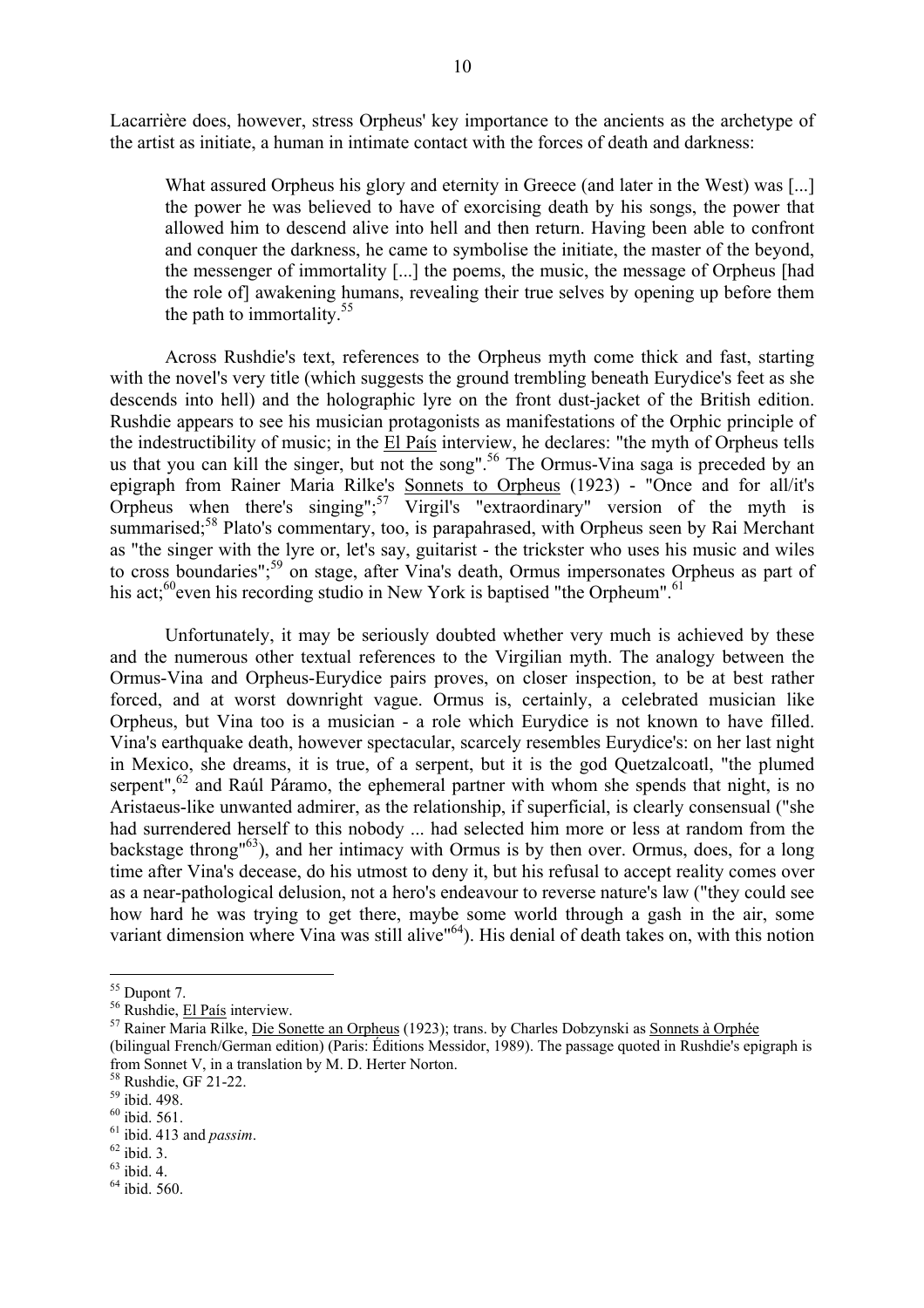of a "variant dimension", a science-fictional aspect which, strangely, has Rushdie returning to the somewhat dubious experimental mode of Grimus ("The pain is caused by one's first experience of the Outer Dimensions. Suddenly universe dissolves, and for a fraction of time you are simply a small bundle of energy adrift in a sea of unimaginably vast forces<sup>"65</sup>). The reader will, however, search in vain for an episode that might approximate to Orpheus' descent into hell and his attempt to undo his consort's death; Ormus heals his wounds with generalised denials, searching for substitute Vinas, and bringing fake Vinas on stage. Finally, the Indian star meets his end, not from a group of frustrated would-be admirers, but from a single demented fan, "a tall dark-skinned woman with red hair gathered above her head like a fountain"66: this could perhaps be a solitary Maenad, but the violent death and the assassin's gender still provide only a sketchy and incomplete parallel with the fate of the Thracian bard.

 All in all, if Ormus does in any substantive sense resemble Orpheus, it can only be insofar as the text presents him as the artist-initiate, nourishing his creativity at the fount of dark, mysterious forces - a daemonic element which comes to the fore in the paranormal communication which the patient reader is asked to believe Ormus maintains with his dead twin Gayomart, the alleged ghostly inspirer of some of the most celebrated Anglo-American songs of the 60s. This "Gayomart conceit" (as I shall call it), which will be looked at in detail below, will itself prove to be far from unproblematic; the alert reader has no choice but to ask whether Rushdie's vaunted "rewriting" of the Orpheus myth is in the end little more than a forced, arbitrary and far-fetched set of doubtful part-analogies.

## 6 - ROCK MUSIC MODELS

 If the Ormus-Vina musical couple ostensibly derive part of their energy from the Orpheus-Eurydice dyad, the story does not end there: other analogies, far more recent, also populate the narrative. Those addicted to the roman à clef school of criticism have, predictably, had a field day trying to trainspot which Anglophone rock stars Ormus and Vina might be modelled on. In so dense and allusive a text, both can only be composite figures, not fictionalisations of singer X or Y; nonetheless, a brief consideration of possible models does have its interest, as it may help understanding of the precise nature of the cultural hybridation that Rushdie appears to be propounding in this novel.

 For a start, neither is modelled on an Indian singer: I shall return to this point below, in the discussion of "world music", but it may be stressed here that only one rock artist of (ultimately) South Asian origin has ever achieved international stardom, and that was the late Freddie Mercury, the lead singer of Queen, who is mentioned in the novel<sup>67</sup> but whose music Rushdie has explicitly said he detests.<sup>68</sup> Mercury was, in fact, born Farrokh Bulsara, in Zanzibar in 1946, to parents who were British subjects but had their roots in Bombay's Zoroastrian community, and spent most of his childhood in Bombay before moving to Britain in 1963: this circumstance may, despite Rushdie's views on Queen's music, have provided a hint for the Ormus idea. Reviewers have tended to see Ormus as a hybrid of Presley (a raw talent manipulated by the rock business), Lennon (murdered by a psychopath) and Dylan (poet laureate of modern music).69 The Presley factor is certainly of interest, as Ormus' otherworldly, dead-at-birth twin Gayomart uncannily recalls Elvis' own twin brother whom he

 $<sup>65</sup>$  Rushdie,  $G$ F 569.</sup>

<sup>&</sup>lt;sup>67</sup> ibid. 517.<br><sup>68</sup> Rushdie, interview with Philippe Manoeuvre ("Mes disques à moi"), <u>Rock & Folk</u>, September 1999: 20.

<sup>&</sup>lt;sup>69</sup> For instance, John Carlin, in the El País interview, sees Ormus "as a composite of Elvis, Dylan and Lennon".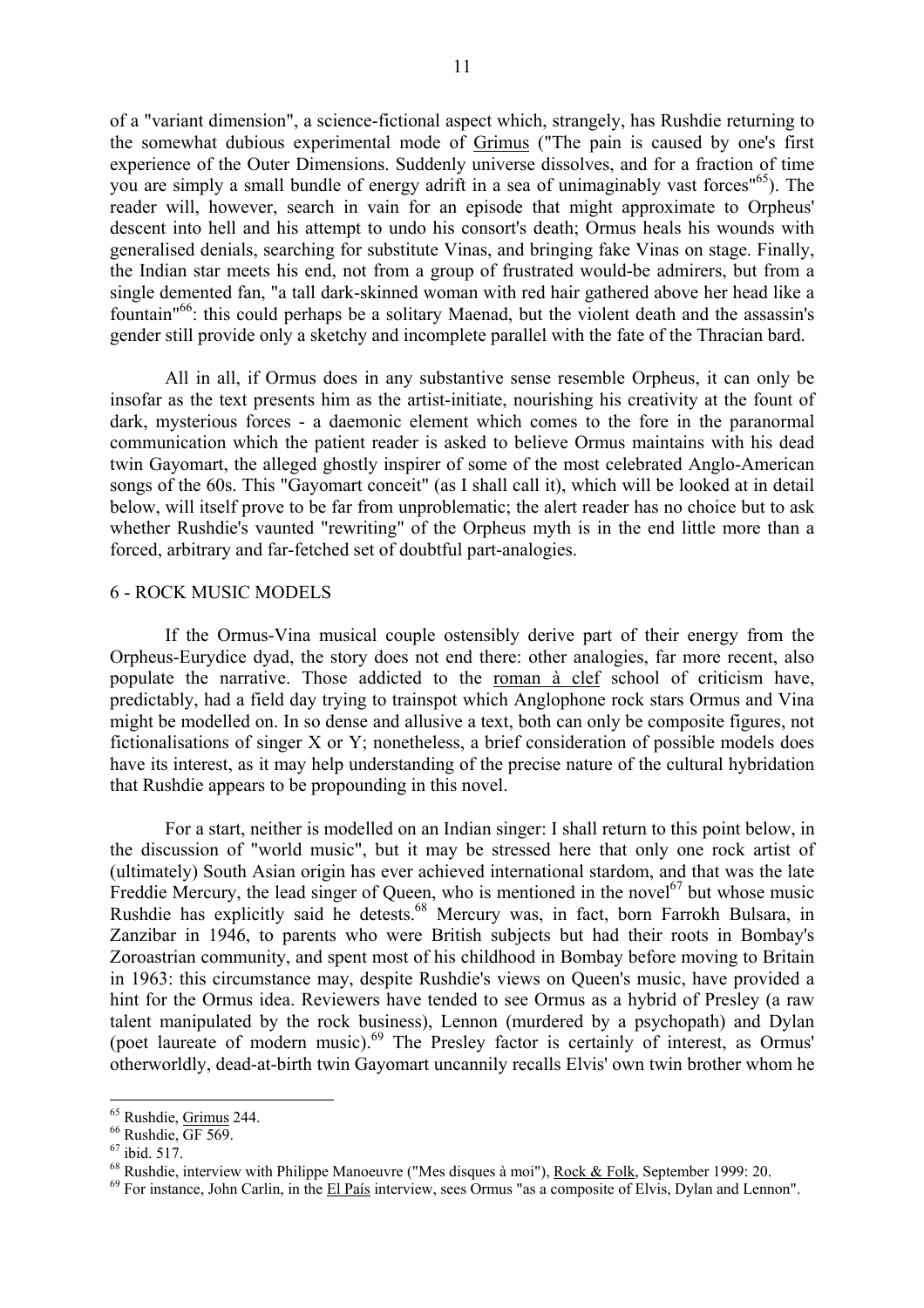never knew, Jesse Garon Presley who died stillborn (and Elvis himself appears in the novel, metamorphosed into "Jesse Garon Parker"); Lennon, like Ormus, was at one point threatened with expulsion from the US as a subversive element; but the most important of all is the Dylan connection, which I shall examine in detail in the next section.

 The case of Vina is actually more problematic: the genius and originality of Presley, Lennon and Dylan is beyond doubt, but Rushdie's fictional diva seems only to have been compared by the reviewers to certain women artists of undoubted commercial projection but zero musical value, whose names are not even worth mentioning. There is repeated stress across the text on the extraordinary quality of Vina's voice ("she was a great river, which could bear us all away<sup> $n^{70}$ </sup>), and it may seem best to conclude that she stands for a female creative principle which has never quite manifested itself in rock music in the shape of a truly talented woman singer as world-famous as Lennon or Presley. Possible models do exist, in the shape of US women singers who have had such a voice: two candidates might be the late Laura Nyro, of Italian-American origin, and the Mexican-American Linda Ronstadt - both remarkably gifted vocalists in full control of their material, and both hyphenated Americans like Vina, but neither of whose trajectories especially resembles hers. Rushdie himself, in the Salon interview,  $\frac{1}{1}$  half-suggests Grace Slick, the full-throated lead singer of the 60s group Jefferson Airplane, but again the analogy is not close. A more intriguing possibility surfaces at the beginning of the novel, when, just before the fatal earthquake, the reader learns for the first time of "that celestial voice of hers, that multiple-octave, Yma Sumac stairway to heaven of an instrument".<sup>72</sup> Yma Sumac was a Peruvian singer who claimed to be a lineallydescended Inca princess and achieved major US and international success in the 50s; as a curious intertextual aside, it may be noted that one of her songs bore the title "Earthquake", $^{73}$ while one critic of the time wrote of her four-octave voice: "There is no voice like it in the world today [...] It soars into the acoustic stratosphere, or it plumbs sub-contralto depths of pitch with equal ease.".<sup>74</sup> This connection, if developed, could have helped make Vina-thevoice something less of an all-American phenomenon, but, regrettably, Rushdie's text does not - as will be shown below - develop this "world music" dimension to its full potential. For the most part, his Ormus and Vina are stuck firmly within the Anglo-American rock-music mainstream.

## 7 - "IT AIN'T ME, BABE": RUSHDIE AND BOB DYLAN

 One key influence on Rushdie's fictional musician Ormus Cama remains to be considered - and will lead the reader into areas other than rock'n'roll pure and simple. This is the question of the imaginary singer-songwriter's resemblances to Bob Dylan. The Jewish-American Dylan (born Robert Allen Zimmerman in 1941, into a family which had left Odessa - then in Russia, now in Ukraine - in 1875) is, beyond doubt, both the most celebrated and the most talented example of the modern singer-songwriter. Dylan's work eludes the category of songwriting pure and simple, to trespass boldly on the terrain of literature: his close associates have included not just fellow popular musicians but writers like Allen Ginsberg and Sam

 $^{70}$  Rushdie, GF 124.<br> $^{71}$  Rushdie, Salon interview.

<sup>&</sup>lt;sup>72</sup> Rushdie,  $\overline{GF 8}$ . "Stairway to Heaven" is the title of a 70s song by the heavy-metal group Led Zeppelin.<br><sup>73</sup> Yma Sumac, "Tumpa (Earthquake )" (written by Moisés Vivanco); issued on <u>Voice of the Xtabay</u>, 1950; CD

reissue, The Right Stuff (Hollywood, CA), 0777-7-91217-2-4, 1996.

<sup>&</sup>lt;sup>74</sup> Glenn Dillard Gunn, Washington Times-Herald 1950; quoted in liner notes, Voice of the Xtabay.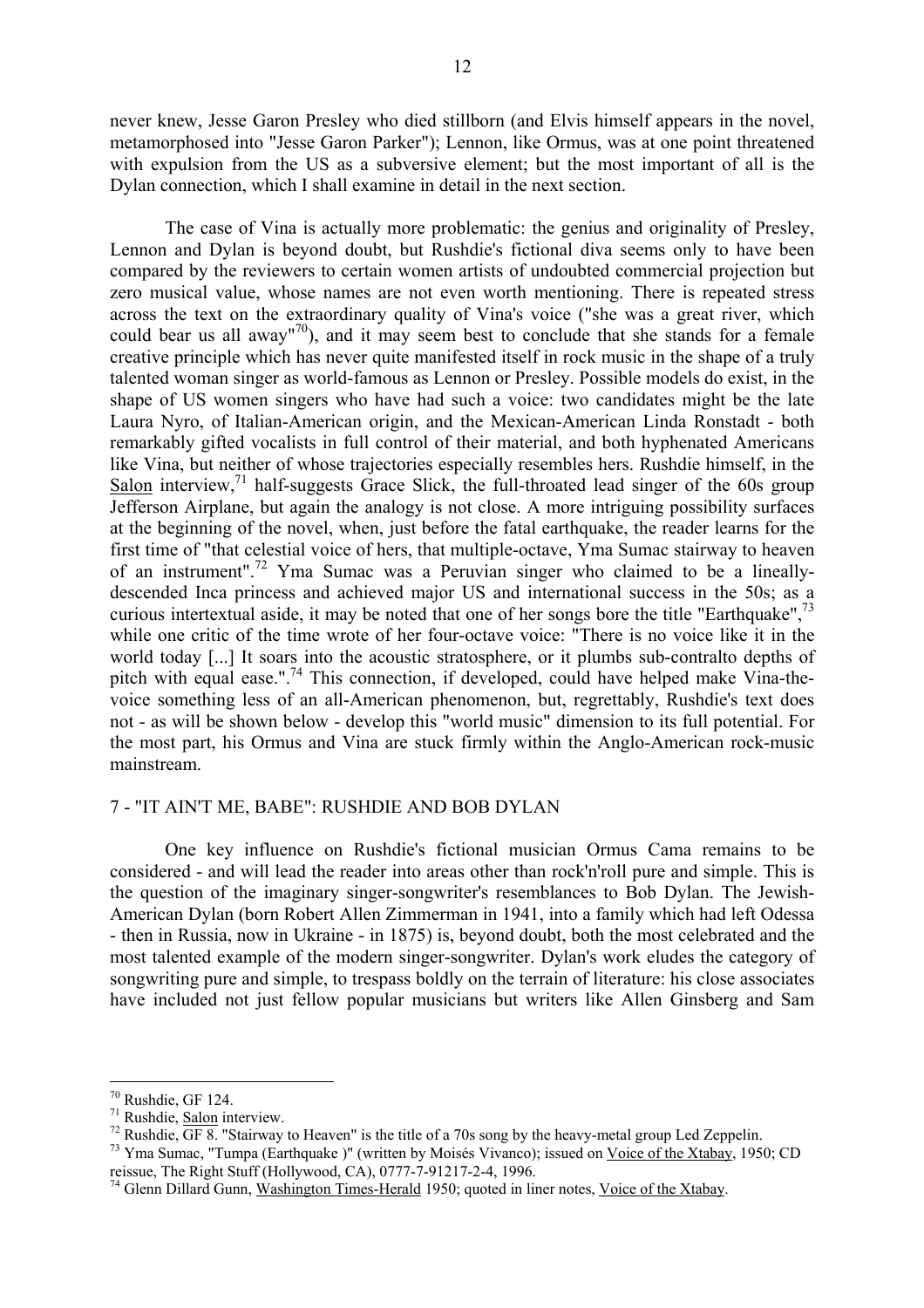Shepard, his song texts have been subjected to sustained and detailed literary analysis,  $75$  and he is the only practitioner of the singer-songwriter genre to have been proposed (in successive years since 1997) for the Nobel Prize for Literature - a distinction which, indeed, he shares with Salman Rushdie.

 In the Salon interview, Rushdie explains that he wanted, in his novel, to honour rock'n'roll by evoking its "best-case portrait: Bob Dylan", declaring:

Dylan is very important to me because I think along with Paul Simon he is probably the greatest songwriter [...] other than Lennon and McCartney [...] of the last many decades. I remember first hearing early Dylan when I was still at boarding school in England and being astonished. I'd never heard anyone write like that in a song, this fantastically impressionistic but also savage writing, which was completely complemented by his phrasing and his voice.<sup>76</sup>

 Dylan is certainly one of the models behind Ormus: in the Le Monde interview, to his interlocutor's assertion that "the character of Ormus borrows a lot from Dylan", Rushdie replies: "If you want to invent a rock God, there are only a limited number of models!".<sup>77</sup> Several references to Dylan appear in Rushdie's work prior to GF, and the songwriter's influence on the novelist has been pointed out in a critical study, the French-language volume Salman Rushdie (1996) by Marc Porée and Alexis Massery.78 In The Jaguar Smile, Rushdie's documentary record of his visit to Nicaragua in 1986, he tells how an acquaintance informs him he has visited Mobile, Alabama - upon which, confesses Rushdie, "Dylan started to sing 'Stuck inside of Mobile' in my head" (the reference is to "Stuck Inside of Mobile with the Memphis Blues Again", a song from Dylan's 1966 album Blonde on Blonde).<sup>79</sup> Dylan reappears in the 1990 essay on Thomas Pynchon (mentioned earlier with reference to Paul Simon), which contains a direct quotation of the songwriter's celebrated line from 1963: "The answer is blowin' in the wind" (Dylan's song "Blowin' in the Wind", from The Freewheelin' Bob Dylan [1963] will be discussed in detail below).<sup>80</sup> Most intriguingly, in no less a novel than SV, Saladin Chamcha attends an event at the Brickhall Friends Meeting House, London, at which "a pretty young British Asian woman with a slightly-too-bulbous nose and a dirty, bluesy voice was launching into Bob Dylan's song, I Pity the Poor Immigrant" (the song is from his 1968 album John Wesley Harding). $81$ 

 Given these antecedents, it is neither surprising nor fortuitous that the text of Rushdie's rock'n'roll novel should, on close examination, yield up a whole rich vein of Dylan references, citations and quotations (or near-quotations). Dylan's name appears in GF three times, all in the book's American section; in the most significant of these, Ormus' ever-more spectacular shows are described as precursors of "the whole multiple-image videorama which is now the staple fare of stadium rock but in those days gave people the kind of shock Bob Dylan did

<sup>&</sup>lt;sup>75</sup> See, notably, the 918-page study by Michael Gray, Song and Dance Man III: The Art of Bob Dylan (London: Cassell, 2000). I have myself published at length on Dylan (from 1998 to the present), in essays collected at the Bob Dylan Critical Corner website <http://www.geocities.com/Athens/Oracle/6752/magazine.html>.<br>
<sup>76</sup> Rushdie, <u>Salon</u> interview.<br>
<sup>77</sup> Rushdie, <u>Le Monde</u> interview; for Rushdie on Dylan, see also the <u>Rock & Folk</u> interv

 $^{80}$  Rushdie, "Thomas Pynchon", Imaginary Homelands 352.<br><sup>81</sup> Rushdie, SV 415. The reading of the song which Rushdie's text goes on to offer is rather dubious, but its discussion would take us outside the scope of this study; whether or not Dylan thought it an honour to have his name mentioned in SV is not recorded.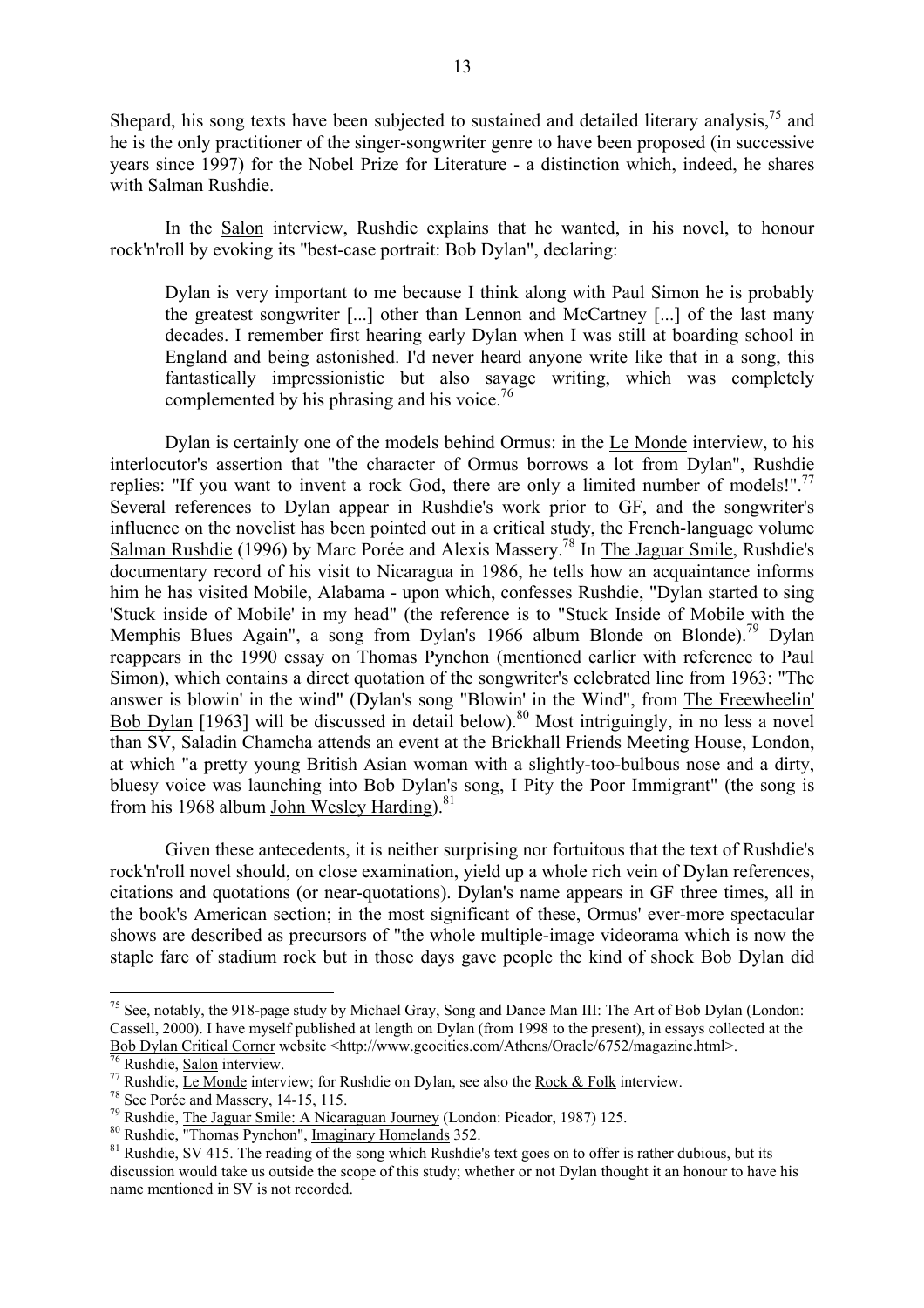when he went electric" (this is a historically correct allusion to Dylan's electric performance at the Newport Folk Festival in 1965, which famously offended the folk purists).<sup>82</sup> The two other references are: "Lennon, Dylan, Phil Ramone, Richards, these old men were still the giants along with VTO themselves"; $^{83}$  and the invented benefit concert incident, as already cited in section 4 above.  $84$ 

In addition, the text of GF reveals a good seventeen quotations from/allusions to Dylan's actual song texts, culled from twelve different songs. By no means all are openly sourced by Rushdie/Rai, but they give Dylan, all in all, a denser and more copious textual presence in this novel than any other songwriter can claim. The first, implicit allusion comes as early as the earthquake episode: "It [the town] had acquired the quality of brokenness, had become kin to the great family of the broken: broken plates, broken dolls, broken English, broken promises, broken hearts";<sup>85</sup> here, Rushdie is echoing Dylan's "Everything is Broken", from his 1989 album Oh Mercy: "Broken bottles, broken plates, broken switches, broken gates/Broken dishes, broken parts, streets are filled with broken hearts".

Further Dylan song-references are scattered all across the novel. The 1965 song "Mr Tambourine Man" (from the album Bringing It All Back Home) supplies a quintessentially "60s" reference when, in the heady incense-and-patchouli atmosphere of Antoinette Corinth's London boutique, we are told that the owner is, in true psychedelic fashion, "disappearing down the smoke rings of her mind" (Dylan's line actually reads "take me disappearing through the smoke rings of my mind").<sup>86</sup> "She Belongs To Me", from the same album, supplies the phrase "a walking antique", used to describe the ageing Englishman Methwold as he appears to greet Ormus and his mother at London airport; and, later, the same song's title turns up in the context of Rai's feelings for Vina: "*I am the King of her Underworld*, I could tell him. *She belongs to me."*87 (this song, with its lines: "She's got everything she needs, she's an artist, she don't look back/She can take the dark out of the night-time and paint the daytime black", would also illustrate the motif of Vina as creative/destructive Eurydicean artist, "avatar of the Queen of Darkness").<sup>88</sup> Another song from the same 1965 album makes its bow when Rai's narrative voice evokes (and slightly misquotes) a line from "It's Alright, Ma (I'm Only Bleeding)": "You know the old song. Even the President of the United States sometimes must stand naked" (Dylan actually sings "sometimes must have to stand naked"); $89$  Rai is speaking at the moment of narration, the 1990s - that is, at a time at which Dylan's line from the 60s, which listeners in the 70s had interpreted as prophetic of the Nixon affair, took on, once again, an unexpected new lease of life, not unrelated to certain embarrassments of a personal nature then surrounding the White House's Democratic incumbent.

Elsewhere, Rai posthumously names his ex-lover "Death-Vina, the sad-eyed lady of the broken lands",<sup>90</sup> in a clear reference to "Sad-Eyed Lady of the Lowlands", Dylan's epic song of 1966 (from Blonde on Blonde). He later declares that in the late 80s "the times were

- 88 ibid. 499.
- 89 ibid. 239.
- $90$  ibid. 491.

<sup>82</sup> Rushdie, GF 425.

<sup>&</sup>lt;sup>83</sup> ibid. 435. The reference to Phil Ramone is a deliberate piece of anti-chronological mystification, as Ramone belongs to the punk generation which followed (and repudiated) the 60s generation symbolised by the other artists ("old men" ) cited in the passage.

<sup>84</sup> ibid. 402.

<sup>85</sup> ibid. 17.

<sup>86</sup> ibid. 286.

<sup>87</sup> ibid. 269, 500.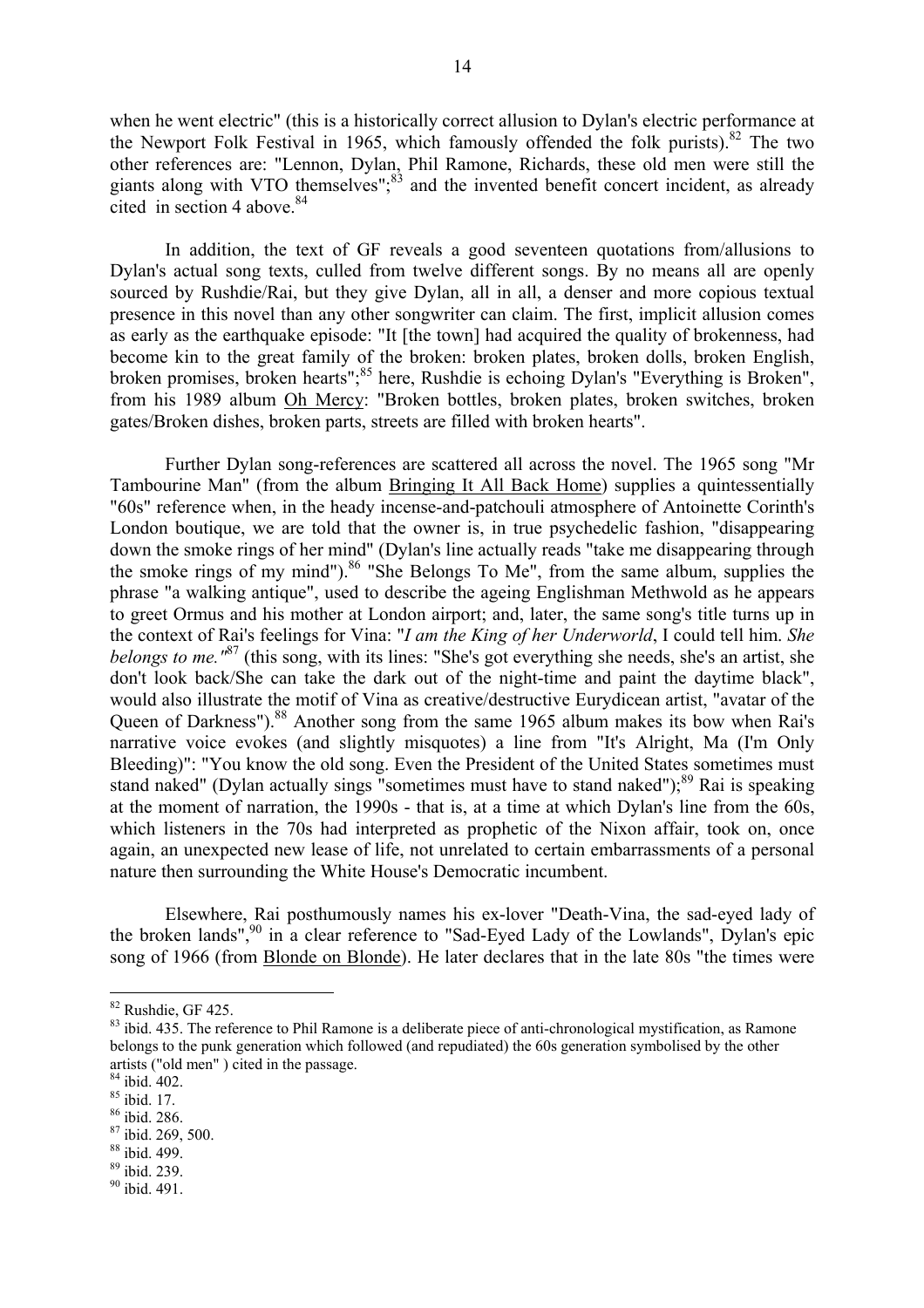not a-changing",<sup>91</sup> ironically reversing the utopian sentiment of Dylan's celebrated song and album title of 1964, "The Times They Are A-Changin'". "With God On Our Side", the protest song from the same year and album in which Dylan attacks the moral self-righteousness of the American empire, is alluded to at the (fictional) moment of British troops being sent to die in Indochina: "But this is not the way soldiers used to sing, marching into battles bellowing hymns, kidding themselves they had god on their side"; and, soon after, appears in its own right in a pirate-radio DJ's patter, as he introduces his next item, the (real) cover version of Dylan's song by the group Manfred Mann: "and for all you night owls and our own dear Mum here's Manfred Mann to promise us that god is on our side").<sup>92</sup> On perhaps a more basic level, Rai twice associates Vina with a "big brass bed": "Vina ... lying unclothed and overwhelming across my big brass bed"; "making a beeline for my big brass bed"<sup>93</sup>; this article of furniture is borrowed from Dylan's song of 1969, "Lay Lady Lay" (from Nashville Skyline). Mourning Vina, too, Rushdie's narrator muses: "*For ever young, right? Well, young-looking, anyway*" 94 (the allusion is to "Forever Young", released on Dylan's 1974 album Planet Waves).

In Ormus Cama's world, too, Dylan's textual shadow hovers. "The Ground Beneath Her Feet", Ormus' song of homage to Vina which gives the novel its name, betrays, in lines 1 and 2 of its fourth stanza ("Go lightly down your darkened way/go lightly underground"), the influence of "It Ain't Me, Babe", from Dylan's 1964 album Another Side of Bob Dylan ("Go lightly from the ledge, babe/Go lightly on the ground").<sup>95</sup> Meanwhile, the most significant of all the book's Dylan allusions - if not the most conceptually successful - must be those to "Blowin' in the Wind", the song already mentioned above (with reference to Rushdie's Pynchon essay) which is doubtless the Dylan composition best known to the general public. This song's title crops up three times in Rushdie's text,<sup>96</sup> but the most venturesome instance is in the bizarre "Gayomart episode". This, as already noted, is built around the notion that, in and around 1960, a whole series of what were to become major hit songs in the West were "really" (!!) composed in Bombay by Ormus Cama, acting on the supernatural promptings of his dead twin Gayomart. These "songs from the future", the reader is impudently informed, included two celebrated Dylan numbers, "Like A Rolling Stone" (released on the 1965 album Highway 61 Revisited and also a hit single for its composer),  $97$  and "Blowin' in the Wind":

At first Ormus played only the songs he had half learned from Gayomart in his dreams, singing those strange vowel sequences of his that made no sense to anyone, or fitting nonsensical words to them that utterly undermined the mysterious authority of the dream-music [...]. "The dancer is glowing with her sin. The gardener is mowing with a grin [...]". [...] One thousand and one nights later, "Blowin' in the Wind" hit the airwaves in its authentic version [...] and whenever one of Gayomart Cama's melodies burst through from the world of dreams into the real world, those of us who had heard

 $91$  ibid. 435.

<sup>&</sup>lt;sup>92</sup> ibid. 266, 281.

<sup>&</sup>lt;sup>93</sup> ibid. 322, 500.

<sup>94</sup> ibid. 486.

<sup>&</sup>lt;sup>95</sup> ibid. 475.

<sup>96</sup> Soon after Ormus' arrival in Britain, a character declares: "The draft as well … We're all blowing in *that* wind" (punning on "draft" = military service and draught = gust of wind) (ibid. 274); towards the end, Rai says to Vina: "The Pope has just played Mexico City and he even talked about rock'n'roll. *Yes, my children, the answer is indeed blowing in the wind*" (ibid. 455).<br><sup>97</sup> ibid. 183; in addition, a phrase from "Like A Rolling Stone', "no direction home", is put into the mouth of a

character who comments on Vina's death in 1989: "It didn't cross my mind for a minute that she would just set herself down, with no plan for an exit, no direction home, you know?" (ibid. 470).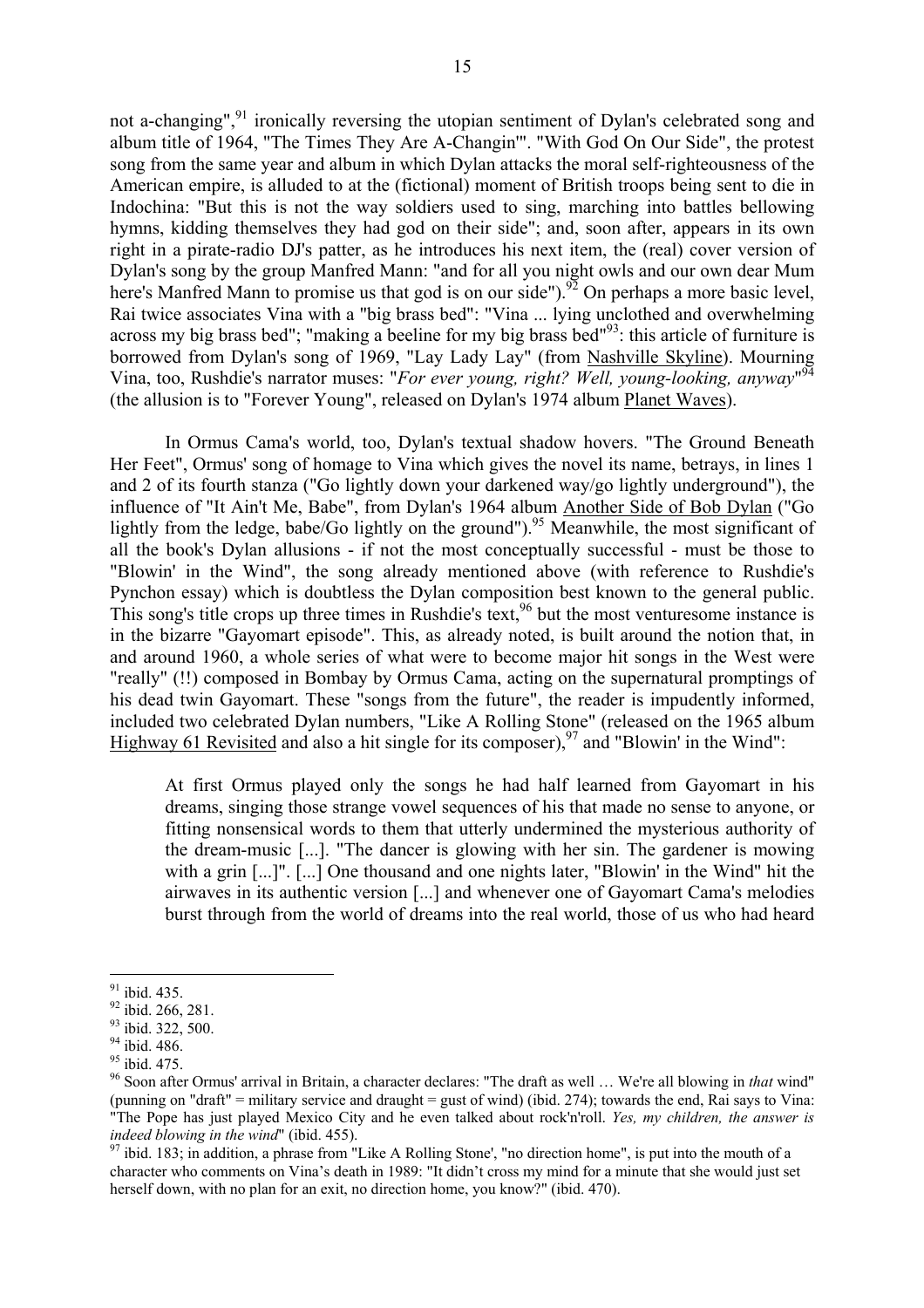them for the first time in garbled form in a Bombay villa on the old Cuffe Parade were forced to concede the reality of Ormus' magic gift.<sup>98</sup>

 This whole conceit as used by Rushdie must be considered as, at best, problematic. It may seem, on the face of it, a liberating gesture to create a reshaped world in which a song like "Blowin' in the Wind" has origins that are not just Orphic, rising up from the depths of the "world of dreams", but Asian too - as if, through the workings of a "magic gift", Indian culture could stake out a claim of authorship in the new global popular culture that came into being in the West in the 60s. However, there is the small question to be considered of the real origins of Dylan's song. The fact is that Dylan based "Blowin' in the Wind" on a nineteenthcentury song called "No More Auction Block", in which a fugitive slave who has escaped to Canada celebrates his new-found freedom; in 1978, he explained: "I took it off a song called 'No More Auction Block' - that's a spiritual, and 'Blowin' in the Wind' has the same feeling".<sup>99</sup> There was, then, already a verified historical input into Dylan's song from a non-WASP source; given which, why did Rushdie feel the need to give it a contrived and fantastical origin in Bombay? The reader is entitled to ask whether the "Gayomart conceit", applied to this and other 60s songs, actually has, in its sheer arbitrariness, the effect of trivialising those songs, instead of underscoring their claims to universal significance.

 Beyond the specific textual allusions, the reader is invited to see Ormus the songwriter as some kind of fictional Dylan. His career exhibits certain resemblances to Dylan's: Rushdie's star is removed from public view in 1967 by a near-fatal car crash<sup>100</sup> which recalls Dylan's motorcycle accident of 1966; and, later, he takes obsessively to non-stop touring ("For most of 1994 and 1995 he lived exclusively in the world of the tour [...] Rio, Sydney, London, Hong Kong, Los Angeles, Beijing"<sup>101</sup>), mirroring the "Never Ending Tour" that has occupied a large part of Dylan's energies almost constantly from 1987 to the present. As for Ormus' lyrics, their "perceived anti-establishment contents" are, we are told, expressed through a throng of chaotic images: "street entertainers, card-players, pickpockets, wizards, devils, union men, evil priests, fisherwomen, wrestlers, harlequins, vagabonds, chameleons, whores, eclipses, motorbikes and cheap dark rum".<sup>102</sup> For Rai, "Ormus Cama was the greatest popular singer of all, the one whose genius exceeded all others [...] a golden troubadour the jouncy poetry of whose lyrics could unlock the very gates of Hell; he incarnated the singer and songwriter as shaman and spokesman".<sup>103</sup>

 All this seems reasonably close to Dylan, at least to certain phases or facets of his career (the anti-establishment position, the troubadour-shaman-spokesman role); Ormus' images and characters, too, resemble their counterparts in the real Dylan songbook. Dylan's work of 1965-1966, notably, offers vagabonds ("It's All Over Now, Baby Blue" [from Bringing It All Back Home]), an eclipse ("It's Alright, Ma [I'm Only Bleeding]" [from the same album]), a "motorcycle black madonna two-wheeled gipsy queen" ("Gates of Eden" [from the same album]), evil ecclesiastics (the "jealous monk" of "Desolation Row" [from Highway 61 Revisited]), sex industry workers ("Just Like Tom Thumb's Blues" [from the same album]), fishtrucks ("Visions of Johanna" [from Blonde on Blonde]), and even a bottle

1

Columbia, 1991, 6.<br><sup>100</sup> Rushdie, GF 307.

<sup>&</sup>lt;sup>98</sup> ibid. 141.

<sup>&</sup>lt;sup>99</sup> Bob Dylan, quoted by John Bauldie, booklet notes, Dylan, The Bootleg Series volumes 1-3 (3-CD set),

<sup>&</sup>lt;sup>101</sup> ibid. 558-559.<br><sup>102</sup> ibid. 395, 102.<br><sup>103</sup> ibid. 89.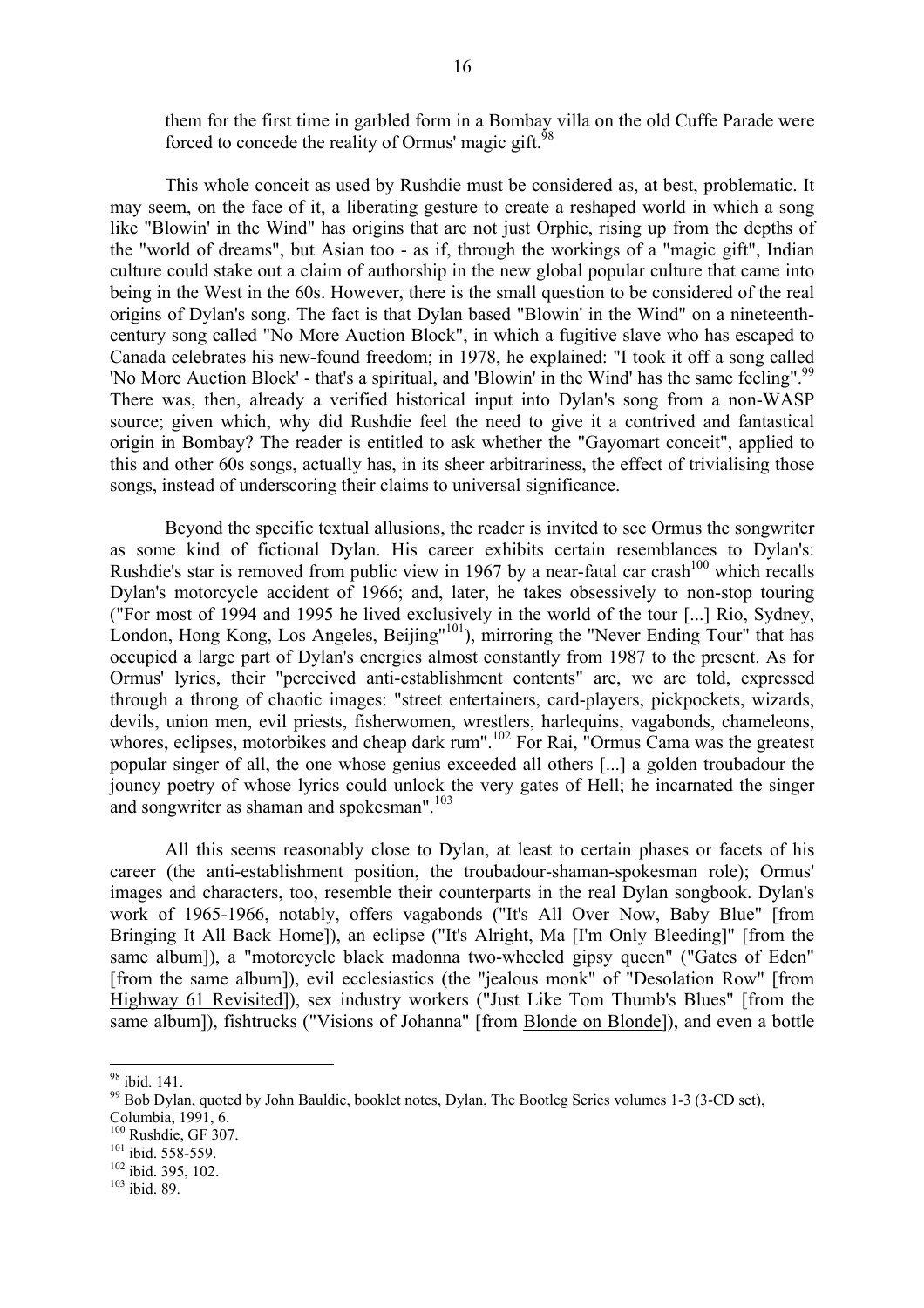of "Jamaican rum" ("4th Time Around" [from the same album]). Ormus might thus appear to have a goodly part of Dylan in him.

 An unfortunate problem occurs, however, when Rushdie's text shifts from the evocation of Ormus' lyrics to their (fictional) reproduction. It is difficult to see how these productions, as given, could possibly be thought to come up to the exacting standards of modern poetic song laid down by Dylan. Two examples of Ormus' alleged compositional gifts, as "quoted" in the text, should suffice: "The earth begins to rock and roll, its music dooms your mortal soul, and there's nothing baby nothing you can do";104 and again: "Now I know she's kinda crazy and a little too much, but I'm hopin' for the strokin' of her lovin' touch, and I'm really not insistin', but if we were tongue twistin', what a twistin' good time it'd be".<sup>105</sup> Against these specimens, it should be enough to quote two examples of Dylan's songwriting, without further qualitative comment: "When you wake up in the mornin', baby, look inside your mirror/You know I won't be next to you, you know I won't be near/I'd just be curious to know if you can see yourself as clear/As someone who has had you on his mind" ("Mama, You Been On My Mind", 1964);<sup>106</sup> and: "Footprints runnin' 'cross the silver sand/Steps goin' down into tattoo land/I met the sons of darkness and the sons of light/In the bordertowns of despair" ("Dignity", 1989).<sup>107</sup> The reader may justifiably ask whether Rushdie himself really thinks there is any particular merit in Ormus Cama's lyrics, or whether their "reproduction" is, to quote Dylan's words from "Desolation Row", "some kind of joke" (?).

 Before closing this section, it may - returning for a moment, at least to some extent - to biographical mode - be interesting to speculate briefly on some of the possible parallels between the careers and, indeed, world-views of Bob Dylan and Salman Rushdie that might help explain or justify the lavishness of the novelist's invocation of the songwriter in the text of GF. One salient factor that links the careers of both is their protean shifts in identity and image. Dylan has, across his musical trajectory, been through any number of metamorphoses, both generically and ideologically. His musical transformations include, famously, that from acoustic folk/blues and then protest folk (early 60s) to electric rock (mid-60s), followed by equally disconcerting forays into country music (late 60s/early 70s) and gospel (late 70s/early 80s), back into traditional acoustic mode (early 90s), and, most recently, into an equally traditionalist electric blues idiom (late 90s). He has thrice been accused of "selling out" by cohorts of followers who deserted him in high dudgeon - when he abandoned acoustic protest folk, when he retreated into the (allegedly conservative) country music genre, and when he confounded his long-term fans by suddenly (and despite both his Jewish roots and his "radical" past) turning to evangelical Christianity<sup>108</sup>. Rushdie, too, has operated surprising generic shifts, from pastiche science fiction (Grimus) to epic magic realism (MC), to children's fantasy (Haroun), on into the uneasy fusion of magic-realist and science-fictional conventions that marks GF. He too has had the experience of instantaneously losing previously loyal admirers, when a large section of the PC community dropped him like a hot brick in the wake of the SV controversy, accusing him, as Dylan had been too, of "selling out"

<sup>&</sup>lt;sup>104</sup> The "rock and roll/mortal soul" rhyme is taken over from a real song, the Dylan-influenced "American Pie" by the singer-songwriter Don McLean (a hit from 1971).<br><sup>105</sup> Rushdie. GF 390. 416.

<sup>&</sup>lt;sup>107</sup> This song, composed in 1964, was first released on <u>The Bootleg Series volumes 1-3</u> (1991).<br><sup>107</sup> This song, composed in 1989, was first released on <u>Greatest Hits III</u> (1994).<br><sup>108</sup> Dylan's "born-again Christian" p Slow Train Coming, Saved and Shot of Love (although the third is arguably by no means an entirely Christian work). Infidels (1983), a work which, though suffused with biblical imagery and often interpreted as "Jewish", marks a return to his earlier cryptic songwriting mode, is usually seen as marking Dylan's emergence from the evangelical interlude.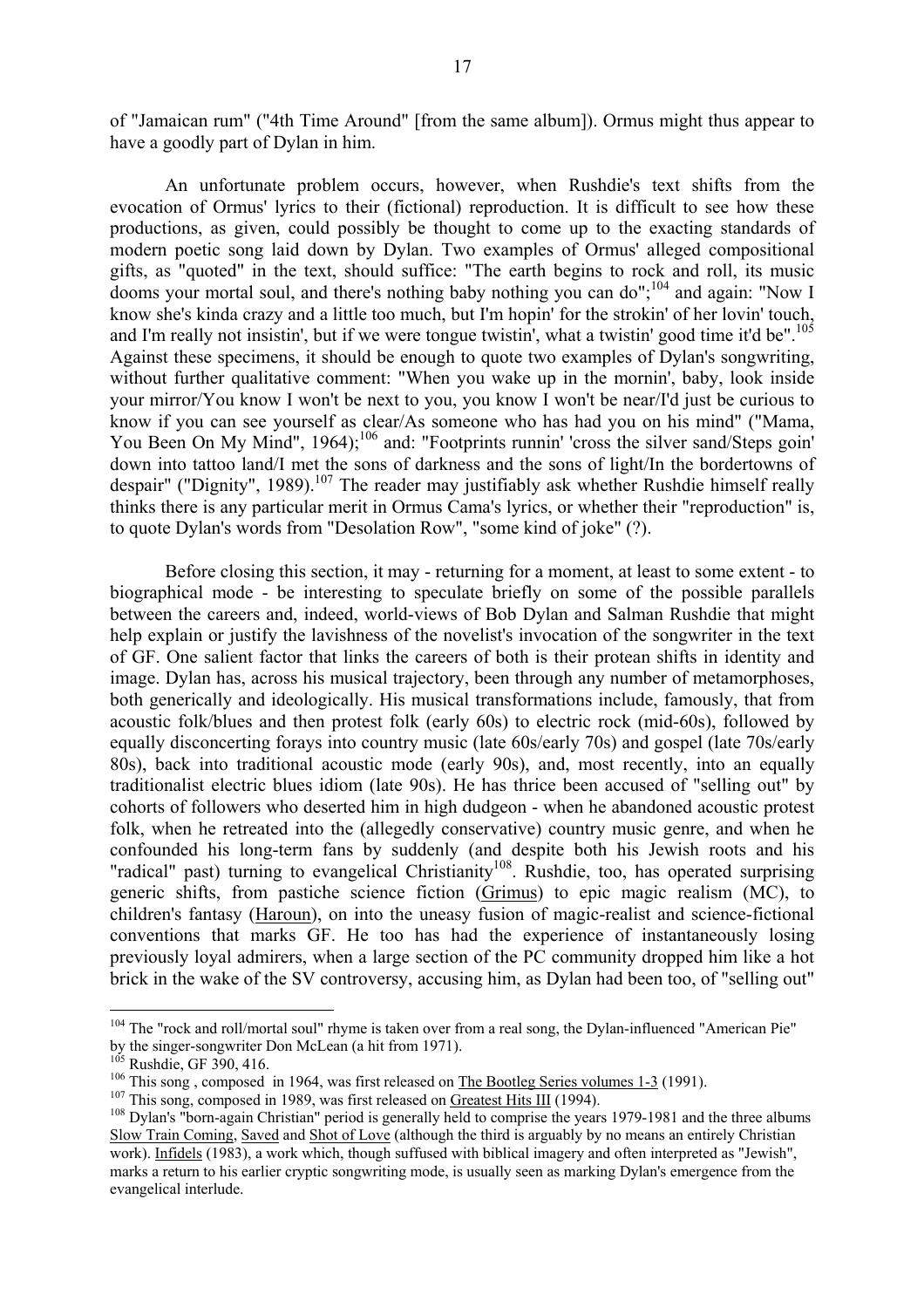(in Rushdie's case, of abandoning a supposedly homogeneous and unproblematic "Third World" in favour of an allegedly over-secularist version of "Western values"). Indeed, if we compare that episode to the born-again interlude in Dylan's career, it becomes clear that both Dylan's and Rushdie's artistic vicissitudes - and their audience relationships - have at certain key moments been intimately bound up with religion. In Dylan's case the problem stemmed from his act of embracing one of the three great monotheisms (while having roots in a second of them), whereas in Rushdie's it came from him being charged with apostasy from the third of those same monotheisms.

We may also note the convergence, in both Dylan and Rushdie, of the themes of exile, expatriation and wandering (both, after all, have migrant backgrounds). In "Desolation Row" (the 1965 song already cited), Dylan conjures up the figure of Albert Einstein as exile "with his memories in a trunk"; his song "We Better Talk This Over" (from Street-Legal, 1978) affirms: "I'm exiled, you can't convert me"; and, on another level, his "Never-Ending Tour" constitutes Dylan the performing musician as a latter-day troubadour or wandering minstrel. Rushdie, for his part, has the narrator of Shame (a near-alias for himself) declare of his own crosscultural, diasporic status: "I, too, am a translated man. I have been *borne across*";109 and he strikingly opens SV with an epigraph, taken from Daniel Defoe, which declares: "Satan, being thus confined to a vagabond, wandering, unsettled condition, is without any certain abode; … this is certainly part of his punishment, that he is … without any fixed place, or space, allowed him to rest the sole of his foot upon".<sup>110</sup> All of this suggests that one of the more surprising hidden themes of GF may, indeed, be that of Salman Rushdie's temperamental kinship with the author of "Blowin' in the Wind".

### 8 - BOMBAY TO THE WEST - A ONE-WAY TICKET?

 Whether or not Ormus and Vina come up to the musical standards of their real Western counterparts, a further question has to be asked concerning Rushdie's claim to have subversively rewritten rock history by inventing two Indian megastars: what, in fact, is Indian about these two - apart from their origins? What, if any, are the specifically Indian elements behind these twain's meteoric careers? The reader will search in vain for any but the most superficial references to any subcontinental musical tradition, be it erudite, folkloric or popular. In SV, Rushdie did include a stray mention of the "hindi-pop" scene in London;<sup>111</sup> this is probably a reference to British bhangra (an urbanised version of traditional Punjabi dance music), or to the then-budding "techno-Asian" school - but if Rushdie, as he may do, knows anything about either genre, GF finds him keeping that musical knowledge remarkably close to his chest. In recent years in both Britain and the US, fusions of Indian and Western genres have produced interesting and listenable new popular-music hybrids, in the work of artists such as London's Talvin  $Sing<sup>112</sup>$  and Sheila Chandra, $113$  or the Gujarat-born, California-resident female vocalist Shweta Jhaveri;<sup>114</sup> such musical hybridation might seem in

<sup>&</sup>lt;sup>109</sup> Rushdie, Shame 29.

<sup>&</sup>lt;sup>110</sup> Rushdie, SV, epigraph.<br>
<sup>111</sup> ibid. 291.<br>
<sup>112</sup> see Talvin Singh, <u>OK</u>, Island/Omni CID 8075/524 559-2, 1998; Pete Lawrence, "Tabla tastemaker", <u>Folk<br>
Roots</u> January/February 1999: 22-29.

Roots Anuary, Moonsung: A Real World Retrospective, Real World CDR W77, 1999; Ruth Rosselson, "Return of the voice", Folk Roots July 1999: 15-16.<br><sup>114</sup> see Shweta Jhaveri, Anahita, Intuition Music & Media INT 3509-2, 1998; Ken Hunt, "Khyal Creed", Folk

Roots June 1999: 34-35.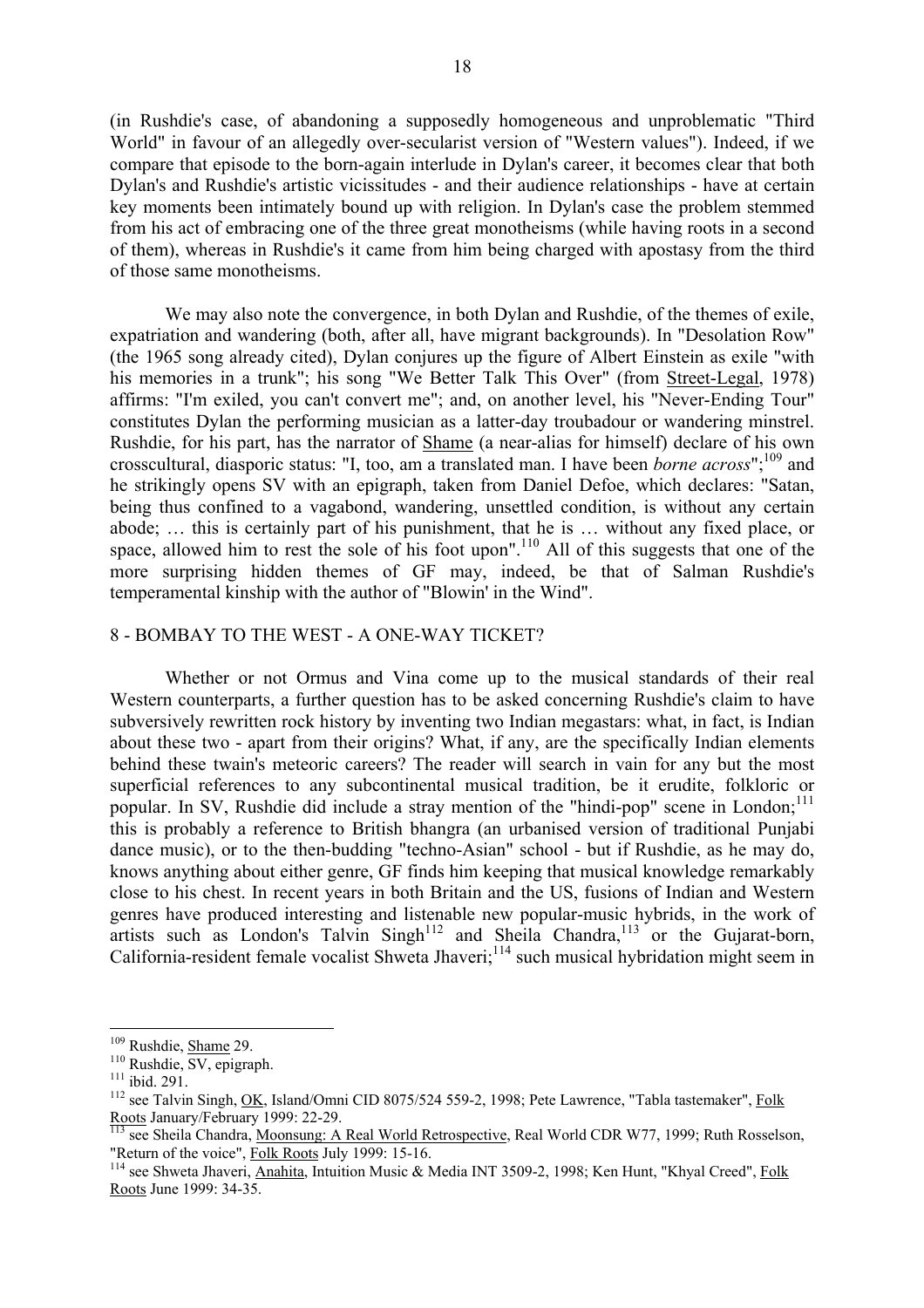tune with Rushdie's own oft-declared belief in cultural mixity and miscegenation, $115$  but there is precious little evidence of any such synthesis in VTO's arch-Western music.

 Vina Apsara's professional name, it is true, designates a South Indian instrument (vina) and a mythical female dancer (apsara); but in the music of VTO's heyday any Asian musical influences are minimal. Ravi Shankar gets a brief, rather superficial allusion, when Ormus names him to an ignorant Briton as an example of a famous Indian;<sup>116</sup> but the great Shankar, friend of the Beatles and Yehudi Menuhin, is, as he never ceases to remind the Western press,<sup>117</sup> essentially an Indian classical musician who would not qualify as a direct influence on exponents of more demotic genres. Early on, we are told of Vina: "The music of India, from northern sitar ragas to southern Carnatic melodies, always created in her a mood of inexpressible longing. She could listen to recordings of ghazals for hours at a stretch, and was entranced, too, by the complex devotional music of the leading qawwals".<sup>118</sup> There is, alas, no input into VTO's music from these early influences. They remain promising hints that are never developed: the ghazal and qawwali genres both straddle the subcontinental classical/popular divide, raising possibilities of ground-breaking hybrids and crossovers, and the most famous qawwal of modern times, Pakistan's Nusrat Fateh Ali Khan, actually worked with the British rock musician Peter Gabriel on recordings that fuse devotional tradition with state-of-the-art technology. Jamila Singer from  $MC^{119}$  might have had a word to say here, too, but unfortunately in GF Rushdie seems to have forgotten her legacy. Ormus, very late in his career and after Vina's death, does at last begin to integrate something of his origins into his music, evolving towards a techno-Asian style: "the tabla rhythms and sitar and yes vina riffs pushed through his sequencers along with pure synthesised sound";<sup>120</sup> but this mutation is little more than a hint, coming as it does so close to the end. VTO's music, and, therefore, the greater part of both Vina's and Ormus' musical production is, from the textual descriptions and the sources and analogies named, clearly a textbook case of mainstream Anglo-American 60s/70s stadium rock, bereft of any "Asian" input other than the two stars' national origins and the piece of trickery that is the "Gayomart conceit".

## 9 - THE "WORLD MUSIC" ALTERNATIVE

 Vina, nonetheless, in the final, solo, stage of her career, does develop artistically, away from mainstream rock and towards something more resembling "world music". Again, though, Rushdie's treatment of a potentially interesting theme proves disappointingly superficial. The term "world music", in the sense that emerged in the late 80s and 90s, deserves some elucidation here. "World music" may be approximately defined as either: traditional-based music from anywhere in the world that makes use of modern recording technology, distribution systems, etc., rather than remaining "ethnic" in a purist sense; or: a fusion of traditional-based musical idioms from more than one culture. Philip Sweeney, compiler of the Virgin Directory of World Music, defines the term as "world popular and roots music from outside the Anglo-American mainstream";<sup>121</sup> Ian Anderson, editor of <u>Folk</u> Roots, the British magazine that has done much to promote the concept, speaks of a form of

<sup>&</sup>lt;sup>115</sup> Rushdie speaks of cultural mixity and "métissage" in "L'entretien d'Arte", interview with Bernard-Henri Lévy, <u>La Règle Du Jeu</u> 13 (May 1994): 28-29.<br><sup>116</sup> Rushdie, GF 284.<br><sup>117</sup> See, for instance, Eric Dahan, "Shankar, un grand classique" (interview with Ravi Shankar), Libération 6 July

<sup>1999: 30-31.&</sup>lt;br><sup>118</sup> Rushdie, GF 122-123.

<sup>&</sup>lt;sup>119</sup> Cf. section 3 above.<br><sup>120</sup> Rushdie, GF 546.<br><sup>121</sup> Philip Sweeney, Virgin Directory of World Music (London: Virgin, 1991) ix.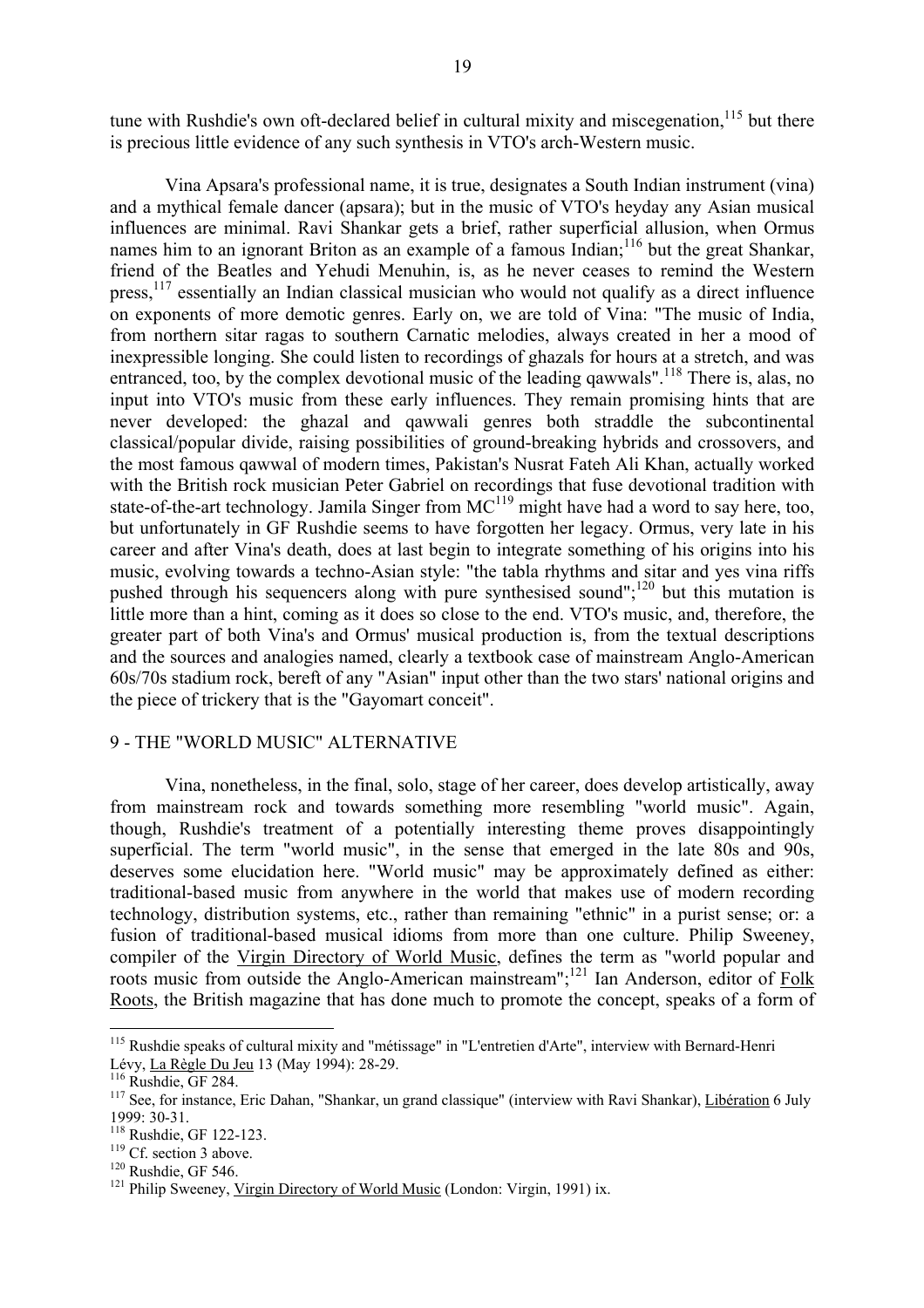crosscultural musical dialogue that "has greatly helped international understanding and provoked cultural exchanges".<sup>122</sup> Outstanding exponents of "world music" in the first sense include Khaled, an Algerian singer based in Paris who performs in both Arabic and French, $^{123}$ and Senegal's Youssou N'Dour, who has been described as "Africa's most successful musician [...] thanks to [whom] Senegal is becoming more [...] Senegalese",  $^{124}$  and has said that "if a Senegalese musician played a synthesiser or an electric guitar, it became a Senegalese instrument".125 In the second sense, among the best-known examples are Paul Simon's Graceland album of 1986, made largely in collaboration with South African musicians; and the Buena Vista Social Club project, which has engendered a CD (1997) that has sold over two million copies on the global market, as well as a critically-acclaimed film by Wim Wenders (1999), and involves the Californian guitarist Ry Cooder and an agglomeration of superb Cuban musicians, some of them septuagenarian or even nonagenarian, whom Cooder's musicological researches helped re-emerge from obscurity.<sup>126</sup> Essentially, the notion of "world music" entails an openness to musical dialogue and cooperation on a footing of cultural equality, whether the collaborators are all from third-world or "exotic" backgrounds or, as in the Buena Vista case, hail from both sides of the first/third world divide.

 The world music phenomenon is a viable contemporary alternative to the commercial excesses of today's mass-consumption Anglo-American music, and Rushdie certainly seems to be aware of its existence. His familiarity with Simon's Graceland is clear, since he has, as already noted, quoted elsewhere from one of that album's songs. Rai-the-narrator himself notes that one of the possible meanings of his own name is Algerian rai music, the genre of which Khaled is the best-known exponent: "And in another part of the world, Rai was music. In the home of this music, alas, religious fanatics have lately started killing the musicians. They think the music is an insult to god, who gave us voices but does not wish us to sing, who gave us free will, rai, but prefers us not to be free".<sup>127</sup> A rai star, Cheb Hasni, was, indeed, assassinated by fundamentalists in Oran, birthplace of the genre, in September  $1994$ ;<sup>128</sup> and the word rai, associated by Rushdie with free will, derives, according to the music critic Ken Hunt, from the Arabic for "opinion".<sup>129</sup> These narratorial insights, of course, approximate the risks facing Algerian performers to Rushdie's own predicament, but, alas, no more is made of the possible connections by either Rai or Rushdie. Nor can it possibly be said of the novel's Indian stars that they send western listeners back to Indian music, as has happened in reality with Buena Vista Social Club and Cuban music (as Ibrahim Ferrer, one of the Buena Vista artists, has rather bemusedly declared: "There is all this music in America and Europe and they come to Cuba for our sound"130). The VTO stars' musical trajectory, from Bombay to New York, is, surely, quite the reverse.

<sup>&</sup>lt;sup>122</sup> Ian Anderson, "World wars", **Folk Roots March 2000: 39.** <sup>123</sup> For Khaled-Mami", <u>World</u> March/April 1998: 86-<sup>123</sup> For Khaled and the rai genre, see Tewfik Hakem, "L'inventaire Khaled-Mami", <u>World</u> March/April 199 89; Ken Hunt, "Khaled Comfort", <u>Folk Roots</u> October 1999: 26-27, 41.<br><sup>124</sup> Lucy Duran, "The Xippi Trail [Youssou N'Dour]", <u>Folk Roots</u> November 1999: 20.<br><sup>125</sup> Anderson 39.<br><sup>126</sup> Buena Vista Social Club, collective CD pr

Wim Wenders, dir., Buena Vista Social Club, Road Movies, 1999; see Nigel Williamson, "The Bolero Boy [Ibrahim Ferrer]", <u>Folk Roots</u> June 1999: 28-29, and "Ry comments [Ry Cooder]", <u>Folk Roots</u> July 1999: 20-27; cf., for a US perspective, Tom Moon, "The Cuban Invasion", Rolling Stone 2 September 1999: 29, 40.

<sup>&</sup>lt;sup>127</sup> Rushdie, GF 19.<br><sup>128</sup> see <u>World</u> March/April 1998: 82.<br><sup>129</sup> see Hunt, "Khaled Comfort" 26. This etymology is confirmed by Sweeney, who explains how young Algerian singers "began to pepper their verses with the phrase 'Ha er-rai' or 'Ya rai', meaning something like 'it's my opinion'" (9).

 $1^{30}$  Ibrahim Ferrer (quoted), Williamson, "The Bolero Boy" 29.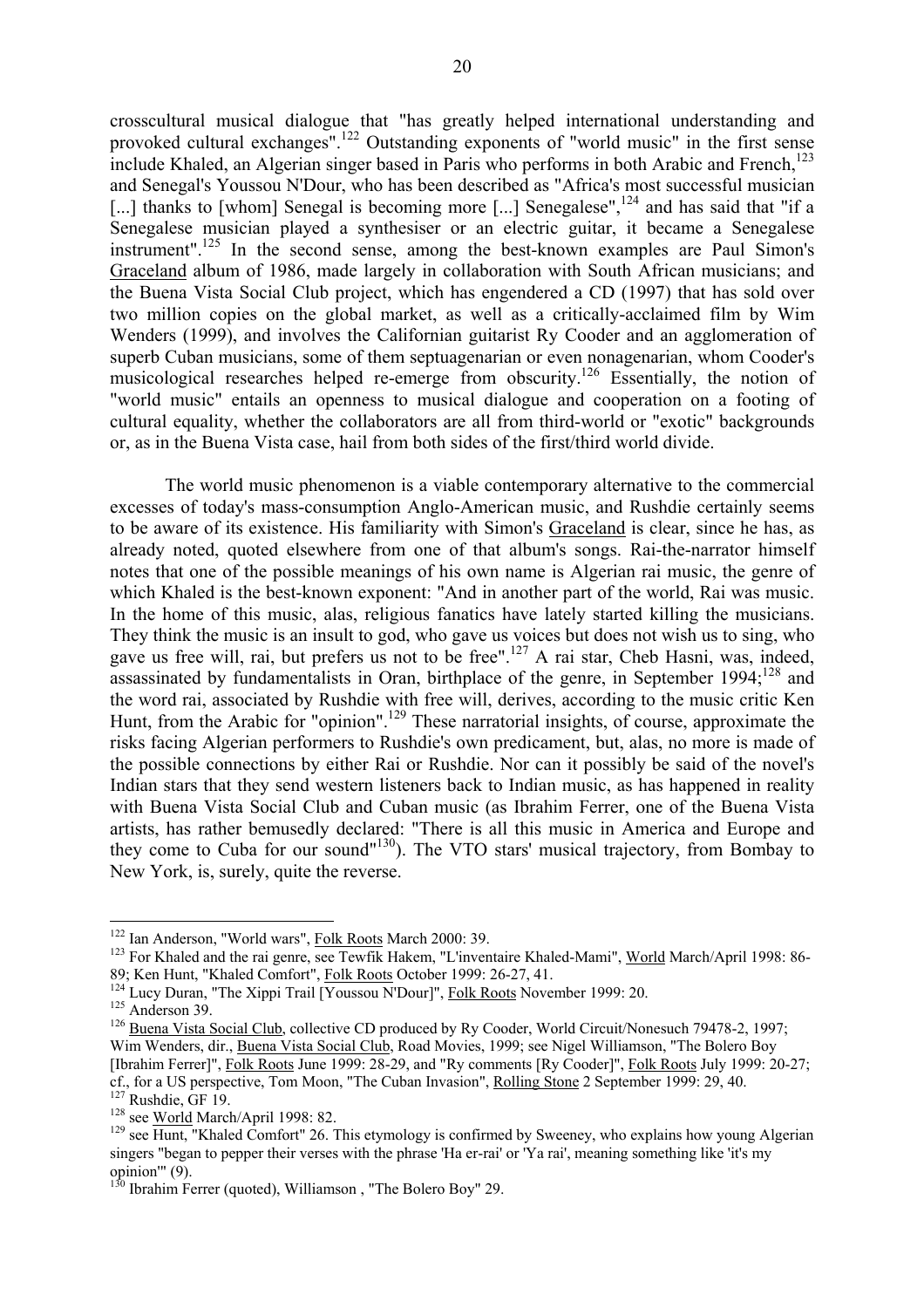Both Ormus and Vina do, admittedly, push their later careers somewhat away from

21

mainstream American rock and more in a world-music direction. One of the later incarnations of VTO is characterised by "un-American sounds" added by Ormus: "Cuban horns", "Brazilian drums", "Chilean woodwinds", "African male choruses", and even "the holy passion of the Pakistani qawwals". The very excess of this hyper-eclectic pot-pourri, however, suggests less a tribute to world music than a superficial travesty of it, while the Ormus/Vina vocal combination clearly remains as American as ever: "more Righteous than the Righteous Brothers, Everlier than the Everlys, Supremer than the Supremes".<sup>131</sup> After VTO finally split, Vina, in 1988, tours Latin America, showcasing self-penned songs with a new backing band ("her three demented Brazilian percussionists and her pair of duelling Argentine guitarists who threatened to end each performance with a knife fight").<sup>132</sup> Here too, the concession to world music does not go beyond the superficial, either on Vina's part (the old VTO hits are still at the heart of her repertoire) or, indeed, Rushdie's: there is no reason why the intentness of Brazilian percussion, with its roots in African ritual, should be dismissed as "demented", while the conceit of "duelling guitarists" (based on a pun on "duel" in the twin senses of musical and physical combat) merely replicates a stereotype of Argentine violence which, while it might be acceptable from a Buenos Aires-born writer like Borges, from Rushdie's pen seems a tired, second-hand cliché. The conclusion seems inevitable that in the writing of this novel Rushdie actually missed a golden opportunity, fluffing the challenge of a sustained literary engagement with the world music phenomenon. We could have had an Indian Buena Vista Social Club; what we got was VTO, playing born-in-the-USA rock'n'roll while laying claim to an Asian "authenticity" that derives from literary sleight-of-hand alone.

## 10 - RUSHDIE'S NOVEL AND THE CRITICS

 The early critical response to Rushdie's rock-generation odyssey was mixed. As a novelist (and not just a cause célèbre), its author had and has, among people who read books, a formidable reputation to live up to. Anita Desai, looking back on MC in 1995, declared: "It was a very ambitious and bold book. And [...] it led to a whole generation of young writers and gave them the confidence they might not have had otherwise. He can be said to have set free the tongues of the younger writers - a tremendous influence upon their work".<sup>133</sup> Of SV, considered as a novel, the Franco-Algerian political expert Sami Naïr wrote in 1989: "The interpretation of The Satanic Verses could be multiplied indefinitely: but this novel is so rich that no such reading could exhaust its meaning [...] This is the birth of a great - of a very great writer".<sup>134</sup>

 By no means all reviewers found GF up to the standard of Rushdie's earlier fictional production. A representative sample of reviews from various countries suggests an approximately equal three-way breakdown between the eulogistic, the ambivalent and the disappointed or downright hostile. In the first category, Hermione Lee, in the London Observer, praised GF as "a very exciting novel, hugely ambitious and original", full of "true

<sup>&</sup>lt;sup>131</sup> Rushdie, GF 379.

<sup>132</sup> ibid. 8.<br><sup>132</sup> ibid. 8. <sup>133</sup> Anita Desai. "A Sense of Detail and a Sense of Order: Anita Desai Interviewed by Lalita Pandit", Patrick Colm Hogan and Lalita Pandit, eds., Literary India: Comparative Studies in Aesthetics, Colonialism and Culture (Albany: State University of New York Press, 1995) 163.

<sup>&</sup>lt;sup>134</sup> Sami Naïr, "Comment lire Les Versets Sataniques?", Esprit, October 1989; reprinted in the collective volume Pour Rushdie: Cent intellectuels arabes et musulmans pour la liberté d'expression (Paris: La

Découverte/Carrefour des Littératures/Colibri, 1993) 235. This volume in fact consists not of the contributions of 100 authors, but of 99 essays and one musical score (by a Moroccan composer ) by a total of 226 names, as one item is a collective letter in support of Rushdie signed by 127 Iranian intellectuals.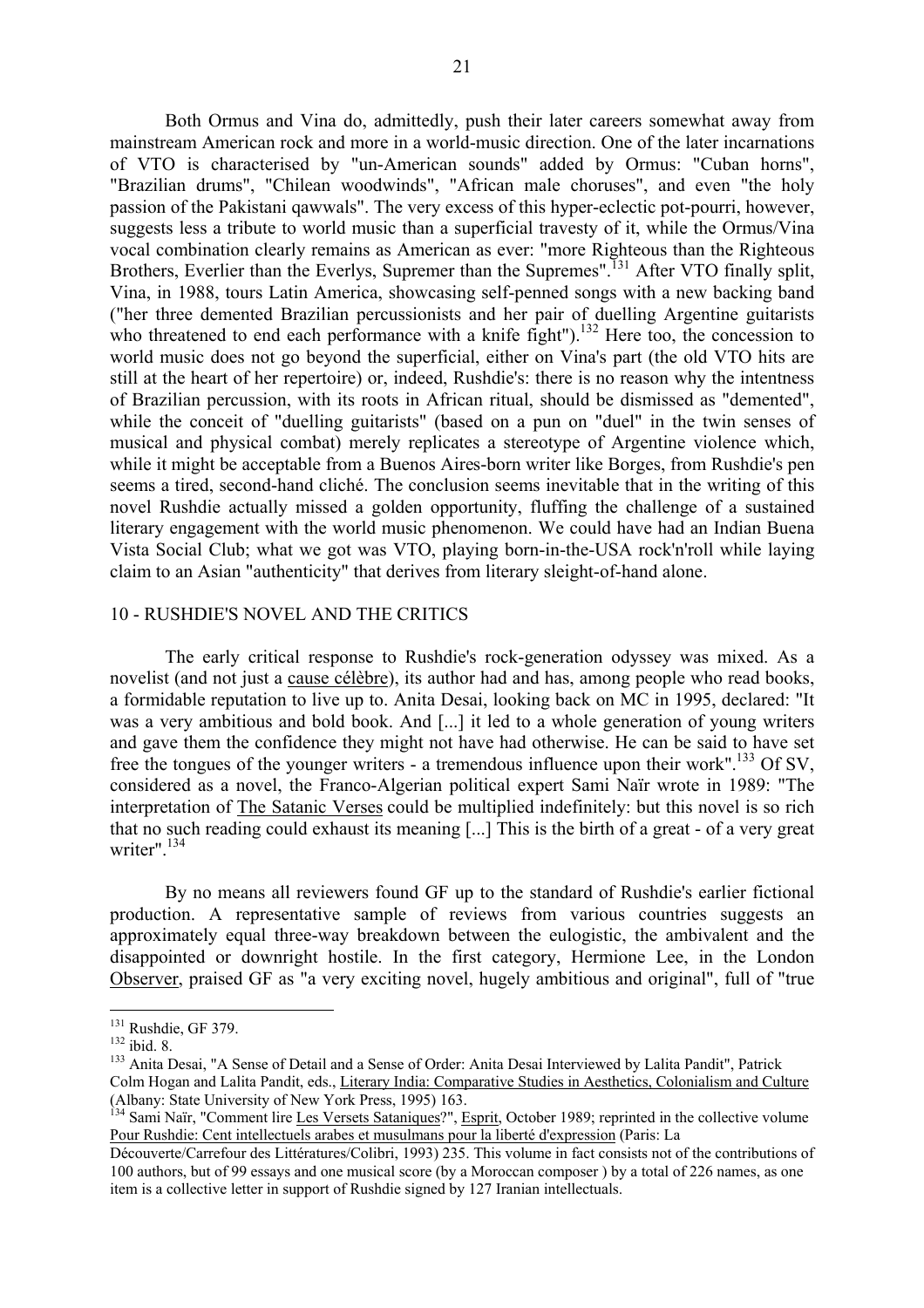Rushdiean boldness" - a book "about the making and the meaning of myths", in which "the Orpheus and Eurydice myth gets turned around and upside down";135 while Newsweek's Carla Power lauded it as "a book about the way we live now", remarkable for its "mythic scope, epic stretch and huge intelligence".136 In France, Le Monde's reviewer, Raphaëlle Rérolle, read Rushdie's tale as celebrating "the force of dream and imagination" and affirming "music and its power" against "the violence of those who oppose it";<sup>137</sup> conversely, in Libération Antoine de Gaudemar found it a "metaphoric and finally pessimistic novel", an indictment of our times in which the musical protagonists are "unreal beings, abstract icons, toys in the hands of a ruthless system and a fiercely volatile public opinion".<sup>138</sup>

 A more ambivalent note was struck by the Economist, whose reviewer noted the "familiar mix of magical realism, dazzling verbal display, self-conscious fictionality, and allusion", but found the novel rather amorphous: "Designed to mimic the theme of cultural overload in its construction, its narrative shape is on the verge of constant collapse".<sup>139</sup> Similarly, Time's reviewer, Paul Gray, while praising the "energy, intelligence and allusiveness" of Rushdie's writing, concluded that "the parts of this novel seem greater than the whole".140 Perhaps most tellingly, in La Quinzaine Littéraire Marc Porée (co-author, as noted above, of a substantial critical study of Rushdie),  $\frac{1}{41}$  found GF vitiated by a culpable dose of superficiality, deriving from an excessive fixation on the cult of celebrity ("Has he really striven to de-sacralise Islam [...] only to end up legitimating a latter-day version of the sacred?"), and drew attention to the un-Indianness of Ormus and Vina as musicians: "The idea of having Indian rockers as the main characters succeeds only imperfectly [...] the aficionado inevitably imagines these characters in the skin and the features of stars from the Englishspeaking world", before nonetheless concluding that the book "may be redeemed if we recognise its extreme darkness, the darkness of a world living on the edge".

 Adverse views of Rushdie's novel included one from Italy and two from his native South Asian world. The novelist and critic Silvia Albertazzi, in her review in the Italian magazine Pulp, found GF markedly inferior to its author's earlier work, simultaneously oversuperficial and over-complex: Rushdie, she complained, has "chosen to break with the methods of the Indian oral tradition - stories grafted on to one another, Chinese box-like, spiralling, to be swallowed all together - in favour of a more linear narrative", while "the novel gets tangled up in its own excess of stimuli, metaphors and sets of symbols, losing, above all, its sense of the link with history - hitherto one of the strongest points of Rushdie's narrative". The same critic concluded that nothing in the text justifies the alleged genius of Ormus and Vina, adding the judgment that "Ormus' song texts are of an exasperating banality beneath their rhetoric".<sup>142</sup> C. J. Wallia, writing on the India Star website, dismissed the book as a "muddled melodramatic novel", objecting to its "repeated inflictions of mindboggling mythological references" and "long pontifical soliloquies on death and  $art$ ";<sup>143</sup> while the novelist Pankaj Mishra, in a violent critique first published in the Delhi magazine Outlook, accused Rushdie of producing a novel replete with "cartoon-like simplicities ", "empty

<sup>&</sup>lt;sup>135</sup> Hermione Lee, rev. of GF, <u>Observer</u> (review section) 28 March 1999: 11.<br><sup>136</sup> Power 71.<br><sup>137</sup> Raphaëlle Rérolle, rev. of GF, <u>Le Monde</u> (review section) 1 October 1999: VI.<br><sup>137</sup> Antoine de Gaudemar, "Rushdie, chaos 1999: VII.<br><sup>139</sup> "Boy's toys", rev. of GF, <u>Economist</u> 15 May 1999: 13.

<sup>&</sup>lt;sup>140</sup> Paul Gray, "Ganja Growing in the Tin", rev. of GF, <u>Time</u> 17 May 1999: 62.<br><sup>141</sup> Marc Porée, "Rushdiessime", <u>La Quinzaine Littéraire</u> 16-31 October 1999: 5.<br><sup>142</sup> Silvia Albertazzi, "Salman Rushdie: <u>La terra sotto</u>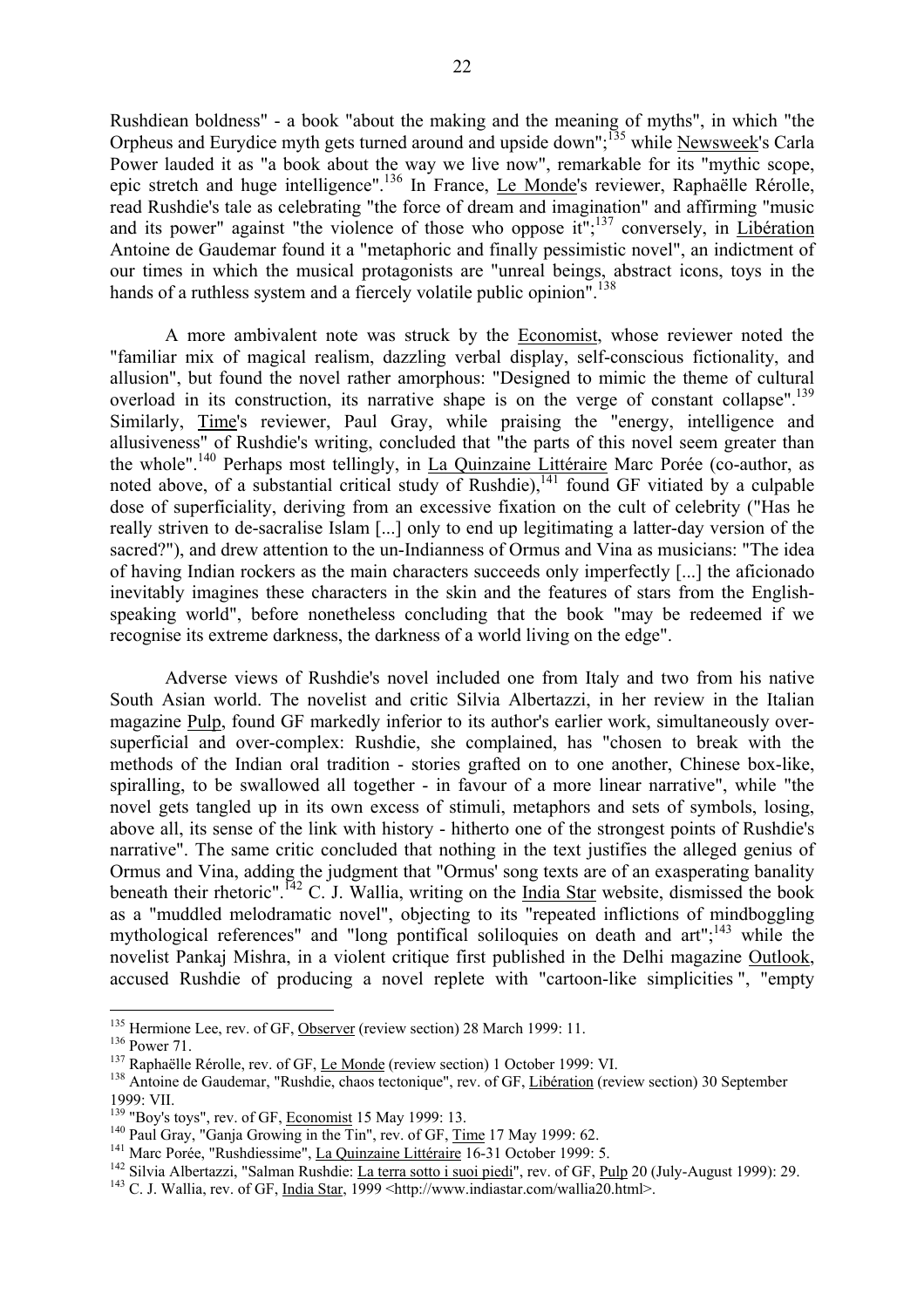bombast", "pseudo-characters" and "non-events", which is not a critique but a symptom of the processes at work in today's world - and of using "secular radicalism" as a pretext for an uncritical and politically suspect eulogy of "American pop culture".<sup>144</sup>

 From the reviews quoted, whatever their evaluation of Rushdie's novel, there emerges a consensus that one of its key themes is the economic and cultural process that has come to be known as globalisation. The critics also recognised that Rushdie's narrative and stylistic strategies - the use of mythology, the East-to-West sweep of the tale, the multi-layered allusiveness - represent an attempt, successful or otherwise, to create a fiction that will adequately reflect that process of globalisation and offer the reader certain possible responses to it. None of the critics cited, however, looked in detail - as I have tried to do in this study - at those elements in the book (the non-use of the Orpheus myth, the failure to engage creatively with "world music") which fail to satisfy in this respect, and thus cast doubt on the validity and usefulness of Rushdie's social critique; and only Porée drew attention to the un-Indian nature of the novel's music, surely one of its most unsatisfactory paradoxes. Nonetheless, the strictures which Wallia and Mishra laid at the door of Rushdie's actual writing in this novel seem less justified than the more substantive faults identified: the allusive density of the text shows beyond doubt that Rushdie had put an enormous amount of work into this novel, and had enriched it at the textual level with a wealth of ideas and information accumulated from his enormously wide reading and his own very specific interaction with history. Whether all this knowledge and effort gave birth to a genuinely useful fable for our times is another matter.

## 11 - A KNIFE THAT CUTS BOTH WAYS

 Globalisation is a knife that cuts both ways - threatening universal, US-dominated standardisation and the annihilation of cultural diversity, yet also opening up, through the Internet and its limitless resources, unprecedented possibilities of expression, communication and solidarity. The question is whether Rushdie's novel offers an adequate fictional representation of this dynamic contradiction. Certainly, his characters inhabit a world in continual flux, subject to endless shocks and mutations - as symbolised by the earthquake metaphor, and as self-consciously and repeatedly registered in the text: "if the world itself were metamorphosing unpredictably, then nothing could be relied upon any more"; $^{145}$ "Instability, the modern condition, no longer frightens them; it now feels like possibility".<sup>146</sup> The reader may ask, however, whether Rushdie's Asian protagonists do not end up as largely passive victims of US mass culture - a victimhood disguised only rhetorically, by the box-oftricks strategy of the "Gayomart conceit". Large parts of the book's second half seem merely to replicate the hollowness of the one-dimensional creations of the entertainment industry, the self-validating procession of surfaces which Rushdie's text itself, in a metalingual flourish of doubtful profundity, calls "that zone of celebrity in which everything except celebrity ceases to signify".147 It is also disappointing to find the East-West relationship embodied in this novel's narrative structure in such a linear fashion. Instead of East and West alternating, what we get is East in the first half, replaced by West in the second. As far as "Indo-Anglian" writing is concerned, the true continuators of the complex "East-West" narrative structure which Rushdie superbly deployed in SV would appear to be not Rushdie's own later novels,

145 Rushdie, GF 184.<br>
<sup>146</sup> ibid. 487.<br>
<sup>147</sup> ibid. 425.

<sup>&</sup>lt;sup>144</sup> Pankaj Mishra, "Anatomy of an Anti-Novel", rev. of GF, **Outlook**, 9 April 1999 <http://www.wish.unet.com/roy/pm\_rushd.htm>.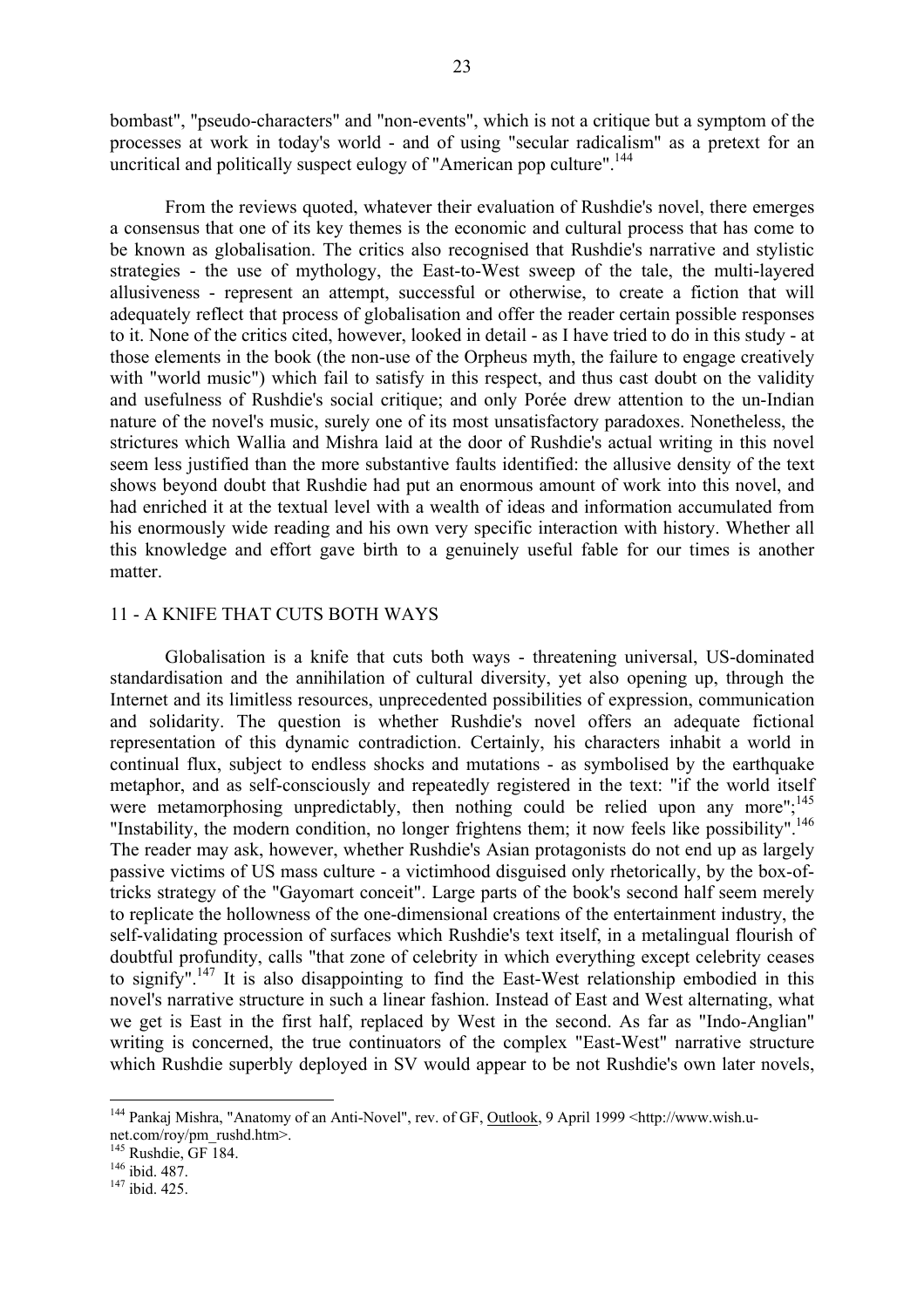but such works as Vikram Chandra's Red Earth and Pouring Rain  $(1995)^{148}$  and Amitav Ghosh's The Calcutta Chromosome (1996) - both novels in which a dense, intricate narrative, snaking back and forth in time and place, reflects an awareness of world history and culture in their sheer density which is, sadly, lacking in GF.

 In 1994, Rushdie closed the final story of East, West with a proud declaration of neutrality between East and West - a pregnant manifesto of neither-norness and both-andness, of hybridity and cultural miscegenation:

I, too, have ropes around my neck, I have them to this day, pulling me this way and that, East and West, the nooses tightening, commanding, choose, choose [...] Ropes, I do not choose between you. Lassoes, lariats, I choose neither of you, and both. Do you hear? I refuse to choose.<sup>149</sup>

Five years later, he chose to conclude GF with this vignette of a New York child:

Tara's got hold of the zapper. I've never got used to having the tv on at breakfast, but this is an American kid, she's unstoppable. And today, by some fluke, wherever she travels in the cable multiverse she comes up with Ormus and Vina [...] they're just going to go on singing  $150$ .

 Whether this peroration marks Rushdie's final choice of "West" - not just over "East", but, perhaps more significantly, over his earlier, challenging choice of cultural hybridation whether closing this novel with a child's ersatz journey into the "cable multiverse" means that our novelist has lost the plot, has finally given in to the seductions of transatlantic mass culture - whether he has simply failed to take up the messages of cross-generic or transcultural complexity offered by the likes of Dylan (within his novel) or the new Asian fusion musics (without it) - whether the literal death of the author threatened by the fatwa has led to the spiritual death of the author we once knew: all these were in 1999 (and remained in 2003, when I last updated this essay) unresolved enigmas which only the future, and Rushdie's own writing to come, can answer.

 Rushdie's sea of stories has certainly not dried up, but it does seem to have become a trifle shallow. My prediction is that GF will live less as a rock'n'roll epic than as pure text - in the mercurial play of the words on the page, in the allusive density and resourcefulness of Salman Rushdie's protean, spell-weaving, still-alert writing. It is, however, an open question whether a fiction that relies so heavily for its impact on textual scintillation can, ultimately, allow either writer or reader to gain a full, intelligent grasp on the dynamic and dangerous complexities of today's ever-shifting, globalised cultural universe. \*\*\*

# *APPENDIX - DEVELOPMENTS FROM 2000 TO 2006*

The original version of this article was written in 2000 and published in 2001. Faced with the task of updating it (several times, and most recently as at January 2006), I have opted to summarise the most important developments since in this appendix. These developments

<sup>&</sup>lt;sup>148</sup> On Chandra's novel, see Christopher Rollason, "The Storyteller in the Information Age: Vikram Chandra's Entwining Narratives", Kakatiya Journal of English Studies (Warangal, India), Vol. 20, 2000: 135-157.<br><sup>149</sup> Rushdie, "The Courter", <u>East, West</u> 211.<br><sup>150</sup> Rushdie. GF 575.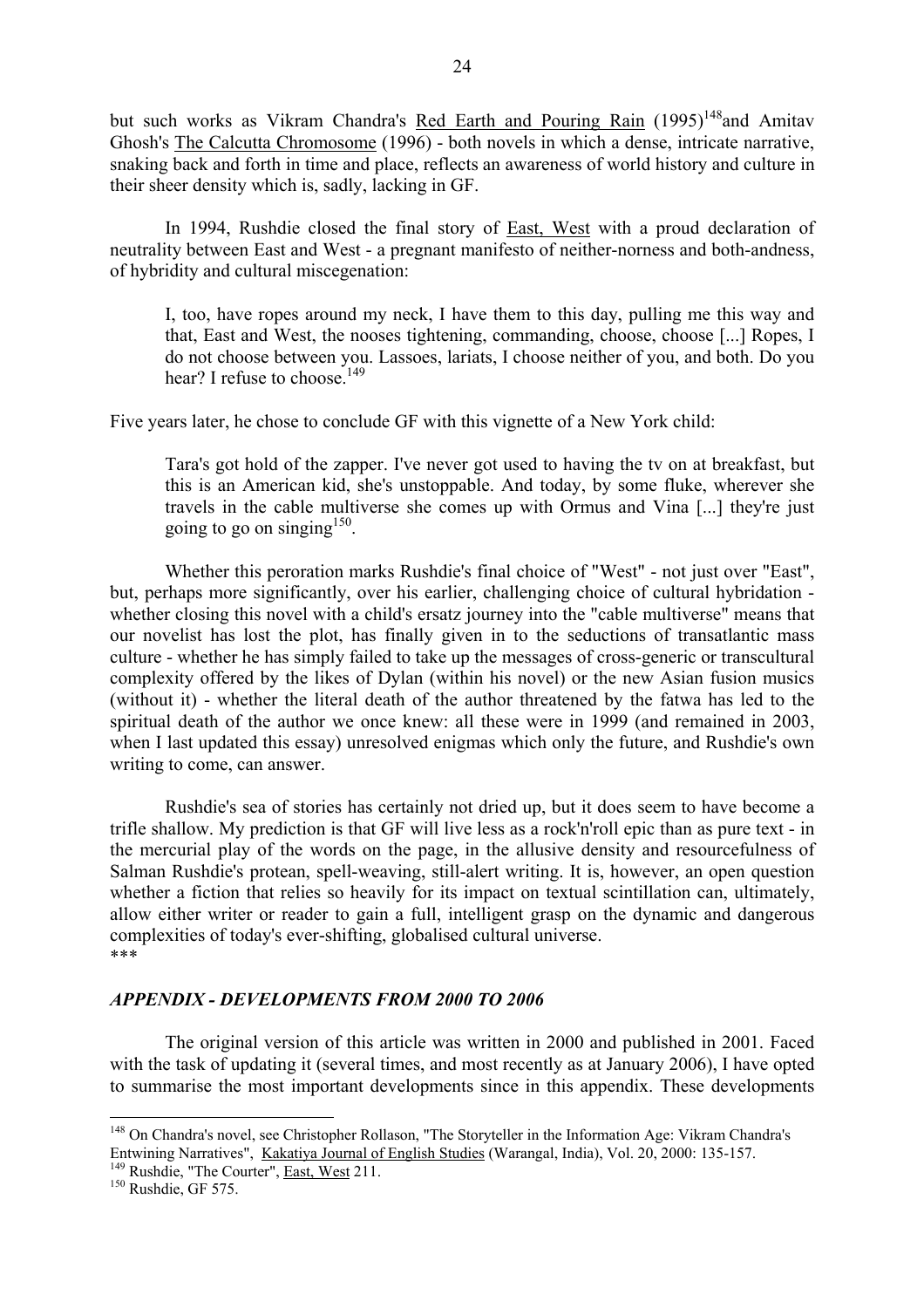are: 1) the release of the Rushdie-penned song "The Ground Beneath Her Feet" in a recording by the Irish megaband U2; 2) the appearance in 2001 of Rushdie's novel Fury and Bob Dylan's album "Love and Theft"; 3) the publication in 2002 of Step Across This Line, a collection of non-fiction pieces by Rushdie, some of which shed interesting light on The Ground Beneath Her Feet; and 4) the publication in 2005 of a further Rushdie novel, Shalimar the Clown.

1) Summer 2000 saw the release of the soundtrack CD to Wim Wenders' film The Million Dollar Hotel.<sup>151</sup> Track 1 of this CD, performed by U2, is entitled "The Ground Beneath Her Feet", and it is, indeed, the Irish group's rendition of one of the lyrics attributed by Salman Rushdie to the imaginary Ormus Cama. The song is credited in the CD booklet to Rushdie, not Cama: "Music by U2. Lyrics by Salman Rushdie. Taken from his book The Ground Beneath Her Feet (1999). Produced by Daniel Lanois and Brian Eno". The booklet also includes the song's lyrics, which correspond to those appearing in chapter 12 of Rushdie's novel<sup>152</sup> (cf. Section 7 above), except that the original stanza 3 (out of five) is omitted (the Dylan-influenced stanza 4 remains, becoming stanza 3). The same version of the song was later included on some, but not all, printings of U2's album All That You Can't Leave Behind, released later in 2000. U2's recording of this Rushdie-Cama tribute to Vina Apsara is the first, and so far only, attempt made in the material world to reproduce something of the imagined sound of VTO's music (albeit of course with no woman stand-in for Vina).

The Million Dollar Hotel soundtrack also includes three different versions of "Satellite of Love", a song written by Lou Reed and originally recorded on his 1972 album Transformer - an album which, as it happens, supplies the title for chapter 13 of Rushdie's novel (cf. Section 4 above). Dylan admirers will also note the presence on the CD - as co-producer of the track "The Ground Beneath Her Feet" itself, and also accompanying U2 "on pedal steel" on that same track - of Daniel Lanois, the musician-cum-producer who is linked to Bob Dylan by his highly-regarded production work on the latter's two acclaimed albums Oh Mercy (1989) and Time Out Of Mind (1997).

2) In the autumn of 2000, Salman Rushdie announced his decision to abandon London for a new place of residence, New York City. A year later, in September 2001, he came up with a new novel, Fury. This book is a frenetic narrative of the transcultural confusions of the postmodern intelligentsia. It is set mostly in New York, albeit with flashbacks to India and Britain, excursions into cyberspace, and an episode located in an imaginary Pacific state, "Lilliput-Blefuscu", which, despite its Swiftian name, is clearly a version of Fiji.

The protagonist is an Indian from Bombay, but the subcontinental component is thinner, both quantitatively and qualitatively, than in any novel by Rushdie since Grimus; indeed, the pastiche science-fiction elements in Fury invite comparison with that first novel. These features tend to confirm the impression given by The Ground Beneath Her Feet, of a Rushdie in process of severing his subcontinental ties and increasingly liable to indulge in one-dimensional simulacra of the paranormal.

There are, once again, numerous allusions to modern popular music (although, this time round, without the immediate justification of direct pertinence to the book's themes). Fury contains one clear Dylan reference: the phrase "sly-eyed lady of the Fenlands"<sup>153</sup> is an

<sup>&</sup>lt;sup>151</sup> Island CID 8094/542 395-2, released 2000; for Wenders, cf. section 9 above.<br><sup>152</sup> Rushdie, GF 475.<br><sup>153</sup> Rushdie, <u>Fury</u> 31.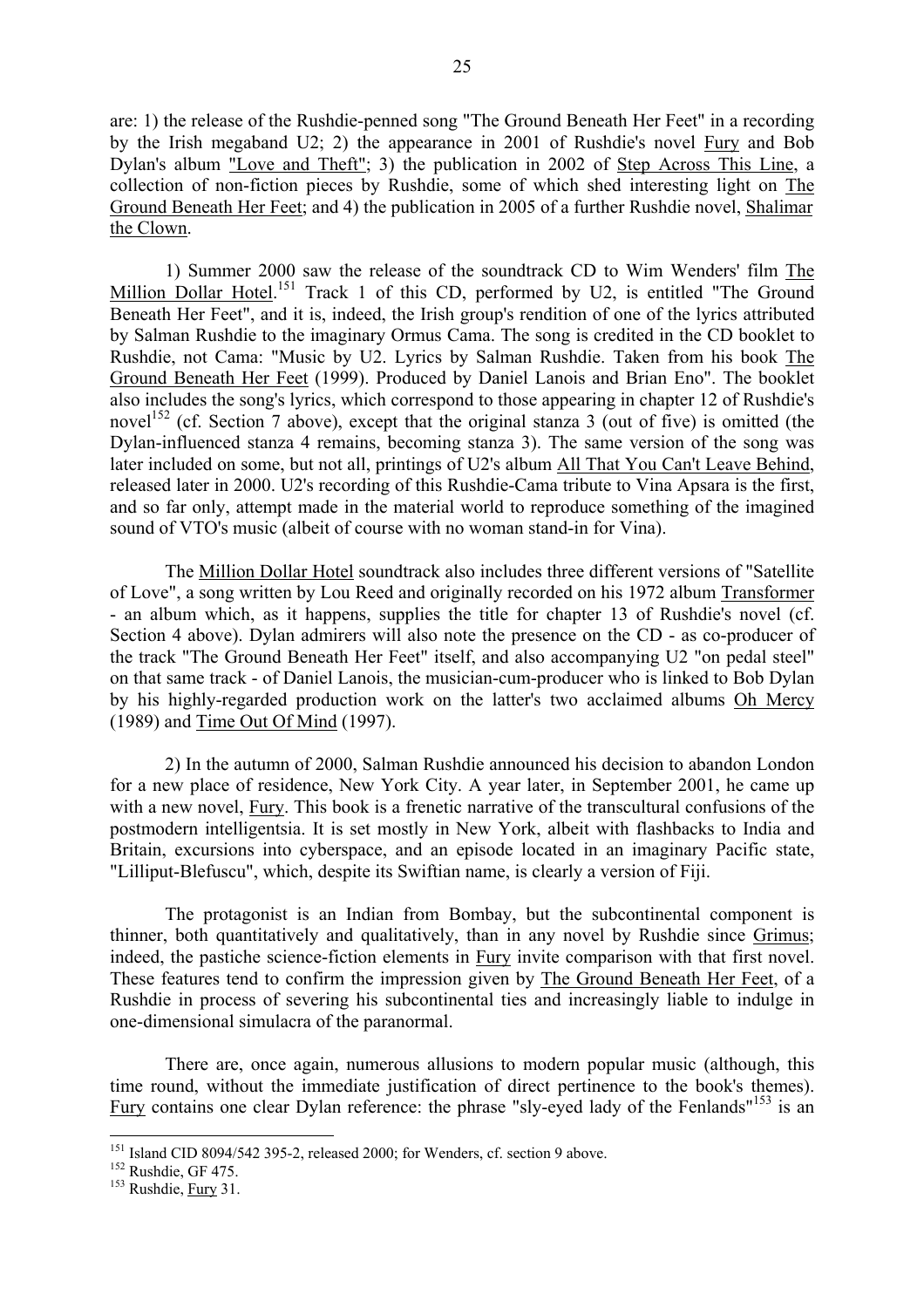obvious rewrite of the Dylan song-title "Sad-Eyed Lady of the Lowlands" which Rushdie had already alluded to in The Ground Beneath Her Feet (cf. Section 7 above). Other Dylanrelevant musical references are to his singer-songwriter compeers Bruce Springsteen, who is cited twice ("American Skin [41 Shots]", "I'm on Fire"154), and Joni Mitchell, whose song "Big Yellow Taxi" (as it happens, covered by Dylan on his 1970 album Dylan [A Fool Such As I]) is quoted verbatim on two different occasions.<sup>155</sup> The famous calypso singer Harry Belafonte, who helped Dylan launch his career, puts in an appearance,  $156$  and there is also a mention of Alfred Hitchcock's celebrated film of 1960, Psycho, which inspired Dylan's 1964

song on Another Side of Bob Dylan, "Motorspycho Nitemare".<sup>157</sup>

Fury also has some curious features in common with "Love and Theft", the album of Dylan originals which came out, to near-universal public and critical acclaim, at almost the same time. It so happens that Dylan's album was officially released in the US on none other a date than 11 September 2001; Rushdie's novel came out a few weeks earlier, but its British cover uncannily displays a flaming cloud hovering above the Empire State Building. Elements are present in both works that can, with hindsight and if taken only just slightly out of context, be read as eerily predicting the dire events of 9-11.

Dylan's album contains a whole host of lines and phrases across its songs that offer up disconcerting parallels with the shock and horror of its release day: "throwin' knives into the tree" ("Tweedle Dee & Tweedle Dum"), "sky full of fire, pain pouring down" ("Mississippi"), "set fire to the place as a partin' gift" ("Summer Days"), "coffins droppin' in the street like balloons made out of lead" ("High Water [For Charley Patton]"), "in a red-hot town" ("Po" Boy"), "when I left my home the sky split open wide" ("Honest With Me") - or with the presumed mindset of the adversary: "trustin' their fate to the hands of God" ("Tweedle Dee & Tweedle Dum"), "some people they ain't human, they ain't got no heart or soul" ("Cry A While") - or, again, with the emotions of the mourners: "Every moment of existence seems like some dirty trick/Happiness can come suddenly and leave just as quick/Any minute of the day, the bubble can burst" ("Sugar Baby") - or, yet again, with the political responses of America's rulers seeking revenge: "Judge says to the High Sheriff, I want him dead or alive/Either one, I don't care" ("High Water") - words which, in the aftermath, can scarcely have failed to conjure up the wraith of Osama bin Laden.

The dozen songs on the album are shot through with images of chaos and war: they tell of decorated captains, war victims, back-stabbers, undertakers, and ominous knocks on the door. One critic wrote in the Village Voice: "Before that fateful Tuesday, 'Love and Theft' could not have been so easily read as Dylan's contribution to the literature of the apocalypse. Now so nakedly he seems revealed, bounding out of the wilderness in high prophetic mode",<sup>158</sup> while an observer in **Salon** declared of the album: "In post-Sept. 11 America, the inescapably topical is also enveloped in history and myth".159 Another perceptive commentator, Sean Wilentz, summed up the feelings engendered by the songs as follows: "Then it's September 11, 2001, eerily the date this album was released, and we're inside a dive

<sup>&</sup>lt;sup>154</sup> ibid. 6, 229.

<sup>&</sup>lt;sup>155</sup> ibid. 87, 122.<br><sup>156</sup> ibid. 7.<br><sup>157</sup> ibid. 182.<br><sup>158</sup> Greg Tate, "Intelligence Data", <u>Village Voice</u>, 26 September-2 October 2001, <http://www.villagevoice.com/issues/0139/tate.php>.

<sup>&</sup>lt;sup>159</sup> Ellen Willis, "The new talkin' World War III blues", Salon, 6 October 2001, <http://www.salon.com/ent/music/review/2001/10/06/love\_theft/index.html>.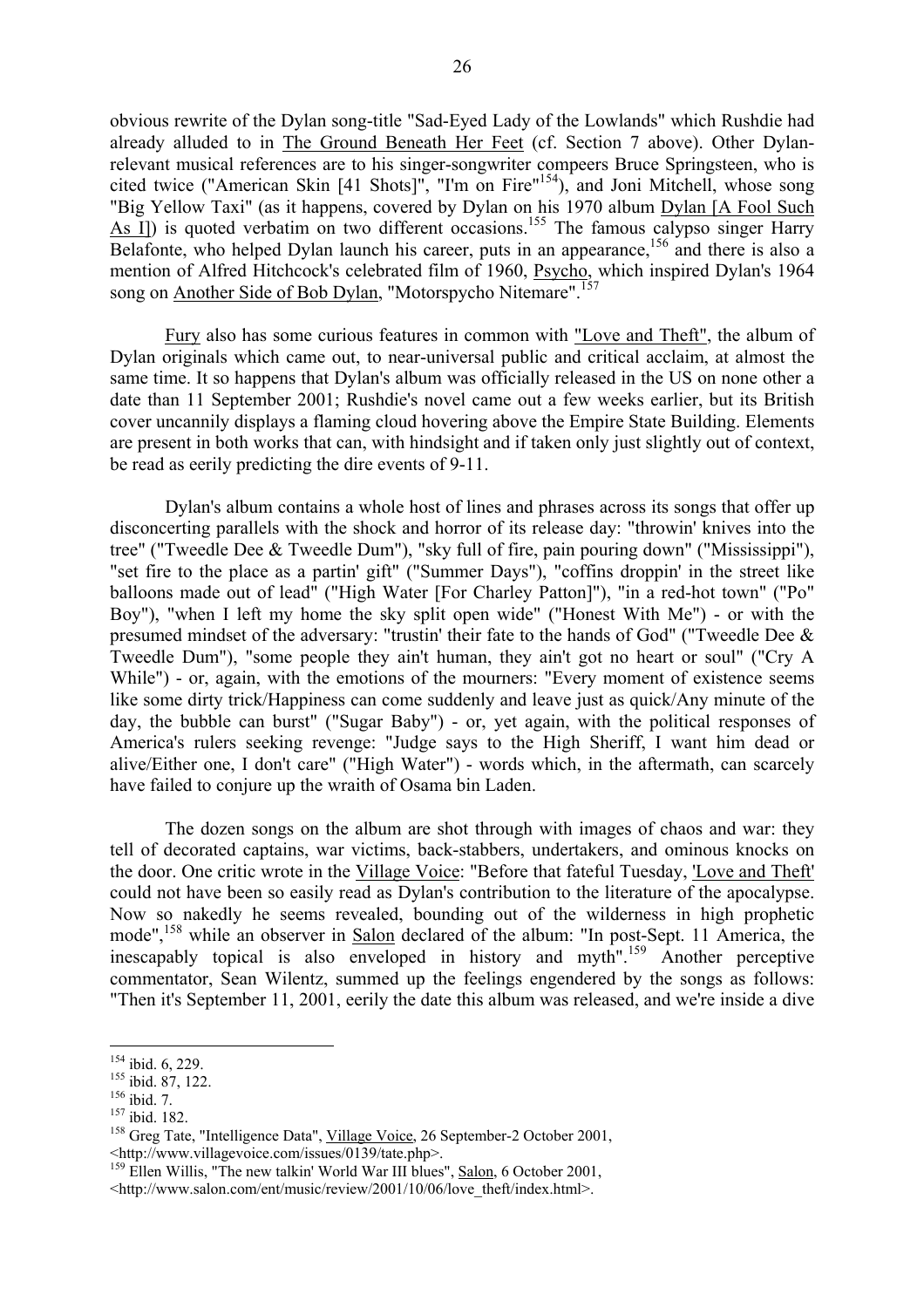on lower Broadway, and, horribly beyond description, things are blasted and breaking up out there, nothing's standing there. And it's always right now, too, on 'Love and Theft'".<sup>160</sup>

Rushdie's novel, meanwhile, includes numerous passages which also seem disturbingly predictive: "Explosions were heard on every side. Human life was now lived in that moment before the fury, when the anger grew, or during - the fury's hour, the time of the beast set free - or in the ruined aftermath of a great violence, when the fury ebbed and chaos abated".<sup>161</sup> A Muslim taxi-driver shouts at another motorist: "Islam will cleanse this street ... Islam will purify this whole city ... the inferno of Allah awaits you".<sup>162</sup> The critic Celia M. Wallhead has suggested that, indeed, in certain passages Rushdie "comes very close to foreseeing the attack on the Twin Towers".<sup>163</sup>

This disorienting aspect of Rushdie's novel is one side of the parallel with Dylan's "Love and Theft"; the other side relates to the nature and texture of the writing of both works. Fury contains references to Shakespeare's Othello and F. Scott Fitzgerald's Gatsby,164 both characters who also make their bow on "Love and Theft" (in the songs "Po' Boy", which names Othello and Desdemona, and "Summer Days", which contains a direct quotation from The Great Gatsby). Rushdie's writing in this novel, dense with allusion, quotation and pastiche and drawing at will on the resources of both "high" and "popular" culture, indeed bears some textural similarities to Dylan's on his 2001 album. Indeed, a detailed comparison of the two works could prove illuminating, although I happen to believe that, while "Love and Theft" is certainly [very] good Dylan, it remains an open question whether Fury is good Rushdie.

3) The autumn of 2002 saw the publication of Step Across This Line: Collected Non-Fiction 1992-2002, a 454-page volume of essays by Rushdie which carries on from where his previous collection, Imaginary Homelands: Essays and Criticism 1981-1991, left off. The new collection includes a number of texts which further illuminate the rock music and Dylan connections and/or throw additional light on The Ground Beneath Her Feet.

There are further additions to the storehouse of Rushdie's Dylan quotes. In a piece entitled "Rock Music",<sup>165</sup> originally published in the New York Times in 1999, seeing rock as, in its origins, "the music of freedom", the author affirmatively quotes (and indeed sources) Dylan's celebrated anti-establishment lines from "Subterranean Homesick Blues" (on his 1965 album Bringing It All Back Home), "Don't follow leaders/watch the parking meters". Rushdie comments: "Yet we continue to want to be led, to follow petty warlords and murderous ayatollahs and murderous brutes".166 On a similar note, in an essay called "The Last Hostage" (originally published in 1993 $^{167}$ ), which centres on his own fatwa story, he arraigns "those who think - as Bob Dylan once reminded us - they can do any damn thing because they have god on their side"<sup>168</sup> - here quoting Dylan's "With God On Our Side", the song from the 1964

<sup>&</sup>lt;sup>160</sup> Sean Wilentz, "American Recordings: On 'Love and Theft' and the Minstrel Boy", 2001,

<sup>&</sup>lt;http://bobdylan.com/etc/index.html>.

<sup>162</sup> ibid. 65.<br><sup>162</sup> ibid. 65. 163 Celia M. Wallhead, "A Myth for Anger, Migration and Creativity in Salman Rushdie's Fury", Atlantic Literary Review (New Delhi), Vol. 2 No. 4, October-December 2001, 201-216 [205].<br>
<sup>164</sup> Rushdie, <u>Fury</u>, 10-11, 82.<br>
<sup>165</sup> Rushdie, <u>Step Across This Line</u> 299-301.<br>
<sup>166</sup> ibid. 300.<br>
<sup>167</sup> ibid. 235-249.<br>
<sup>168</sup> ibid. 236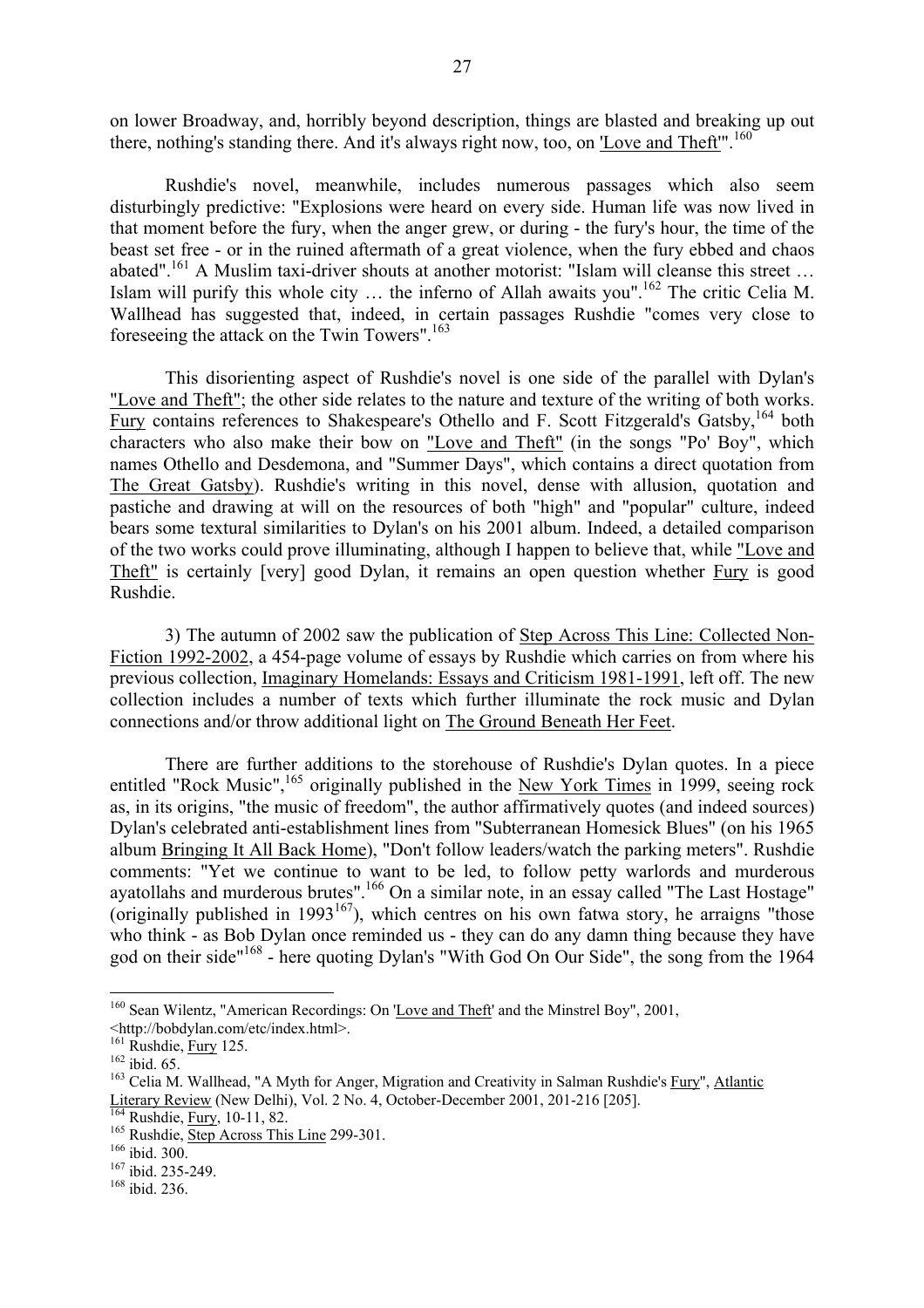album The Times They Are A-Changin') which he also invoked - twice - in The Ground Beneath Her Feet (cf. Section 7 above). In both instances, Rushdie enlists Dylan in the ranks of the world's libertarians - and, indeed, writes with Dylan on his side (though what Bob Dylan might think of being drafted in on Salman Rushdie's side remains unknown)!

One final, rather surprising, curiosity of the Rushdie-Dylan connection may be added. In "Influence", an essay delivered as a lecture at the University of Turin in 1999,<sup>169</sup> Rushdie sings the praises of a historical figure who (like himself) might be considered to suffer from an over-negative reputation, namely the great Renaissance philosopher from Florence, Niccolò Machiavelli. He declares: "If I may make one more tentative step towards the unwritten future, I have for a long time been engaged and fascinated by … the character of Niccolò Machiavelli … The demonization of Machiavelli strikes me as one of the most successful acts of slander in European history … As a fellow-writer who has also learned a thing or two about demonization, I feel it may soon be time to re-evaluate the maligned Florentine".<sup>170</sup> This could even suggest that Rushdie was here half-promising a future novel about the author of The Prince, surely an intriguing prospect. We may here note, at least parenthetically, that Bob Dylan, too, has expressed a certain fellow-feeling for Machiavelli, singling out the Renaissance intellectual more than once as one of his preferred writers. In 1984, Dylan told the London Sunday Times that he had been "reading  $\ldots$  Machiavelli",  $^{171}$  and in an interview published in the 22 November 2001 issue of Rolling Stone, he declared: "We're living in a Machiavellian world, whether we like it or not".<sup>172</sup> Once again, novelist and songwriter converge in unexpected fashion.

Step Across This Line also includes "In the Voodoo Lounge",  $173$  an account of a Rolling Stones concert from 1995, "U2",  $^{174}$  a tribute from 2001 to the author's association with the Irish band who recorded his Ormus Cama song, and "Heavy Threads: Early Adventures in the Rag Trade",<sup>175</sup> a 1994 piece in which Rushdie retails a set of reminiscences of "swinging London" as it was in 1967, which future researchers will no doubt wish to relate to the London passages of his 1999 novel. It is clear, then, from the new volume that Rushdie's rock music connection is alive and well. Meanwhile, across its pages, he offers ample evidence of his continued vitality as a cultural and political commentator, often tapping a vein of indignant eloquence that is rather more convincing than the fictional mode of Fury.

4) In late 2005, Rushdie published a new novel, Shalimar the Clown. This novel was far better received than Fury, and has been seen by some critics as his best book since the fatwa, indeed as even the best thing he has ever written. Its narrative moves backwards and forwards in globalised fashion between Kashmir, the US, France and Britain, and covers a period from the 1930s to the time of writing. It begins with the cold-blooded murder in Los Angeles of Maximilian Ophuls, ex-US ambassador to India, by a Kashmiri terrorist militant calling himself Shalimar the Clown, in a revenge killing for Ophuls' earlier seduction of the Muslim Shalimar's late (Hindu) wife, Boonyi. This is surely Rushdie's best-documented novel: he has meticulously researched everything from Kashmiri theatre and cuisine to the

<sup>&</sup>lt;sup>169</sup> ibid. 69-76.

<sup>&</sup>lt;sup>170</sup> ibid. 76. **171** Bob Dylan, "Jesus, who's got time to keep up with the times?"', interview with Mick Brown, **Sunday Times**,

<sup>1</sup> July 1984, "Week in Focus" section: 15. Reproduced at: <http://www.interferenza.com/bcs/interw/84 july01.htm>.

<sup>&</sup>lt;sup>172</sup> Bob Dylan, interview, <u>Rolling Stone</u>, 22 November 2001: 56-69 (65).<br><sup>173</sup> Rushdie, <u>Step Across This Line</u> 95-99.<br><sup>174</sup> ibid. 102-106.<br><sup>175</sup> ibid. 91-94.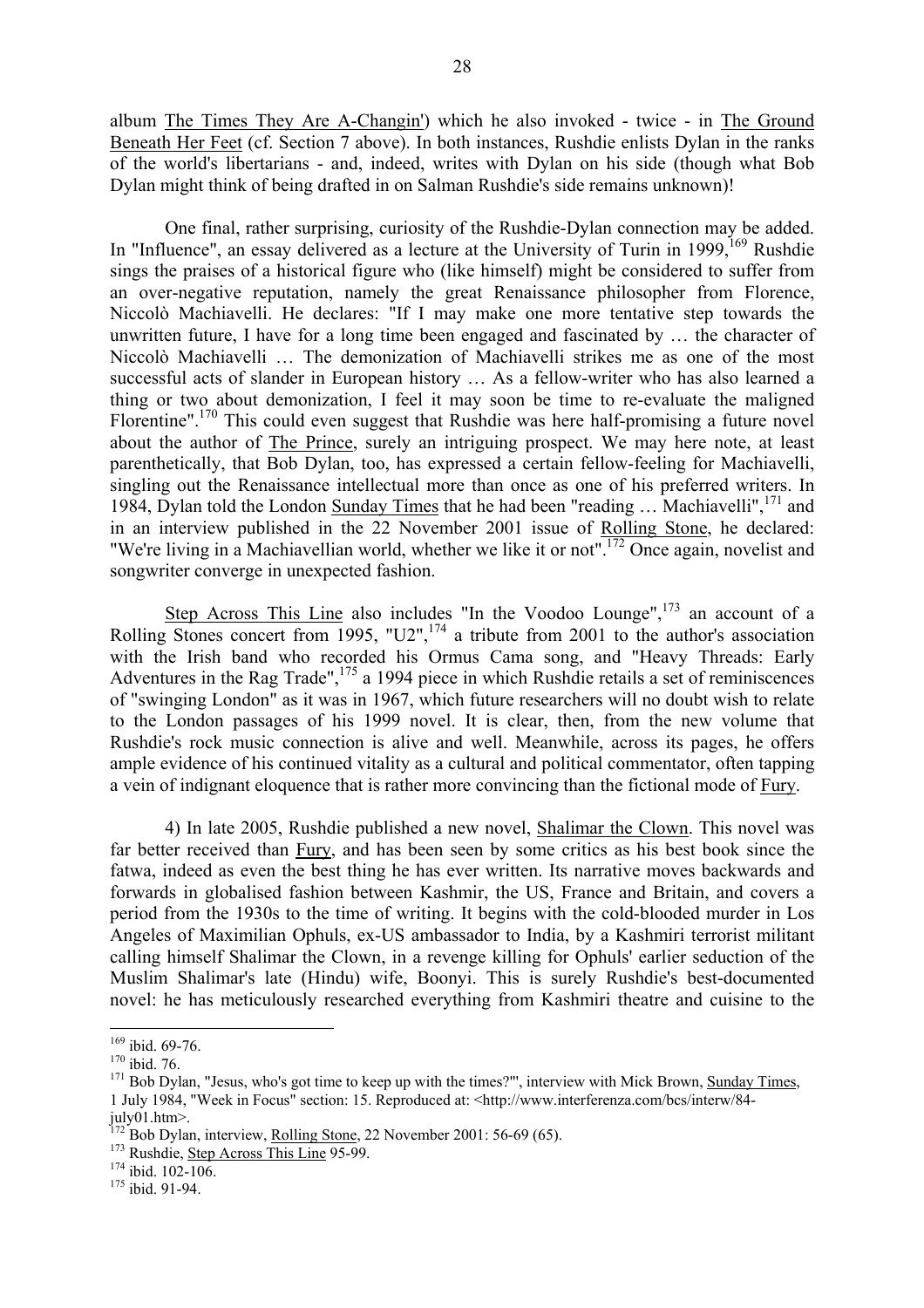details of upper-middle-class life in pre-war Strasbourg to the horrors of death row in California. The historical context is minutely realised, with much "real" detail interpolated.

In the course of the narrative, militant Islamism irrupts into Kashmir, with support from Pakistan. Rushdie, as one might expect, sees this as an unmitigated disaster, but the Indian state comes off as little better as its army imposes vicious "crackdown" tactics in Kashmir. Nor does the West appear as any kind of humane alternative. Indeed, here there is a sharp turnaround from The Ground Beneath Her Feet and Fury, where, as we have seen, Rushdie at times seemed all but given over to US mass-cultural superficiality. Max's seduction of Boonyi appears as cynical exploitation; and the whole Californian police, judicial and prison machinery comes across as no less oppressive and inhuman than the Indian army's methods. The French section focuses on Nazism, Vichy, the Shoah and a highly ambivalent Resistance, and, to say the least, can hardly be read as glorifying the West.

Once again, this novel's text offers a number of Dylan or Dylan-related allusions. The very title, coupled with the book's repeated theme of violence, personal and institutional, suggests the atmosphere of the Highway 61 Revisited album - above all "Desolation Row", where the riot squad jostle the tightrope-walker. To quote the novel's text: "and the best of them is what he was, a star performer in a troupe of travelling players, a comedian of the high wire, an artist, famous in his way, Shalimar the clown<sup>"176</sup> (famous long ago, like Dylan's Einstein from "Desolation Row"?). Elsewhere, it is said of the ageing Ophuls: "He walked as if he were younger than that now<sup>"177</sup> (recalling the refrain of Dylan's "My Back Pages" from 1964). The 1960s, too, are evoked thus: '"the women's fashions of 1966, not the boring Jackie Kennedy pillbox-hat-and-pearls styles but ... the Pocahontas headbands, ... the fringed leather jackets, ... the miniskirts, the vinyl, the gloves<sup> $178$ </sup> - 1966, year of a vinyl double album by Dylan, Blonde on Blonde, with its songs "Leopard-skin Pillbox Hat" and "Just Like a Woman", the latter with the famous line "with her fog, her amphetamines and her pearls". Finally, in a faux-historical trope recalling The Ground Beneath Her Feet, Dylan's 1960s milieu is evoked when it is (fictitiously) alleged that "Joan Baez made up a song" about the ambassador's inappropriate behaviour<sup>179</sup>. Bob Dylan, then, is present on the fringes of this narrative, as one of the multiple influences that make up the eclectic cultural baggage behind Rushdie's harsh but remarkable tale of a globalised epoch where, to quote Bob Dylan himself, "this world is ruled by violence"<sup>180</sup>. Meanwhile and at all events, Shalimar the Clown now most certainly appears as remarkable evidence that Salman Rushdie remains, as much as the Bob Dylan whom he in some ways resembles, an essential voice for our times, and one that we ignore at our peril.

\*\*\*

BIBLIOGRAPHY

A. WORKS OF SALMAN RUSHDIE

Rushdie, Salman. East, West. 1994. London: Vintage, 1995. ---, Fury. London: Jonathan Cape, 2001.

<sup>&</sup>lt;sup>176</sup> Rushdie, Shalimar the Clown 378.

<sup>177</sup> ibid. 16. 189. 179. 1178. 1178. 1178. 1178. 1178. 1178. 1178. 1179. 1179. 1179. 1179. 1179. 1180 Dylan, "Union Sundown" (on Infidels, 1983).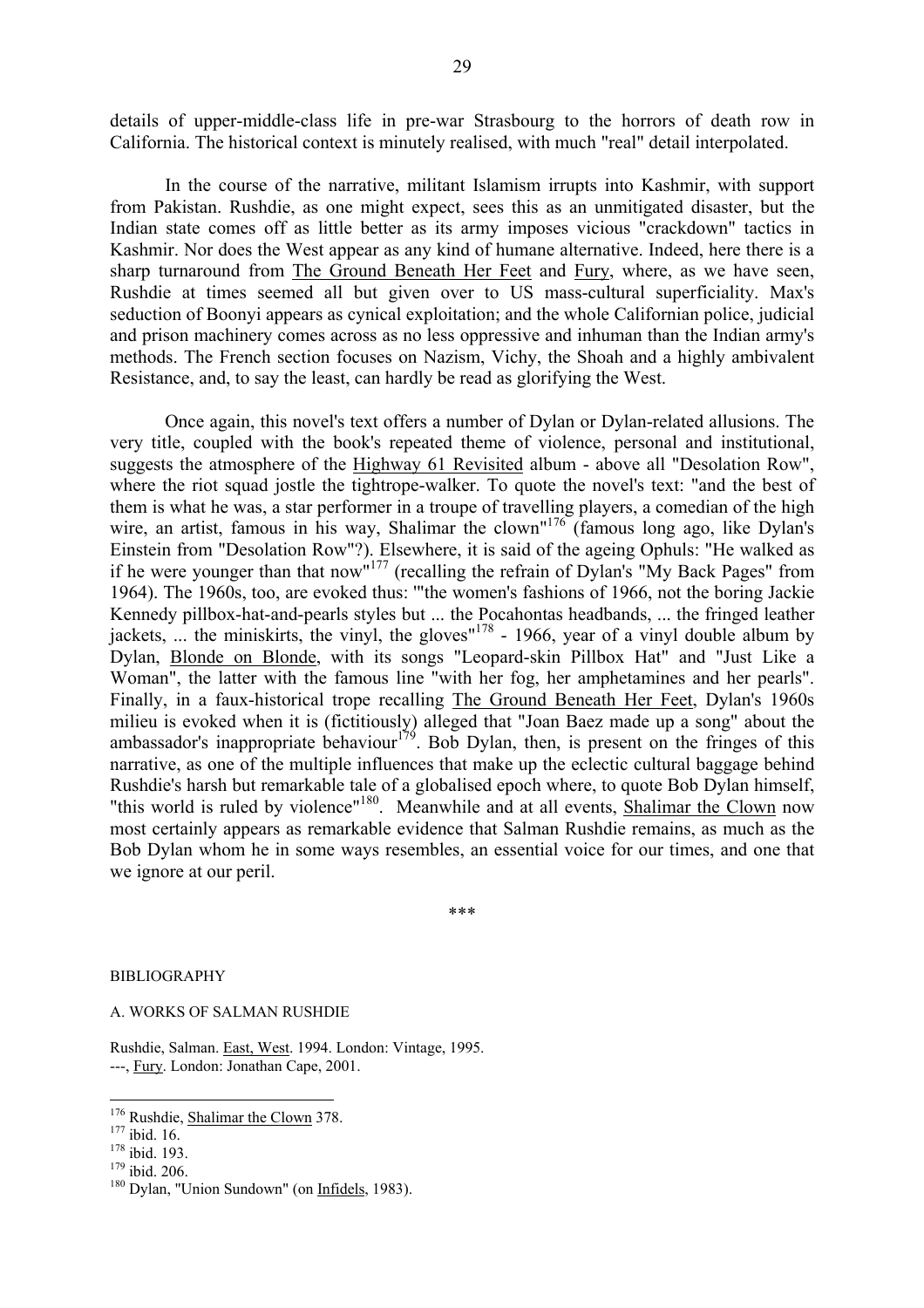---, Grimus. 1975. London: Paladin, 1989.

- ---, The Ground Beneath Her Feet. London: Jonathan Cape, 1999.
- ---, Haroun and the Sea of Stories. London: Granta, 1990.
- ---, Imaginary Homelands: Essays and Criticism 1981-1991. 1991. London: Granta, 1992.
- ---, The Jaguar Smile: A Nicaraguan Journey. London: Picador, 1987.
- ---, Midnight's Children. 1981. London: Picador, 1982.
- ---, The Moor's Last Sigh. London: Jonathan Cape, 1995.
- ---, The Satanic Verses. London: Viking, 1988.
- ---, Shalimar the Clown, New York: Random Hose, 2005.
- ---, Shame. London: Jonathan Cape, 1983.
- ---, Step Across This Line: Collected Non-Fiction 1992-2002. London: Jonathan Cape, 2002.

### B. INTERVIEWS WITH RUSHDIE

Rushdie, Salman. Interview with Antoine de Gaudemar. "Star Traque". Libération 30 September 1999: 48. ---, Interview with Bernard-Henri Lévy. "L'entretien d'Arte". La Règle Du Jeu 13 (May 1994): 7-39.

---, Interview with Bruno Lesprit. "Salman Rushdie, enfant du rock". Le Monde 1 October 1999 (review section): VI.

---, Interview with John Carlin. "El guardaespaldas de Rushdie". El País Semanal 9 May 1999 <http://www.elpais.es>.

---, Interview with Laura Miller. "A touch of vulgarity". Salon 16 April 1999

<http://www.salonmag.com/books/int/1999/04/16/rushdie/index.html>.

---, Interview with Philippe Manoeuvre. "Mes disques à moi". Rock & Folk September 1999: 19-22.

### C. REVIEWS OF THE GROUND BENEATH HER FEET

"Boy's toys". Economist 15 May 1999: 12-13.

Albertazzi, Silvia. "Salman Rushdie: La terra sotto i suoi piedi". Pulp 20 (July-August 1999): 29. de Gaudemar, Antoine. "Rushdie, chaos tectonique". Libération (review section) 30 September 1999: VII. Gray, Paul. "Ganja Growing in the Tin". Time 17 May 1999: 62. Lee, Hermione. Observer (review section) 28 March 1999: 11. Mishra, Pankaj. "Anatomy of an Anti-Novel". Outlook 9 April 1999. <http://www.wish.unet.com/roy/pm\_rushd.htm>. Porée, Marc. "Rushdiessime". La Quinzaine Littéraire 16-31 October 1999: 5. Power, Carla. "Rock'n'Roll Rushdie". Newsweek (international edition) 19 April 1999: 71. Rérolle, Raphaëlle. Le Monde (review section) 1 October 1999: V. Wallia, C. J. India Star 1999. <http://www.indiastar.com/wallia20.html>.

### D. OTHER CRITICISM ON RUSHDIE

Astic, Guy. "Rushdie, écrivain laïc?". La Règle du Jeu 18 (January 1996): 59-90.

Naïr, Sami. "Comment lire Les Versets Sataniques?". Esprit, October 1989. Rpt. in Pour Rushdie 230-235.

Porée, Marc and Massery, Alexis. Salman Rushdie. Paris: Éditions du Seuil, 1996.

Pour Rushdie: Cent intellectuels arabes et musulmans pour la liberté d'expression. Paris: La

Découverte/Carrefour des Littératures/Colibri, 1993.

Ruthven, Malise. A Satanic Affair: Salman Rushdie and the Rage of Islam. London: Chatto & Windus, 1990. Wallhead, Celia M. "A Myth for Anger, Migration and Creativity in Salman Rushdie's Fury". Atlantic Literary Review (New Delhi) Vol. 2 No. 4 (October-December 2001), 201-216.

### E. LITERARY TEXTS

Chandra, Vikram. Love and Longing in Bombay. London: Faber and Faber, 1997. ---, Red Earth and Pouring Rain. 1995. London: Faber and Faber, 1996. Dé, Shobha. Starry Nights. New Delhi: Penguin, 1991. Desai, Anita. Baumgartner's Bombay. 1988. Harmondsworth: Penguin, 1989. Euripides. Alcestis [438 BC]. Trans. Philip Vellacott. Euripides. Alcestis/Hippolytus/Iphigenia in Tauris. Harmondsworth: Penguin, 1953. New ed. 1974. Ghosh, Amitav. The Calcutta Chromosome. 1996. London: Picador, 1997. Lacarrière, Jacques, ed. and trans. Orphée: Hymnes. Discours sacrés (bilingual French/Greek edition). Paris: Imprimerie nationale, 1995.